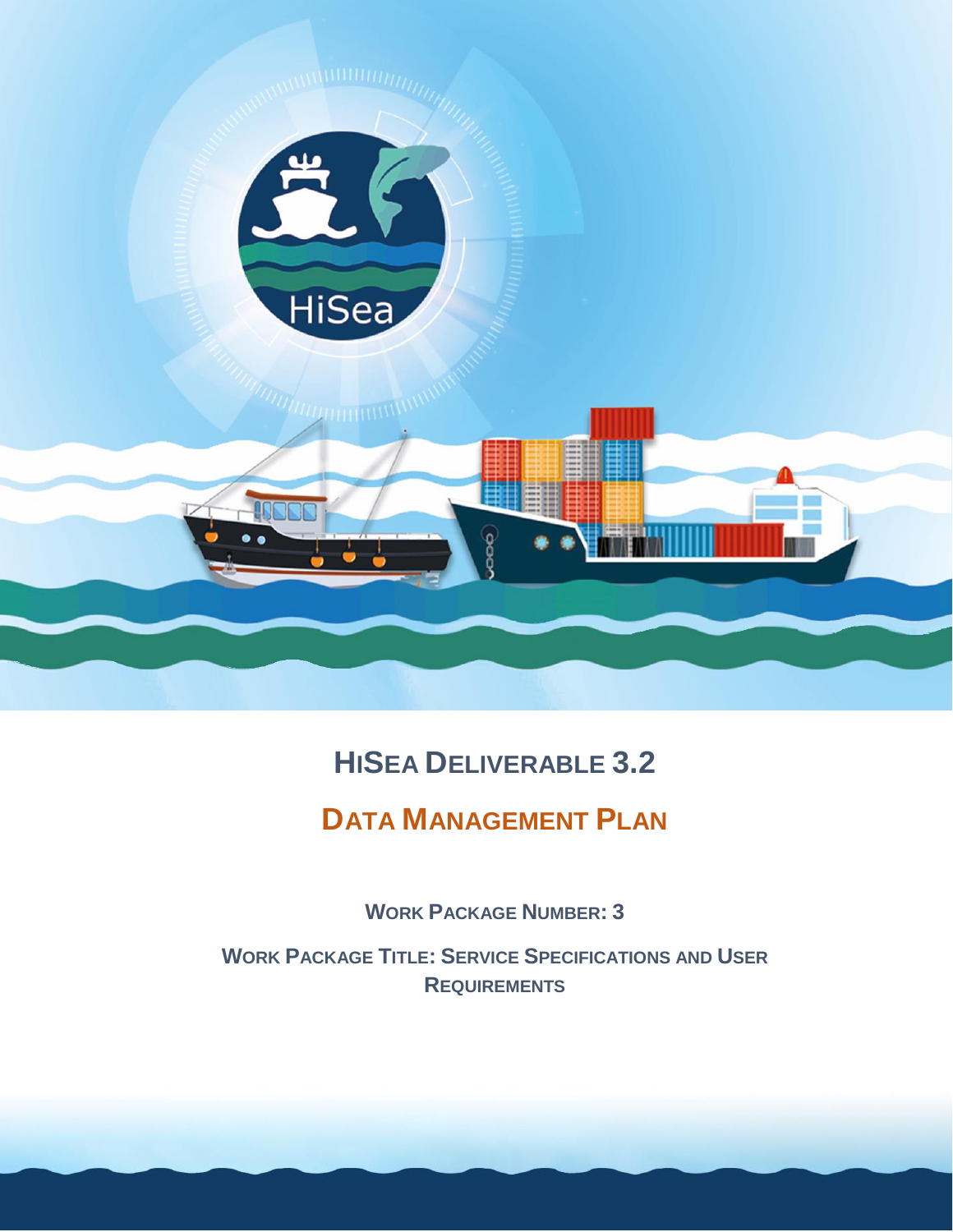

| <b>HISEA Project Information</b> |                                                                                           |  |  |
|----------------------------------|-------------------------------------------------------------------------------------------|--|--|
| <b>Project full title</b>        | High Resolution Copernicus-Based Information Services at Sea for Ports and<br>Aquaculture |  |  |
| Project acronym                  | <b>HISEA</b>                                                                              |  |  |
| Grant agreement number           | 821934                                                                                    |  |  |
| <b>Project coordinator</b>       | Dr. Ghada El Serafy                                                                       |  |  |
| Project start date and duration  | $1st$ January, 2019, 30 months                                                            |  |  |
| <b>Project website</b>           | https://hiseaproject.com/                                                                 |  |  |

| <b>Deliverable Information</b>                                  |                                                            |  |
|-----------------------------------------------------------------|------------------------------------------------------------|--|
| Work package number                                             | 3                                                          |  |
| Work package title                                              | Service Specifications and User Requirements               |  |
| Deliverable number                                              | 3.2                                                        |  |
| Deliverable title                                               | Data Management Plan                                       |  |
| <b>Description</b>                                              | First set of guidelines related with HiSea data management |  |
| Lead beneficiary                                                | <b>HIDROMOD</b>                                            |  |
| Lead Author(s)                                                  | Adélio Silva (Hidromod)                                    |  |
| Contributor(s)                                                  |                                                            |  |
| <b>Revision number</b>                                          | V <sub>0.1</sub>                                           |  |
| <b>Revision Date</b>                                            | 29/06/2019                                                 |  |
| Status (Final (F), Draft (D), $F$<br><b>Revised Draft (RV))</b> |                                                            |  |

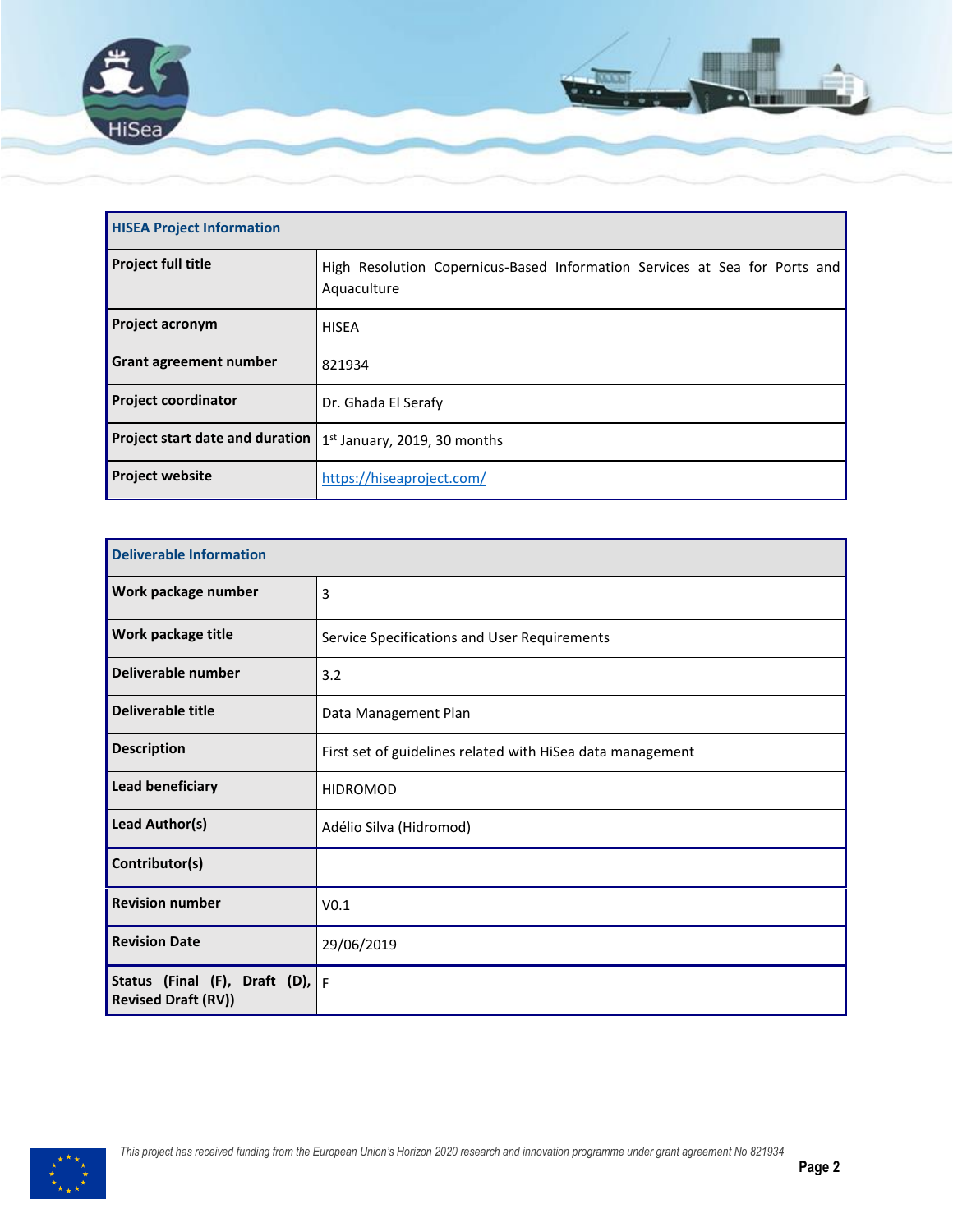

| Dissemination level (Public RF  |  |
|---------------------------------|--|
| (PU), Restricted to other       |  |
| program participants (PP),      |  |
| Restricted to a group specified |  |
| l bv<br>(RE),<br>the consortium |  |
| Confidential for consortium     |  |
| members only (CO))              |  |

| <b>Document History</b> |             |                      |               |
|-------------------------|-------------|----------------------|---------------|
| Revision                | <b>Date</b> | <b>Modification</b>  | <b>Author</b> |
| 0.1                     | 09/05/2019  | <b>Text Updating</b> | Sandra Gaytan |
| $\boxed{0.2}$           | 24/05/2019  | <b>Text Updating</b> | Anna Spinosa  |
| $ _{0.3}$               | 14/06/2019  | <b>Text Updating</b> | Adélio Silva  |
| 0.4                     | 14/06/2019  | <b>Text Updating</b> | Sandra Gaytan |
|                         |             |                      |               |
|                         |             |                      |               |
|                         |             |                      |               |
|                         |             |                      |               |

| <b>Approvals</b>  |                 |                 |             |                      |
|-------------------|-----------------|-----------------|-------------|----------------------|
|                   | <b>Name</b>     | Organisation    | <b>Date</b> | Signature (initials) |
| Coordinator       | Ghada El Serafy | <b>Deltares</b> |             |                      |
| <b>WP Leaders</b> | Adélio Silva    | <b>HIDROMOD</b> |             |                      |

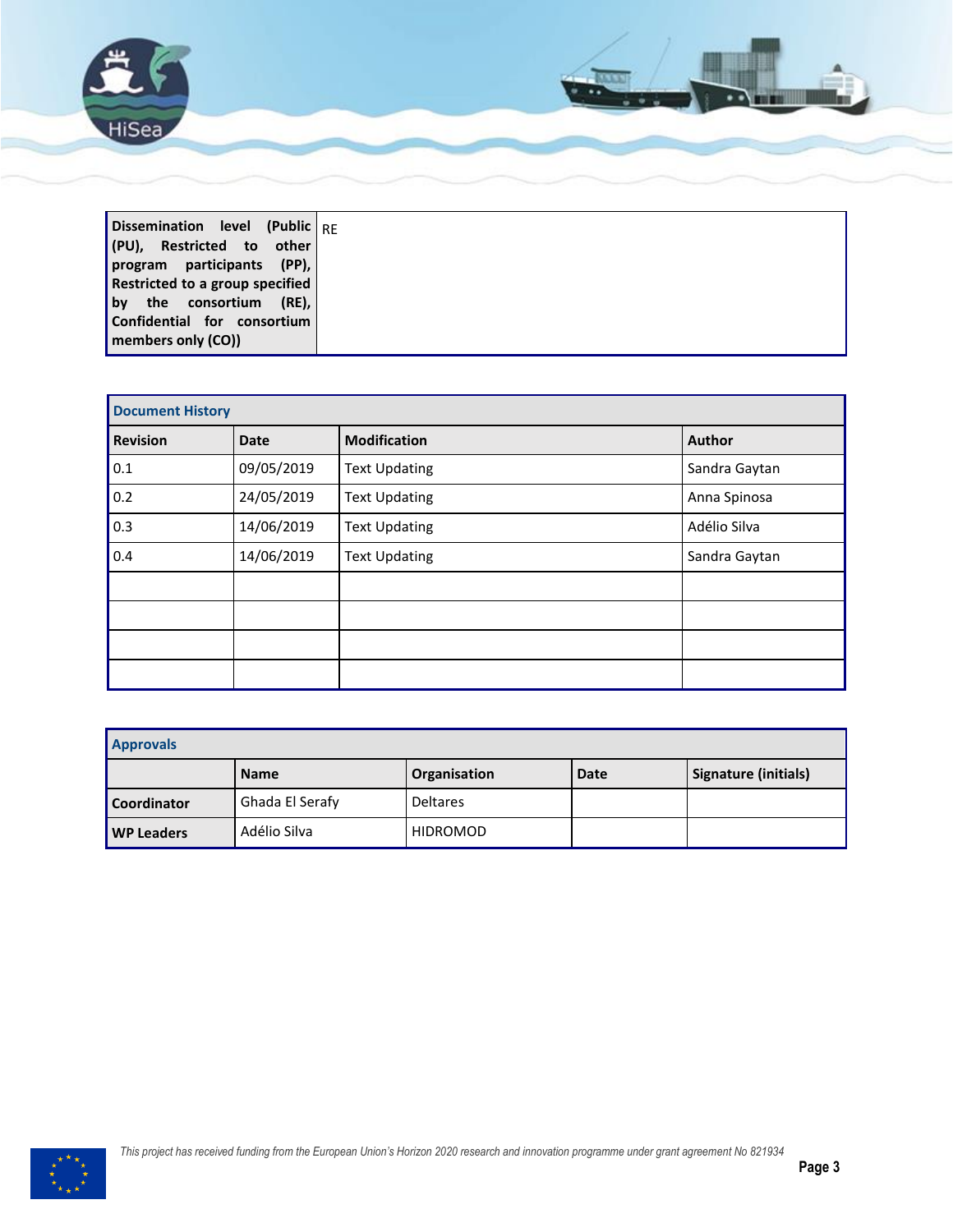

# **Table of Contents**

| 1              |       | <b>Introduction</b>                                                              | 9  |
|----------------|-------|----------------------------------------------------------------------------------|----|
| $\overline{2}$ |       |                                                                                  | 11 |
|                | 2.1   |                                                                                  |    |
|                | 2.2   |                                                                                  |    |
|                |       |                                                                                  |    |
|                | 2.3   |                                                                                  |    |
| 3              |       |                                                                                  | 14 |
| 4              |       |                                                                                  | 15 |
|                | 4.1   |                                                                                  |    |
|                | 4.2   |                                                                                  |    |
|                | 4.3   |                                                                                  |    |
|                | 4.3.1 |                                                                                  |    |
|                | 4.3.2 |                                                                                  |    |
|                | 4.4   |                                                                                  |    |
|                | 4.4.1 |                                                                                  |    |
|                | 4.4.2 |                                                                                  |    |
|                | 4.4.3 |                                                                                  |    |
|                | 4.4.4 |                                                                                  |    |
| 5              |       |                                                                                  | 20 |
|                | 5.1   |                                                                                  |    |
|                | 5.2   | Data format standards                                                            |    |
|                | 5.2.1 |                                                                                  |    |
| 6              |       |                                                                                  | 23 |
|                | 6.1   |                                                                                  |    |
|                | 6.2   | <b>Use of Cookies</b>                                                            | 24 |
| Z              |       |                                                                                  | 25 |
|                |       | ANNEX I: Mandatory and optional metadata elements_______________________________ | 27 |
|                |       |                                                                                  |    |
|                |       |                                                                                  |    |
|                |       |                                                                                  | 38 |
|                |       |                                                                                  |    |

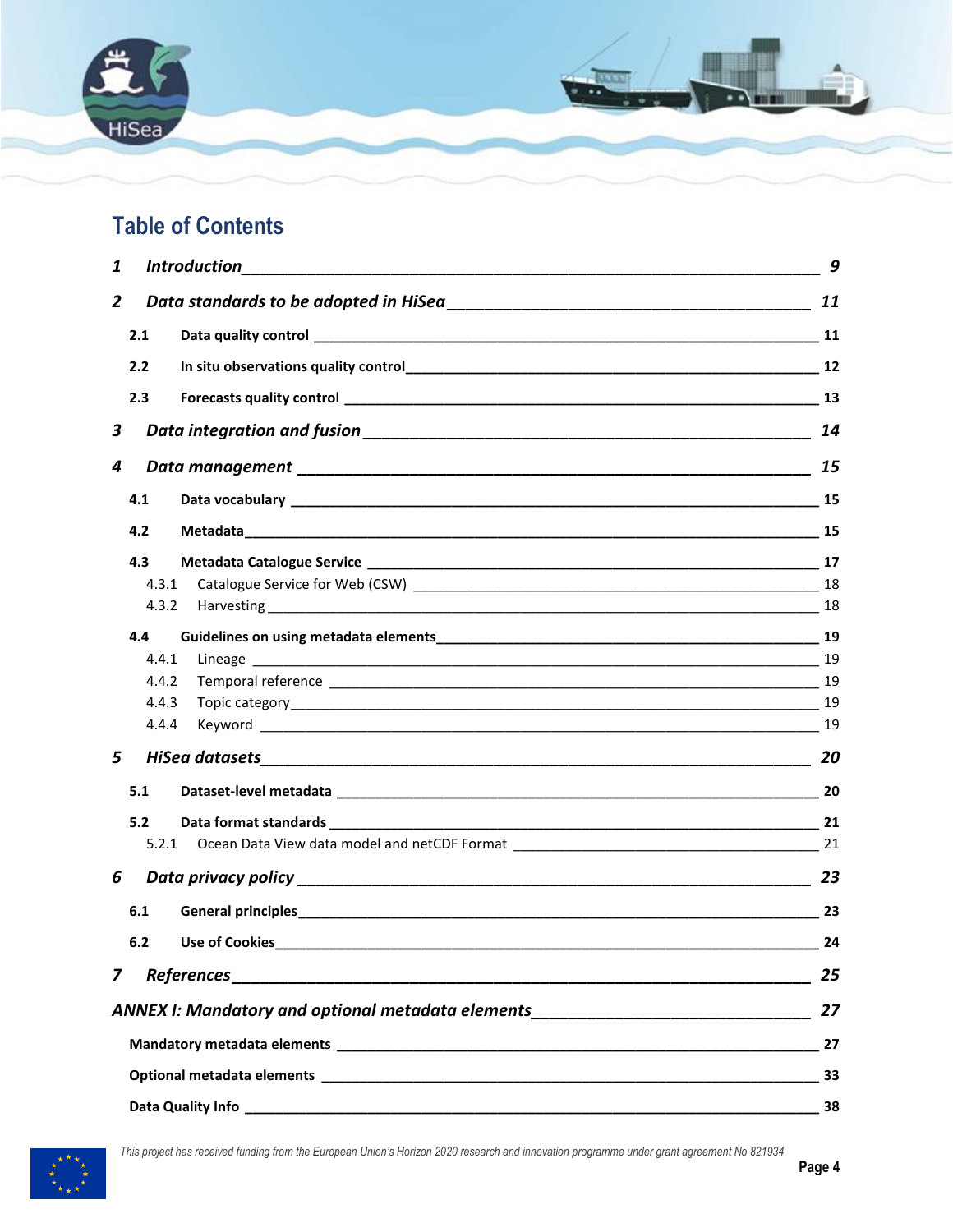

| 41 |
|----|
|    |
|    |
|    |
|    |
|    |
|    |
|    |
|    |

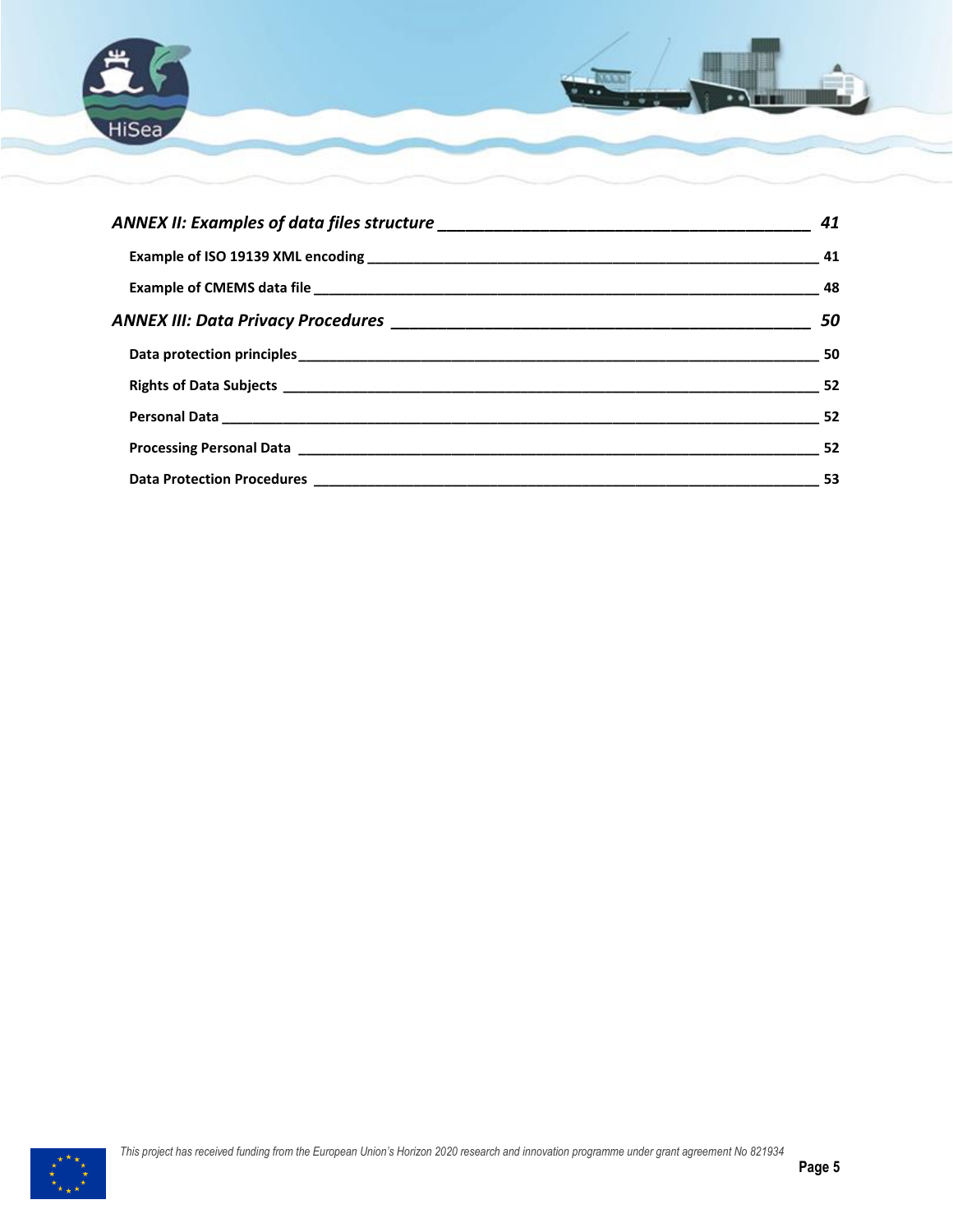

# **List of Tables**

| Table 1: Metadata for spatial datasets and spatial dataset series specified in the INSPIRE Metadata Regulation |  |
|----------------------------------------------------------------------------------------------------------------|--|
|                                                                                                                |  |
| Table 2: Mandatory and conditional theme-specific metadata for the HiSea metadata profile28                    |  |
|                                                                                                                |  |
|                                                                                                                |  |

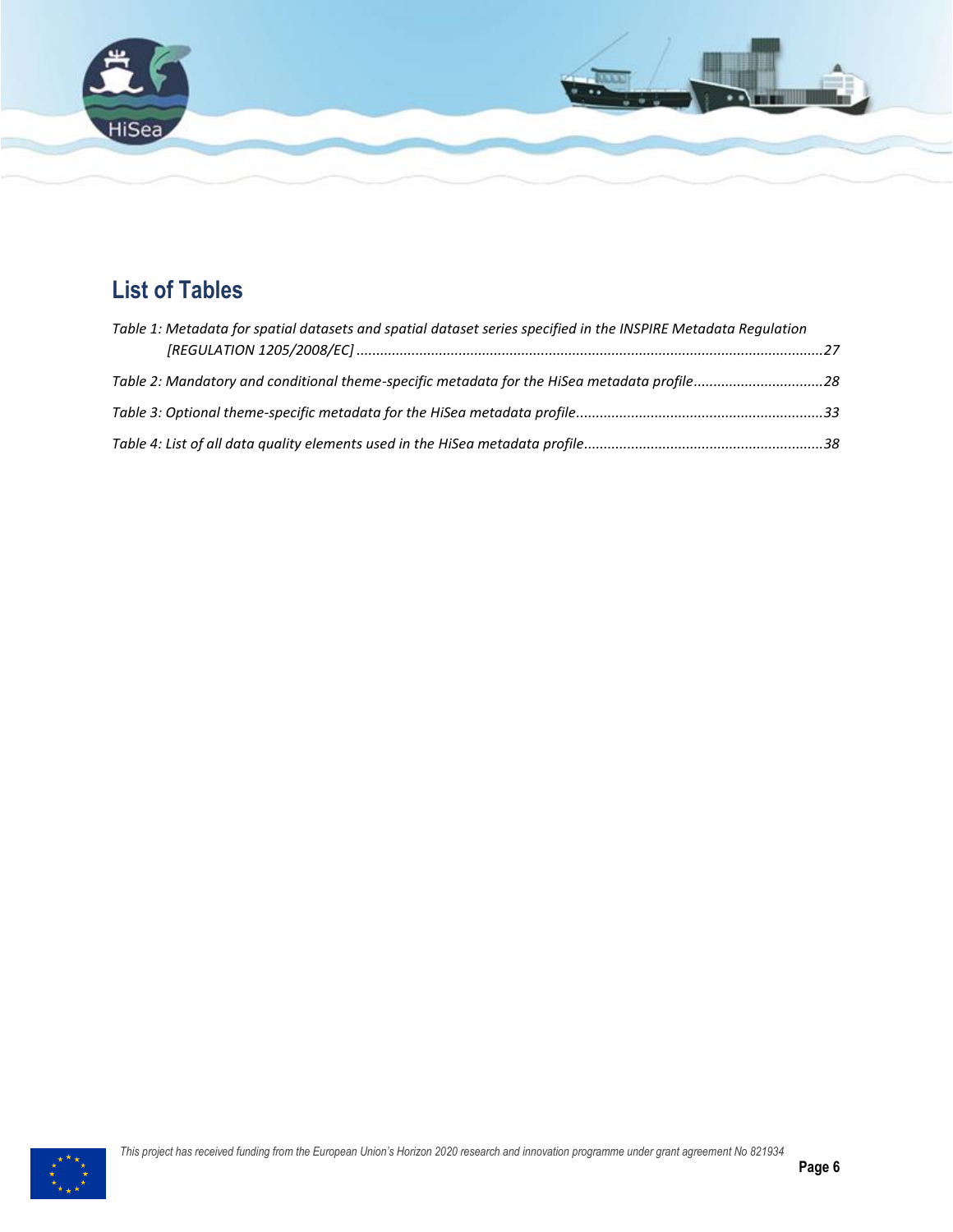

# **Executive Summary**

This deliverable will provide the guidelines and the first version of the Data Management Plan (DMP) for the HiSea Platform including strategies for improving data management, data privacy and data quality control. As an EU funded project, the data management will tune in to specific aspects of data management within the European context such as existing networks of data and requirements of European industry and other end-users.

According to the requirements of H2020 Programme (H2020, 2016), *Data Management Plans (DMPs) are a key element of good data management. A DMP describes the data management life cycle for the data to be collected, processed and/or generated by a Horizon 2020 project. As part of making research data findable, accessible, interoperable and re-usable (FAIR), a DMP should include information on:*

- *the handling of research data during and after the end of the project;*
- *what data will be collected, processed and/or generated;*
- *which methodology and standards will be applied;*
- *whether data will be shared/made open access and;*
- *how data will be curated and preserved (including after the end of the project).*

The HiSea services will be supported by a diversity of data sets from existing networks and platforms (CMEMS, SEADATANET, EMODNET, NOAA, etc.) and from HiSea produced data (operational numerical models' data, in-situ data, etc.) that should be ready to answer to the above referred requirements.

Some of these data sets, because daily acquired from external providers do not need these concerns since they will not be stored in HiSea platform.

However, it is expectable that some local existing data sets will be also collected and used to produce, validate or complement the provided services (and may be useful to other external users). The latest should follow these requirements. In this context, the issues of data management and planning still represent a central concern to HiSea.

This document is a first version of the DMP and summarizes a set of guidelines that may have an impact already in the first stage of the project where the platform architecture is being defined and the data management procedures are being agreed. These guidelines are mostly focused on the best practices to be followed in themes such as catalogues, metadata, data vocabulary, data standards and data quality control procedures. This implies taking actions at different levels:

- Adopt proper data management procedures to implement metadata, provide integrated access to data in order to facilitate the integration in existing systems and assure the adoption of proper data quality control;
- Enable integration of more data, improve the enhancement of the services (viewing, downloading, traceability and monitoring) to users and providers, facilitate the discovery of data through a catalogue based on ISO standards, provide OGC services (WMS, WFS, etc.) to facilitate development; and facilitate the visibility of existing data and the identification of gaps.

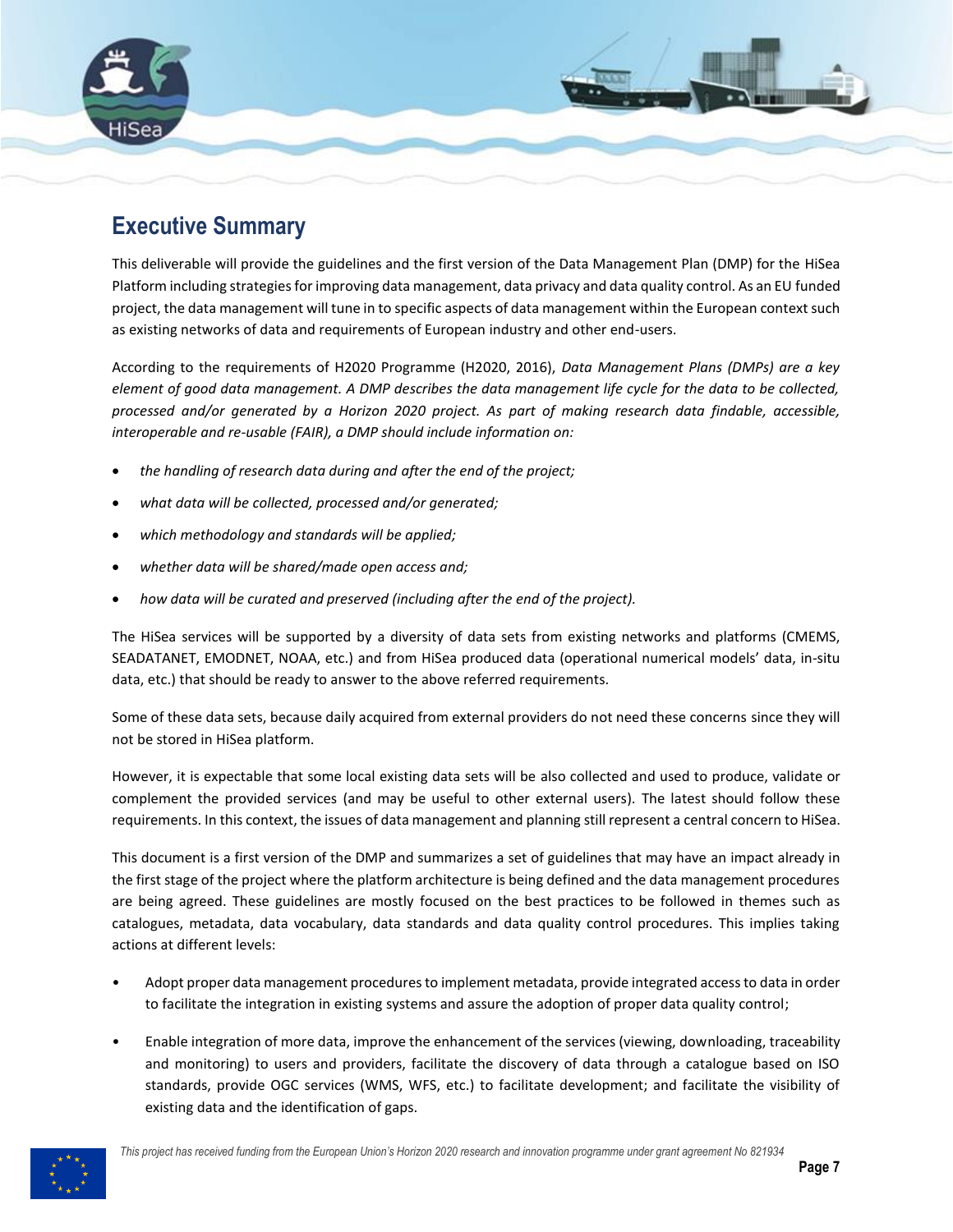

Other relevant issues such as those related with what data will be collected, processed and/or generated, how data will be curated and preserved or whether data will be shared/made open access will require a deeper learning about the data that will be available/produced, eventual existence of restrictions to dissemination from data acquired by the users or even the technologic characteristics/constraints of the infrastructure where the data will be stored. A proper perception of these issues will become clear as the project goes on.

An updated version of the DMP will be delivered in later in the project in order to incorporate the implementation process, lessons learned, and barriers overcome in data management while deploying the HiSea Platform.

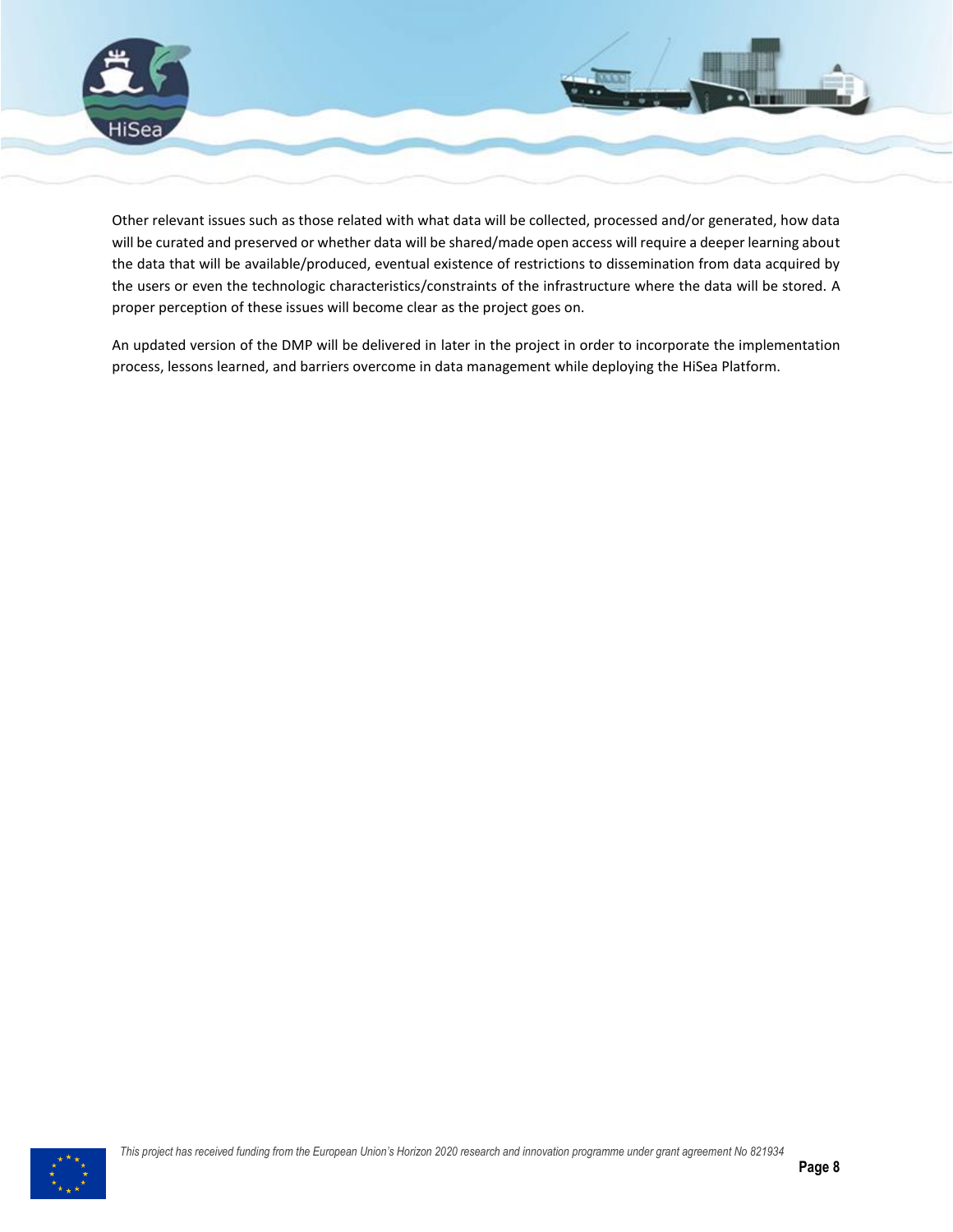

# <span id="page-8-0"></span>**1 Introduction**

HiSea aims to provide a set of services focused on different coastal user's needs (navigation safety, ports operations, aquacultures, etc.) allowing to exploit the added value of integrated Earth Observation (EO) technologies (satellite, airborne and ground based), Copernicus Marine Service and ICT to deliver customized and ready to use information. These services will provide an easy way to get in-situ data, local high-resolution forecasts and products and services (e.g. meteo-oceanographic conditions at specific locations, identification of optimum or critical working windows, support to sea pollution response actions, etc.) to a broad range of different users.

This report describes the first agreed strategies to be implemented to improve data management and planning, data privacy and data quality control of HiSea services. According the EU recommendations these strategies will take in consideration the data that will be collected, processed and/or generated, how this data will be handled during and after the project and the standards that will be adopted following the FAIR (*findable, accessible, interoperable and re-usable*) data concept.

In order to make data findable, it is required to assure that the data produced and/or used in the project is discoverable with metadata, identifiable and locatable by means of a standard identification mechanism. Concerning the standards, special attention will be devoted to the following components:

- Catalogues, vocabulary and metadata;
- Data integration and fusion;
- Data quality control;
- Data privacy policy.

The issue of metadata, vocabulary and catalogues is of prime importance to assure the interoperability and easy discovery of data. A proper data management following widely accepted standards also contributes to reduce the duplication of efforts among agencies; to improve the quality and reduce costs related to geospatial information, thus making oceanographic data more accessible to the public and helping to establish key partnerships to increase data availability. Aiming to contribute to these objectives, HiSea will adopt the procedures already proposed in the most relevant EU initiatives such as CMEMS, EMODNet and SeaDataNet, especially the standards in relation to vocabularies, metadata and data formats. In practice, the gridded data sets addressing either dynamic data sets (like CMEMS) or static data sets (like EMODnet) will follow procedures like the ones adopted by these two services. Regarding the time series data, SeaDataNet procedures will represent the main guidelines and NetCDF-CF format will be the standard to be adopted.

The data integration and fusion policies to adopt in HiSea is another relevant issue of the project. Data integration and fusion deals with the best strategies to adopt when it comes to merge datasets obtained from different data sources, to build the best available datasets or fuse different data sources to produce aggregated data. Although not being an easy ground, a proper address of this issue may represent a valuable contribution to improve data accuracy and robustness of models' initial and boundary conditions and to provide to the users comprehensive data that merge together different data sets based on reliable criteria.

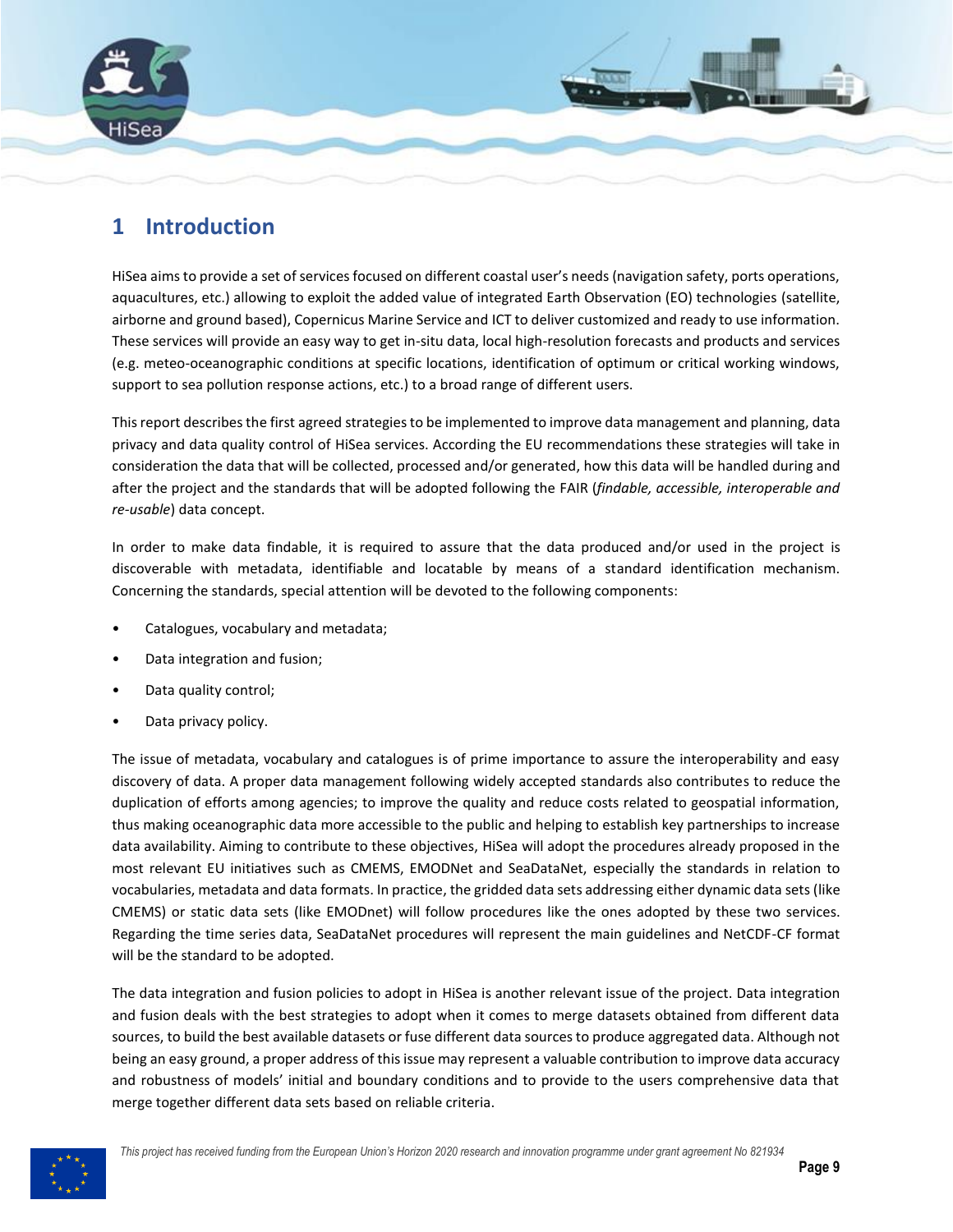

The data quality control either related with the quality of observed in-situ data (e.g. tidal gauges, wave buoys, weather stations, etc.) or the modelled forecasts is another relevant aspect that will be addressed by HiSea. In the case of locally acquired data, automatic procedures will run regularly to detect and remove anomalous values from observed datasets. In the case of the models, the results will be automatically compared with observations (e.g., buoys and CMEMS grid observation products) and the statistical analysis will be provided daily to the end users.

In relation with data privacy (data protection and the rights of platform end-users, customers and business contacts), it is apparent that HiSea will assure the respect of their personal data under the General Data Protection Regulation (GDPR) (Regulation (EU) 2016/679) which will substitute Directive 95/46/EC on May 25, 2018. 'Personal data' means any information, private or professional, which relates or can be related to an identified or identifiable natural person (for the full definition, see Article 2(a) of EU Directive 95/46/EC).

In the following paragraphs a more detailed overview of the state of the art and the procedures to be adopted in HiSea will be provided. Note that at this stage this document mostly focuses in defining the guidelines to be followed throughout HiSea platform development, and although it does not reflect yet a practical implementation of these guidelines which will be subject of a later document.

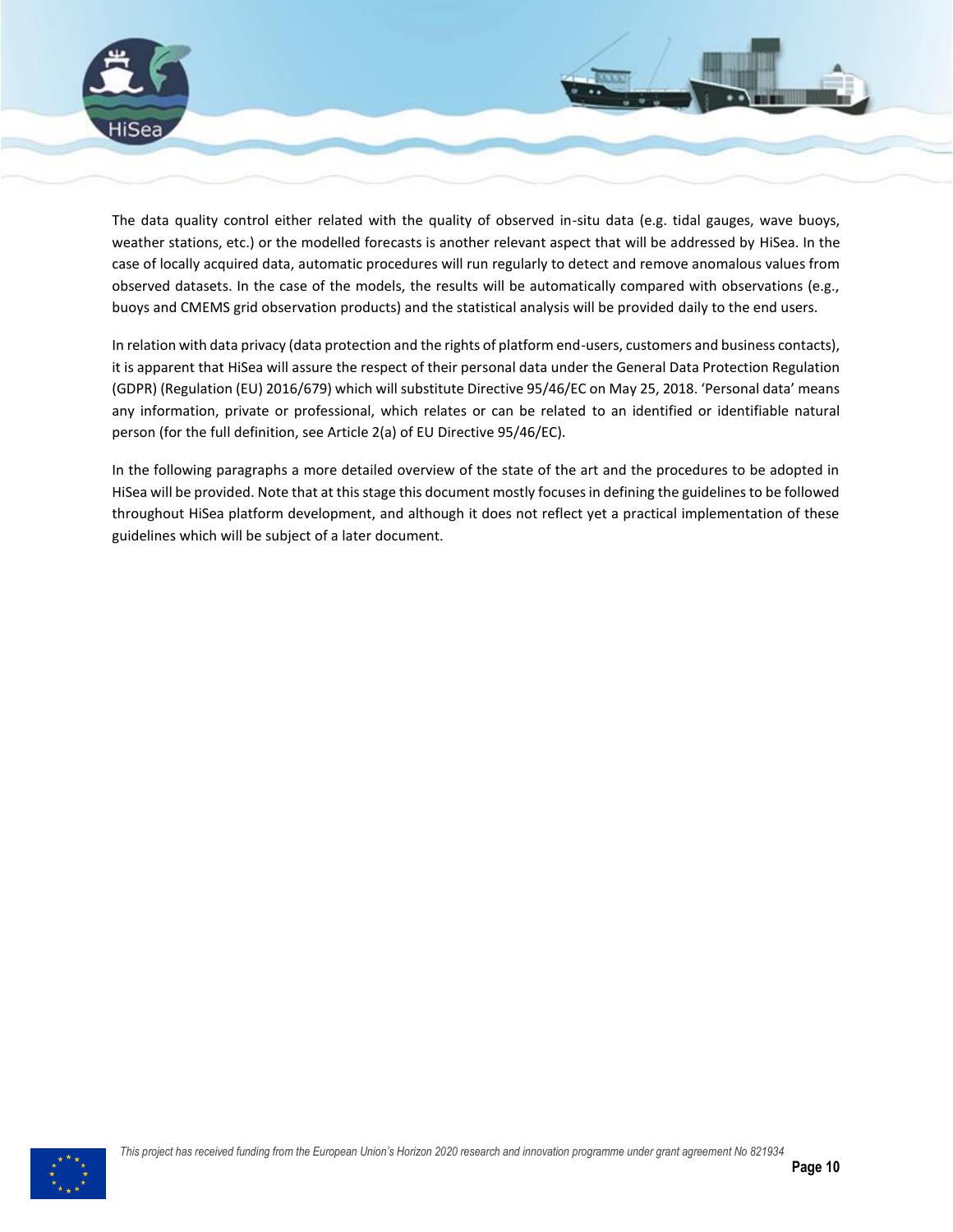

# <span id="page-10-0"></span>**2 Data standards to be adopted in HiSea**

### <span id="page-10-1"></span>2.1 Data quality control

The issue of data quality control will be addressed following the state of the art recommendations of different projects such as SeaDataNet or AtlantOS. SeaDataNet produced a comprehensive document presenting a set of guidelines to be followed in marine data quality control. According to this document, from which part is reproduced bellow, data quality control essentially and simply has the following objective: "*To ensure the data consistency within a single data set and within a collection of data sets and to ensure that the quality and errors of the data are apparent to the user who has sufficient information to assess its suitability for a task*". If done well, quality control brings about several key advantages (SeaDataNet, 2010):

- Maintaining Common Standards: There is a minimum level to which all oceanographic data should be quality controlled. There is little point banking data just because they have been collected; the data must be qualified by additional information concerning methods of measurement and subsequent data processing to be of use to potential users. Standards need to be imposed on the quality and long-term value of the data that are accepted (Rickards, 1989). If there are guidelines available to this end, the result is that data are at least maintained to this degree, keeping common standards to a higher level.
- Acquiring Consistency: Data within data centres should be as consistent to each other as possible. This makes the data more accessible to the external user. Searches for data sets are more successful as users can identify the specific data they require quickly, even if the origins of the data are very different on a national or even international level.
- Ensuring Reliability: Data centres, like other organisations, build reputations based on the quality of the services they provide. To serve a purpose to the research community and others their data must be reliable, and this can be better achieved if the data have been quality controlled to a 'universal' standard. Many national and international programmes or projects carry out investigations across a broad field of marine science which require complex information on the marine environment. Many large-scale projects are also carried out under commercial control such as those involved with oil and gas and fishing industries. Significant decisions are made, and theories formed, on the assumption that data are reliable and compatible, even when they come from many different sources.

HiSea services data flux will be managed automatically by the HiSea platform. The data quality control will start by the execution of automatic procedures (independently of the adoption of more complex procedures). The data quality control methodology will focus on in situ observations and modelled forecasts and it will be addressed from two perspectives: the data Quality Assurance and the Quality Control.

Quality Assurance (QA) is a set of review and audit procedures implemented by personnel or an organization (ideally) not involved with normal project activities to monitor and evaluate the project to maximize the probability that minimum standards of quality are being attained. Regarding data, QA is a system to assure that the data generated is of known quality and well-described data production procedures are being followed. This assurance relies heavily on the documentation of processes, procedures, capabilities, and monitoring. Reviews verify that data quality

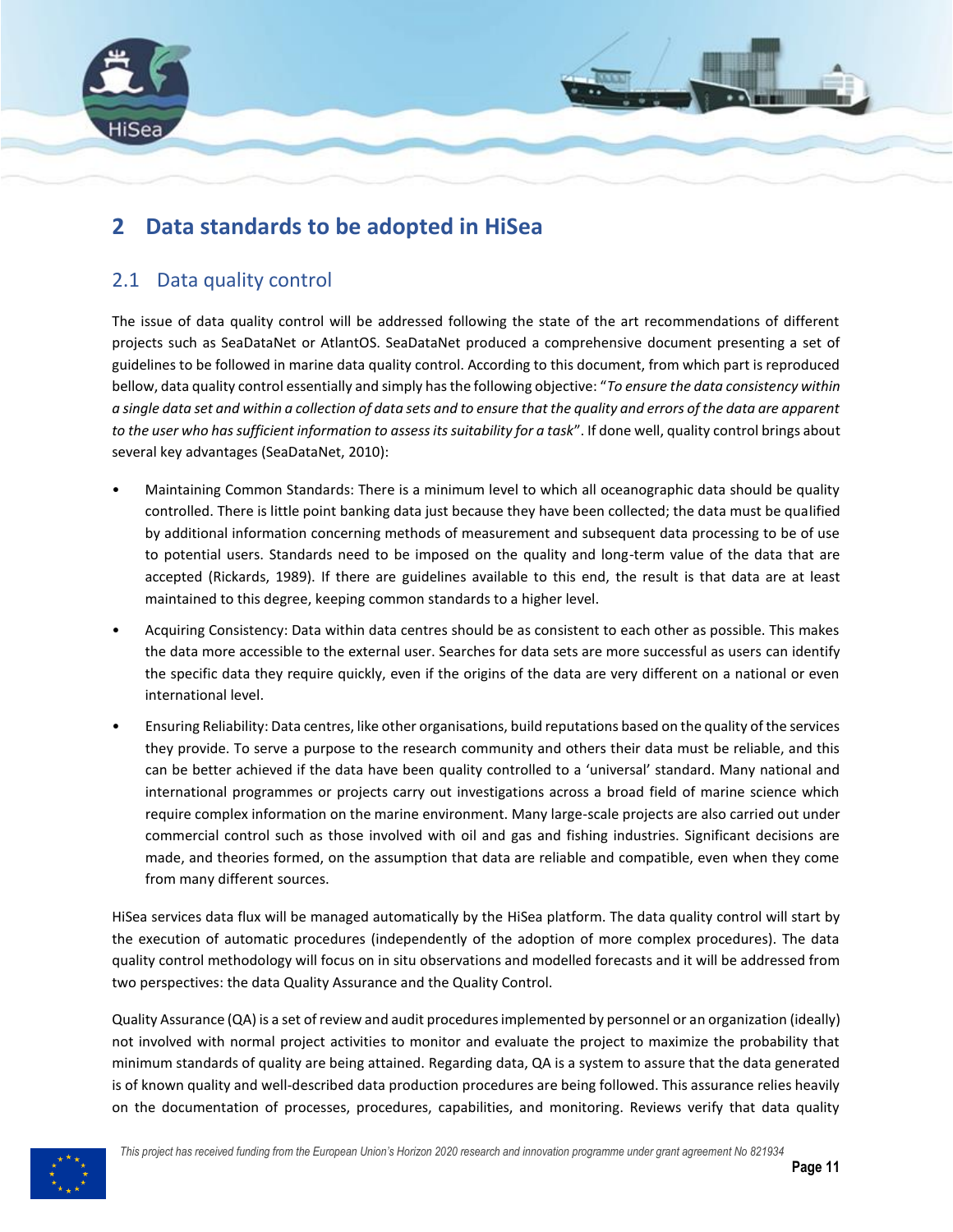

objectives are being met within the given constraints. QA is inherently a human-in-the-loop effort and substantial documentation must accompany any QA action. QA procedures may result in corrections to data. Such corrections shall occur only upon authorized human intervention (e.g. marine operator, product scientist, quality analyst, principal investigator) and the corrections may either be applied in bulk (i.e. all data from an instrument during a deployment period) or to selective data points. The application of QA corrections will automatically result in the reflagging of data as 'corrected'.

Quality Control (QC) is a process of routine technical operations, to measure, annotate (i.e., flag) and control the quality of the data being produced. These operations may include spike checks, out-of-range checks, missing data checks, as well as others. QC is designed to:

- Provide routine and consistent checks to ensure data integrity, correctness, and completeness;
- Identify and address possible errors and omissions;
- Document all QC activities.

QC operations include automated checks on data acquisition and calculations using approved standardized procedures. Higher-tier QC activities can include additional technical review and correction of the data by human inspection. QC procedures are important for:

- Detecting missing mandatory information;
- Detecting errors made during the transfer or reformatting;
- Detecting duplicates;
- Detecting remaining outliers (spikes, out of scale data, vertical instabilities, etc).

A guideline of recommended QC procedures has been compiled by project SeaDataNet after reviewing NODC schemes and other known schemes (e.g. WGMDM guidelines, World Ocean Database, GTSPP, Argo, WOCE, QARTOD, ESEAS, SIMORC, etc.). The guideline at present follows the QC methods proposed by SeaDataNet for CTD (temperature and salinity profiles), current meter data (including ADCP), wave data and sea level data. SeaDataNet is also developing efforts for extending the guideline with QC methods for surface underway data, nutrients, geophysical data and biological data.

ANNEX I provides a detailed description of the implementation process procedure to be followed for QA/QC in HiSea.

### <span id="page-11-0"></span>2.2 In situ observations quality control

The quality control of observations may be done in two phases. During the download of in-situ observations automatic checks should be done such as those proposed by SeaDataNet (2010) (e.g. global range test, date and time). After quality control, only the valid data is stored in the database. At the second phase a tool may be run to periodically perform a scientific quality control check (SeaDataNet, 2010). This quality control aims to detect spikes, filter high frequency noise (e.g. moving average or P50), data with abnormal variability in time, etc. Specific tools will be running automatically with this aim.

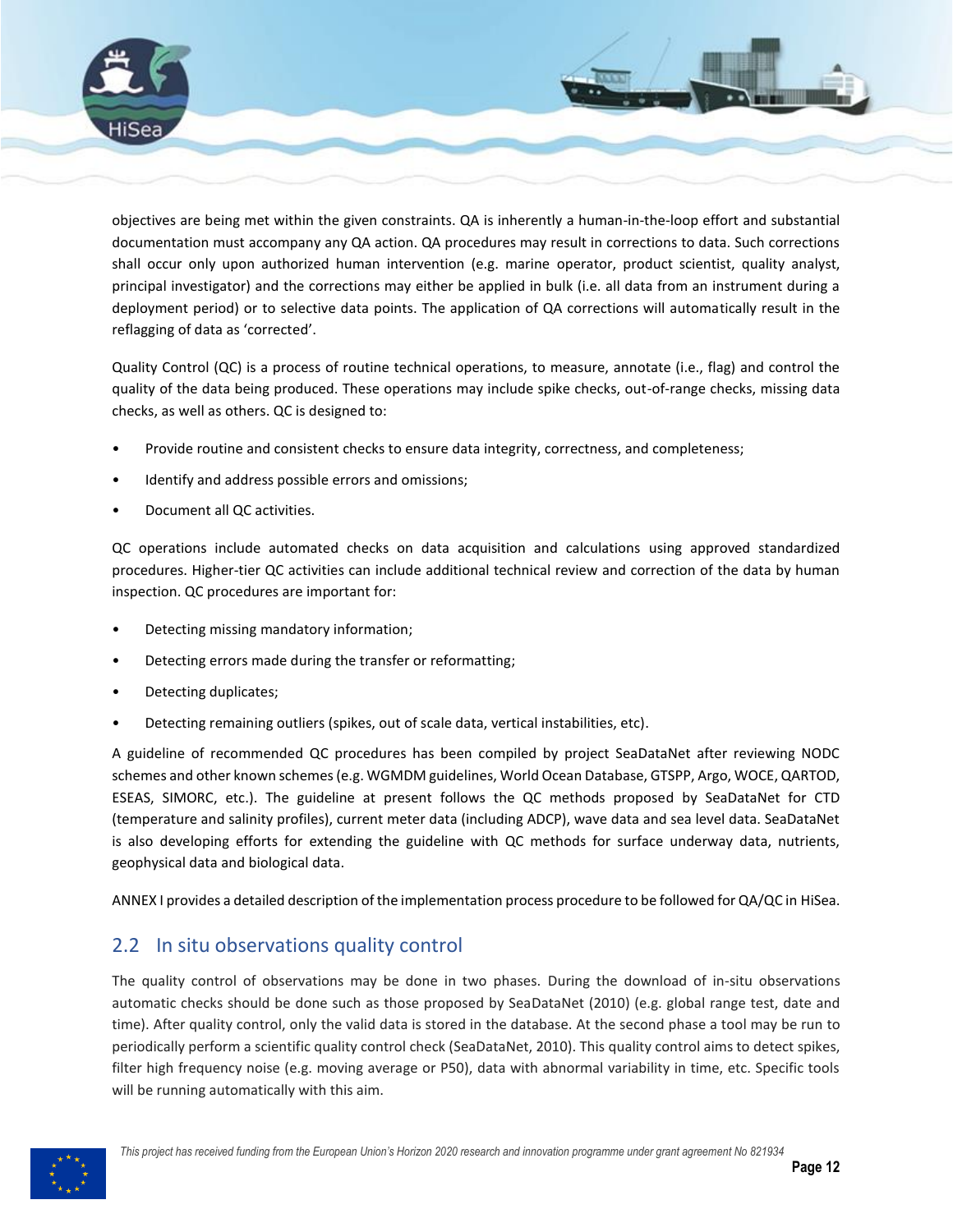

# <span id="page-12-0"></span>2.3 Forecasts quality control

The modelled forecasts quality control may be done by comparing time-series forecasts with in situ observations (e.g. wave buoys, tidal gauge, weather stations, etc.) through automatically-run algorithms. Also, gridded data forecasts may be compared automatically with observations (e.g. CMEMS gridded data observations). As a result, several statistical parameters may be computed (e.g. correlation coefficient, bias, RMSE, skill, etc.) to assess the quality of forecasts.

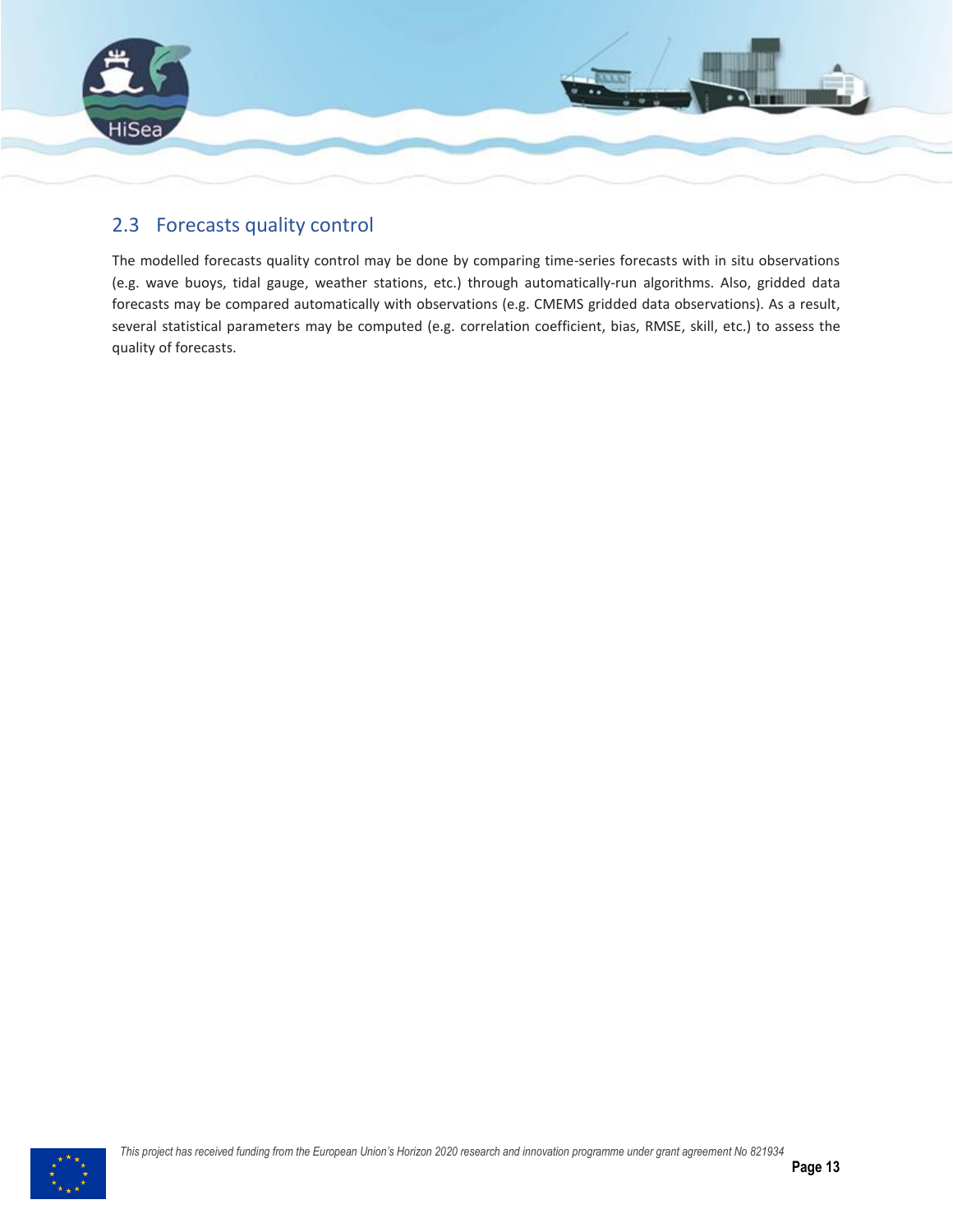

# <span id="page-13-0"></span>**3 Data integration and fusion**

The issue of the best strategies to adopt when it comes to merging datasets obtained from different data sources, to build the best available datasets or fuse different data sources to produce aggregated data, indices and products is not an easy ground. A possible solution when we have different solutions with different resolutions for the same area is to make a fusion of these data and offer a unique integrated dataset. Another option is to provide all datasets separately with an eventual option of an integrated solution. No matter the adopted solution, the final objective of the data integration and fusion is to contribute to improve data accuracy and robustness of models' initial and boundary conditions and to provide to the users comprehensive data that merge together different data sets based on reliable criteria.

For example, if a user is interested in wave data for a specific site and it realizes that for the period in which he is interested there exist different time series from different wave buoys, he may be interested in getting a unique time series merging together and make compatible the different time series data. This process may require complex actions regarding the levels of accuracy of the different measuring devices, the measuring time rate and units, etc.

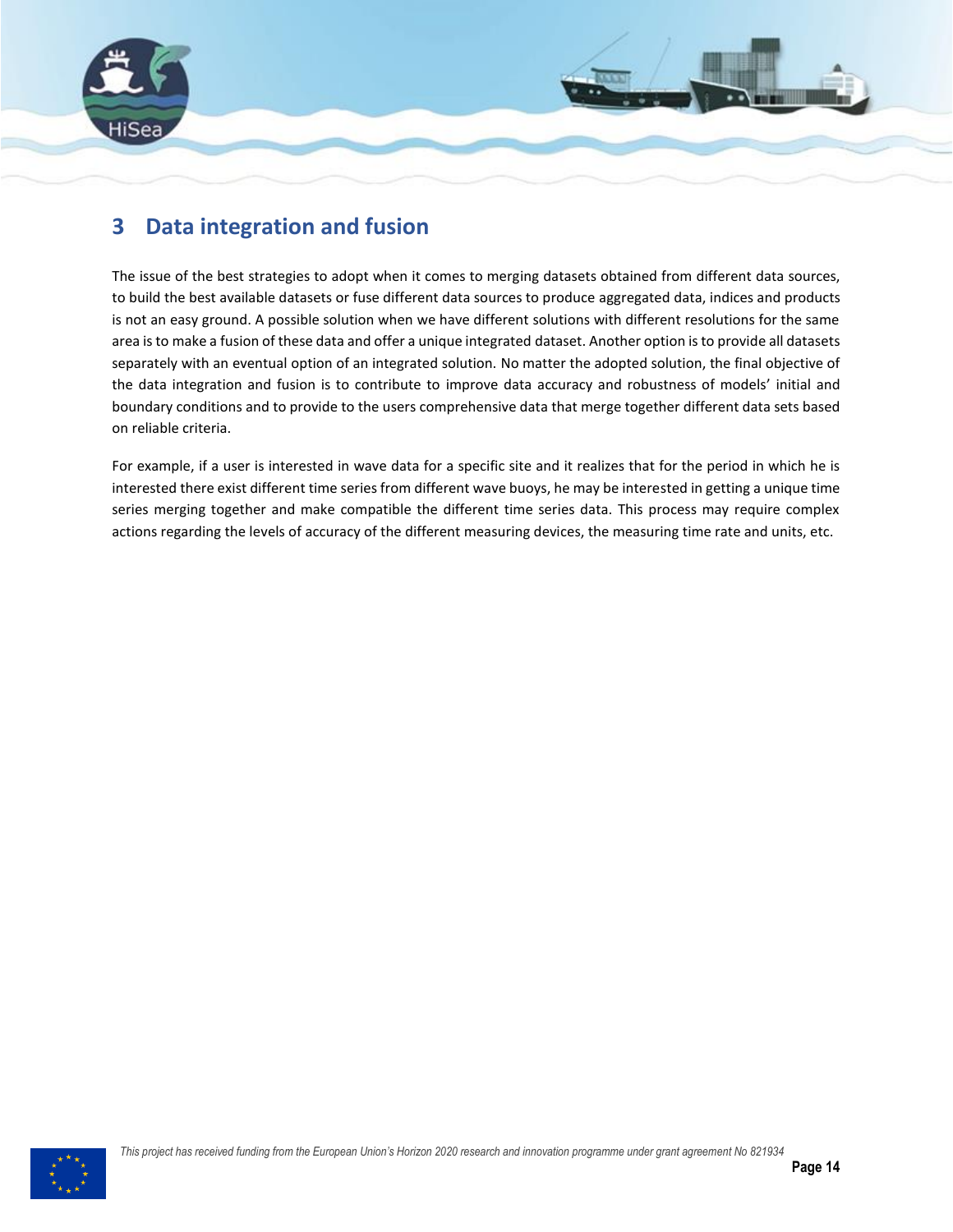

### <span id="page-14-0"></span>**4 Data management**

This document summarizes the concept of metadata that is intended to be adopted by HiSea data platform, following the commonly agreed INSPIRE data specification template in its relevant parts, i.e., dataset-level, services metadata and data quality. It also contains detailed technical documentation on the XML source-code level and therefore provides specific guidelines to correctly create and maintain metadata in the XML format.

### <span id="page-14-1"></span>4.1 Data vocabulary

Use of common vocabularies in all meta-databases and data formats is an important prerequisite towards consistency and interoperability with existing Earth Observing systems and networks. Common vocabularies consist of lists of standardised terms of reference covering a broad spectrum of disciplines of relevance to the oceanographic and wider community. Using standardised terms of reference, the problem of ambiguities related to the data structure, organization and format is solved and therefore, common algorithms for data processing may be applied. This allows the interoperability of datasets in terms of their manipulation, distribution and long-term reuse.

HiSea will adopt an Essential Variables list of terms (aggregated level) that has been defined and was published in June 2016 on the NERC/BODC Vocabulary Server<sup>1</sup>.

This new vocabulary is mapped to the standards recommended for HiSea parameter metadata: P01 (parameter), P07 (CF variable), P06 (units) from SeaDataNet controlled vocabularies managed by NERC/BODC and the internationally assured AphiaID from the WOrld Register of Marine Species (WoRMS)<sup>2</sup>.

### <span id="page-14-2"></span>4.2 Metadata

Metadata refers to the description of datasets and services in a compliant form as it has been defined by the Directive 2007/2/EC (INSPIRE) and Commission Regulation No 1205/2008.

Metadata can be defined as the **data about the data**. Metadata describes how, when and by whom a set of data or a service was collected or prepared, and how the data is formatted, or the service is available. Metadata is essential for understanding the information stored in and has become increasingly important.

Metadata is structured information that describes, explains, locates, or otherwise makes it easier to retrieve, use, ans/or manage an information resource. Metadata is often called as the "data about the data" or "information about information".

Metadata is also data about services. Metadata describes the content, quality, condition, and other characteristics of a data set or the capabilities of service. Creating metadata or data documentation for geospatial datasets is crucial to the data development process. Metadata is a valuable part of a dataset and can be used to:

• **Organize** data holdings (Do you know what you have?);

<sup>2</sup> <http://www.marinespecies.org/aphia.php?p=webservice>



 $\overline{a}$ <sup>1</sup> [https://www.bodc.ac.uk/data/codes\\_and\\_formats/vocabulary\\_search/A05/](https://www.bodc.ac.uk/data/codes_and_formats/vocabulary_search/A05/)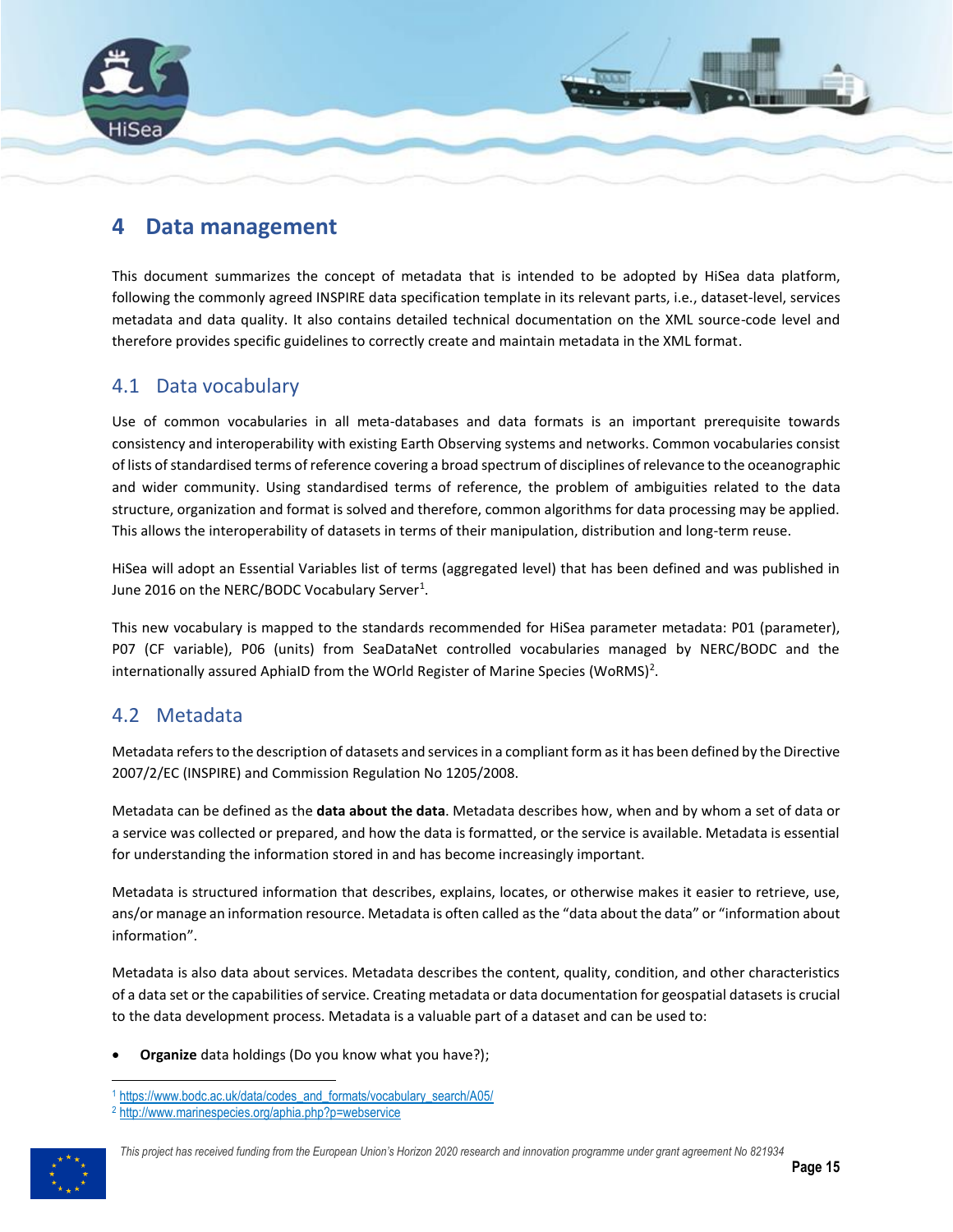

- Provide **information about** data holdings (Can you describe to someone else what you have?);
- Provide information **to data users** (Can they figure out if your data are useful to them?);
- **Maintain the value** of your data (Can they figure out if your data are useful 20 years from now?).

In the geographical domain, we can have a description of spatial data (**spatial data** metadata), a service (**service** metadata) or a special analysis process (**process** metadata). Most for the standardization work is done for data metadata, however service and process metadata become increasingly important. Metadata is used in discovery mechanisms to bring spatial information providers and users together. The following mechanisms are recognized:

- **Discovery**: which data source contains the information that I am looking for?
- **Exploration (or evaluation)**: do I find within the data sources the right information to suit my information needs?
- **Exploitation (use and access)**: how can I obtain and use the data sources?

Each mechanism has its own use of metadata. The selected standards should fulfil the needs to carry out services using these mechanisms. Metadata is required to provide information about an organisation's data holdings. Data resources are a major national asset, and information of what datasets exist within different organisations, particularly in the public sector, is required to improve efficiencies and reduce data duplication. Data catalogues and data discovery services enable potential users to find, evaluate and use that data, thereby increasing its value. This is also becoming important at the European level. In addition, metadata received from an external source may require further information supplied to metadata to allow easy process and interpretation.

In this context for all types of data the following information is required (SeaDataNet, 2010):

- **Where** the data were collected: location (preferably as latitude and longitude) and depth/height;
- **When** the data were collected (date and time in UTC or clearly specified local time zone);
- **How** the data were collected (e.g., sampling methods, instrument types, analytical techniques). How do we organize the data (e.g., in terms of station numbers, cast numbers);
- **Who** collected the data, including the name and institution of the data originator(s) and the principal investigator;
- **What** has been done to the data (e.g., details of processing and calibrations applied, algorithms used to compute derived parameters);
- **Watch**points for other users of the data (e.g., problems encountered and comments on data quality).

The ICES Working Group on Data and Information Management (WGDIM) has developed a number of data type guidelines which itemize these elements that are required for thirteen different data types. These Data Type Guidelines have been developed using the expertise of the oceanographic data centres of ICES Member Countries. They have been designed to describe the elements of data and metadata considered as important to the ocean

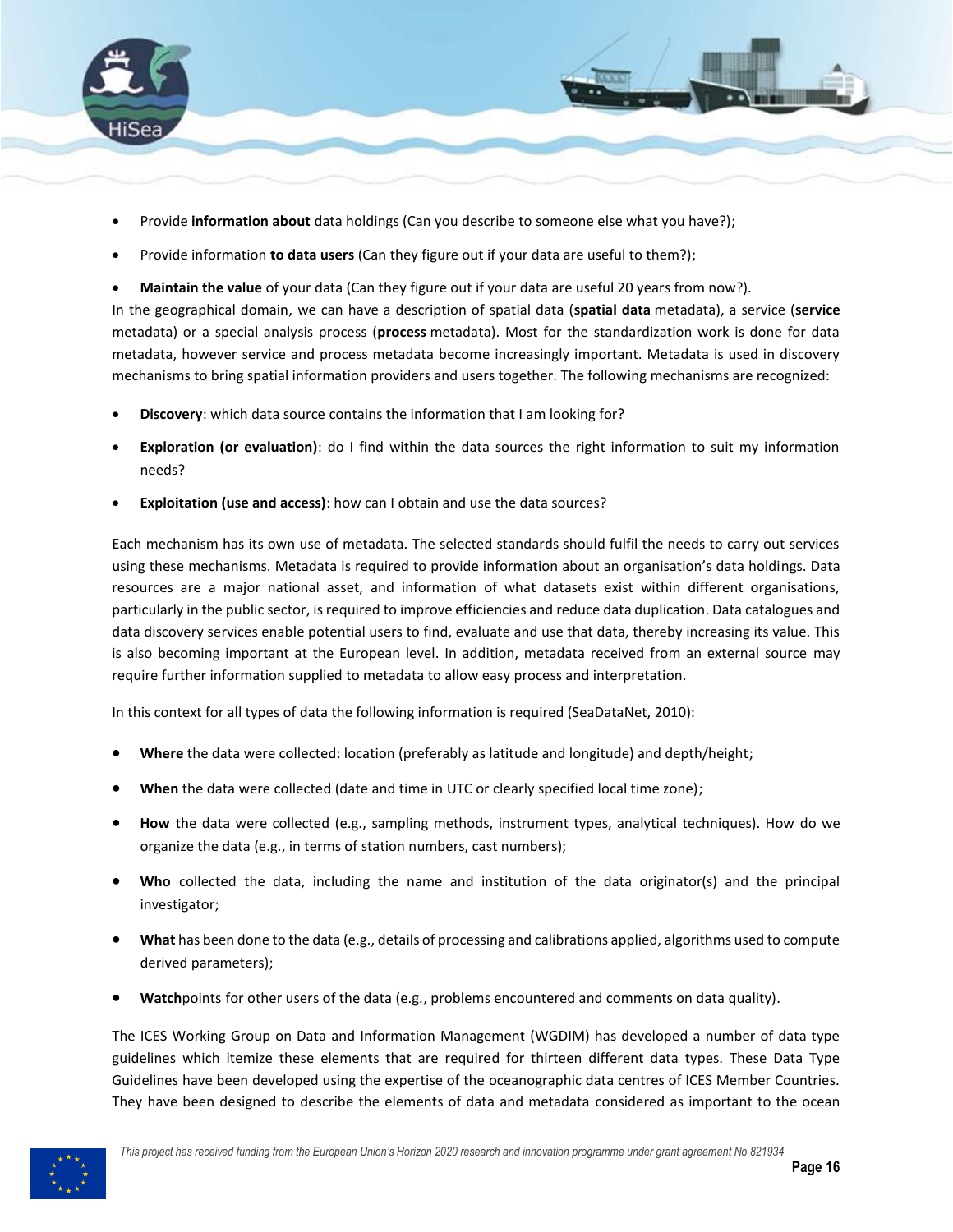

research community. These guidelines are targeted towards most physical-chemical-biological data types collected on oceanographic research vessel cruises. Each guideline addresses the data and metadata requirements of a specific data type. This covers three main areas:

- What the data collector should provide to the data centre (e.g., collection information, processing, etc.);
- How the data centre handles data supplied (e.g., value added, quality control, etc.);
- What the data centre can provide in terms of data, referral services and expertise back to the data collector. A selection of these guidelines, in particular for those data types that are not yet dealt with in detail here, are included in Annex 1 of this document.

### <span id="page-16-0"></span>4.3 Metadata Catalogue Service

A **Metadata Catalogue Service** is a mechanism for storing and accessing descriptive metadata which allows users to query for data items based on desired attributes. The catalogue service stores descriptive information (metadata) about logical data items. The [Open Geospatial Consortium \(OGC\)](http://www.opengeospatial.org/) has created the **Catalogue Service for Web (CSW) standard** to enable the easy data discovery from a catalogue node. Catalogue services support the ability to publish and search metadata for data, services, and related information. Metadata in catalogues can be queried and presented for evaluation and further processing by both humans and software. Catalogue services (and other resources such as bibliographic resources, datasets, etc.) are required to support the discovery and binding to published web map services. The CSW standard is extremely rich. In addition to supporting a query from a user, it can support distributed queries (one query that searches many catalogues) and the harvesting of metadata from node to node.

Catalogue services support the ability to publish and search collections of descriptive information (metadata) for data, services, and related information objects. Metadata in catalogues represent resource characteristics that can be queried and presented for evaluation and further processing by both humans and software. Catalogue services are required to support the discovery and binding to registered information resources within an information community.

The [International Organisation for Standardisation \(ISO\)](http://www.iso.org/) includes [ISO/TC 2112,](http://www.isotc211.org/) which is an international, technical Committee for the standardisation of geographical information. TC 211 has created a strong, globally implemented set of standards for geospatial metadata: the baseline [ISO 19115;](http://www.iso.org/iso/catalogue_detail.htm?csnumber=26020) [ISO 19139](http://www.iso.org/iso/catalogue_detail.htm?csnumber=32557) for implementation of data metadata and the [ISO 19119](http://www.iso.org/iso/catalogue_detail.htm?csnumber=39890) for services metadata.

These open standards define the structure and content of metadata records and are essential for any catalogue implementation. [ISO 19115](http://www.iso.org/iso/catalogue_detail.htm?csnumber=26020) describes all aspects of geospatial metadata and provides a comprehensive set of metadata elements. It is designed for electronic metadata services, and the elements are designed to be searchable wherever possible. It is widely used as the basis for geospatial metadata services. However, because of the large number of metadata elements and the complexity of their data model, implementation of ISO 19115 is difficult.

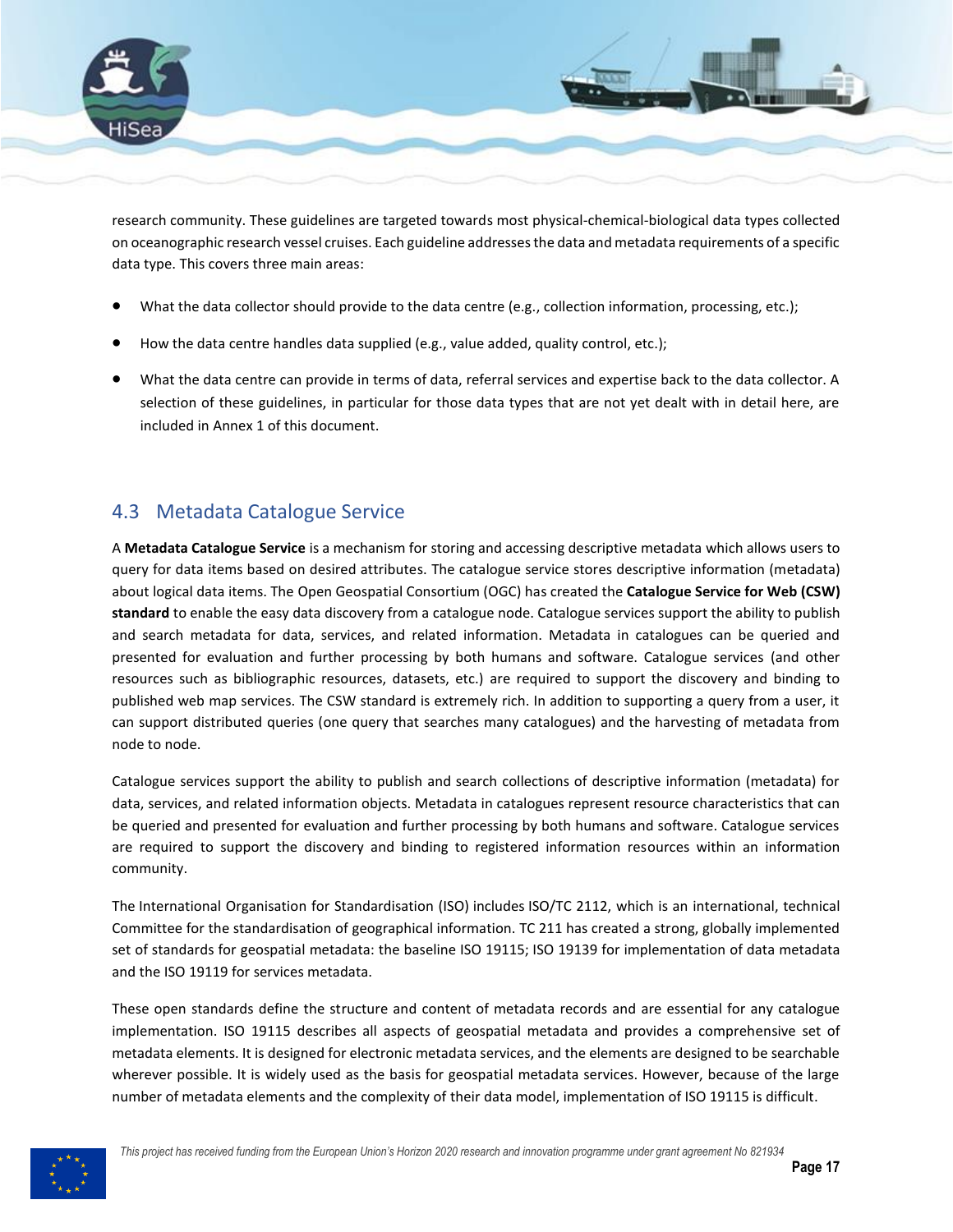

The [INSPIRE DIRECTIVE](http://inspire.jrc.ec.europa.eu/) applies these standards and specifications in its implementation. INSPIRE makes use of three catalogues for unique IDs management: **(1) SeaDataNet, (2) ICES and (3) CMEMS.** ICES catalogue has a geospatial component not present in the SeaDataNet catalogue while CMEMS provides the reference to model results.

### <span id="page-17-0"></span>**4.3.1 Catalogue Service for Web (CSW)**

This section describes briefly the Open GIS Consortium (OGC) specification for catalogue services. According to this specification: "*Catalogue services support the ability to publish and search collections of descriptive information (metadata) for data, services, and related information objects; Metadata in catalogues represent resource characteristics that can be queried and presented for evaluation and further processing by both humans and software. Catalogue services are required to support the discovery and binding to registered information resources within an information community*".

The Inspire initiative uses the CSW protocol and the ISO metadata application profile (AP) for the specification and implementation of the Inspire Discovery Service. In HIS HiSea EA, the HiSea ISO metadata profile will be developed and used as described in this document's metadata sections.

The diagram presented below illustrates a generic view of the CSW protocol and architecture.

#### <span id="page-17-1"></span>**4.3.2 Harvesting**

Harvesting is the procedure of collecting metadata records from other (external) catalogues and synchronize the local catalogue with the collected information. In the majority of the cases the harvesting process is scheduled and automatically executed once or at pre-defined intervals. It is usually also possible to execute a harvesting procedure on-demand, i.e., executed by human request.

To be noted that the harvesting procedure uses, within Inspire, the CSW protocol. Within the catalogue responses to the harvesting requests there are collections of metadata records, using the model described in this document (i.e., INSPIRE Datasets and Services).

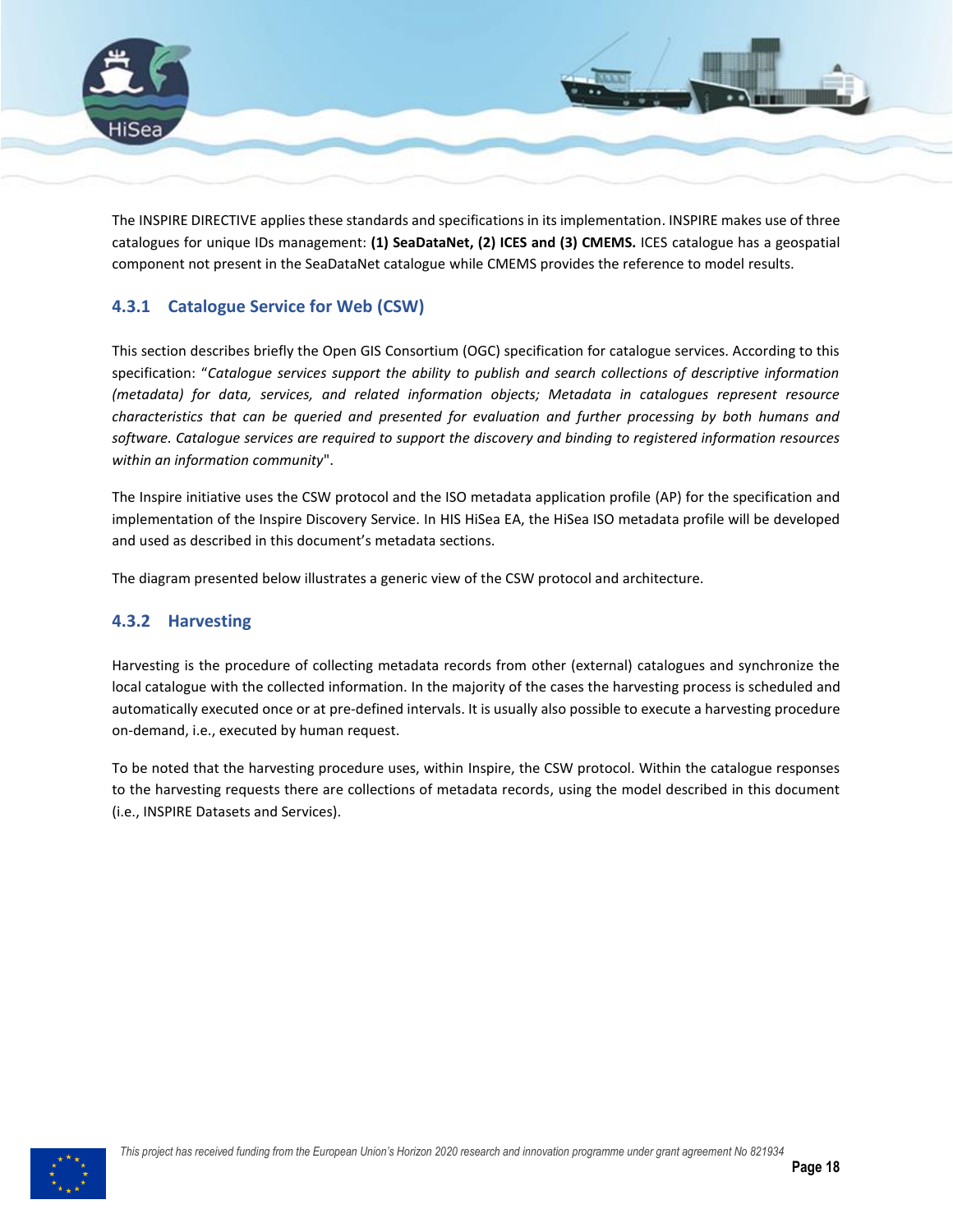

### <span id="page-18-0"></span>4.4 Guidelines on using metadata elements

#### <span id="page-18-1"></span>**4.4.1 Lineage**

Following the ISO 19113 Quality principles, if a data provider has a procedure for quality validation of their spatial datasets then the data quality elements, listed in Chapter 2, should be used. If not, the Lineage metadata element (defined in Regulation 1205/2008/EC) should be used to describe the overall quality of a spatial dataset.

According to Regulation 1205/2008/EC, lineage "*is a statement on process history and/or overall quality of the spatial dataset. Where appropriate it may include a statement whether the dataset has been validated or quality assured, whether it is the official version (if multiple versions exist), and whether it has legal validity. The value domain of this metadata element is free text*".

Apart from describing the process history, if feasible within a free text, the overall quality of the dataset (series) should be included in the Lineage metadata element. This statement should contain any quality information required for interoperability and/or valuable for use and evaluation of the dataset (series).

#### <span id="page-18-2"></span>**4.4.2 Temporal reference**

According to Regulation 1205/2008/EC, at least one of the following temporal reference metadata elements shall be provided: temporal extent, date of publication, date of last revision, date of creation. If feasible, the date of the latest revision of a spatial dataset should be reported using the date of latest revision in a metadata element.

### <span id="page-18-3"></span>**4.4.3 Topic category**

The topic categories defined in Part D 2 of the INSPIRE Implementing Rules for metadata are derived directly from the topic categories defined in B.5.27 of ISO 19115. Regulation 1205/2008/EC defines the INSPIRE data themes to which each topic category is applicable, i.e., oceanography is the INSPIRE theme for which the Geoscientific information topic category is applicable.

#### <span id="page-18-4"></span>**4.4.4 Keyword**

Regulation 1205/2008/EC requires that, for a spatial dataset or a spatial dataset series, "at least one keyword shall be provided from the General Environmental Multi-lingual Thesaurus (GEMET) describing the relevant spatial data theme, as defined in Annex I, II or III to Directive 2007/2/EC". Keywords should be taken from the GEMET – General Multilingual Environmental Thesaurus where possible.

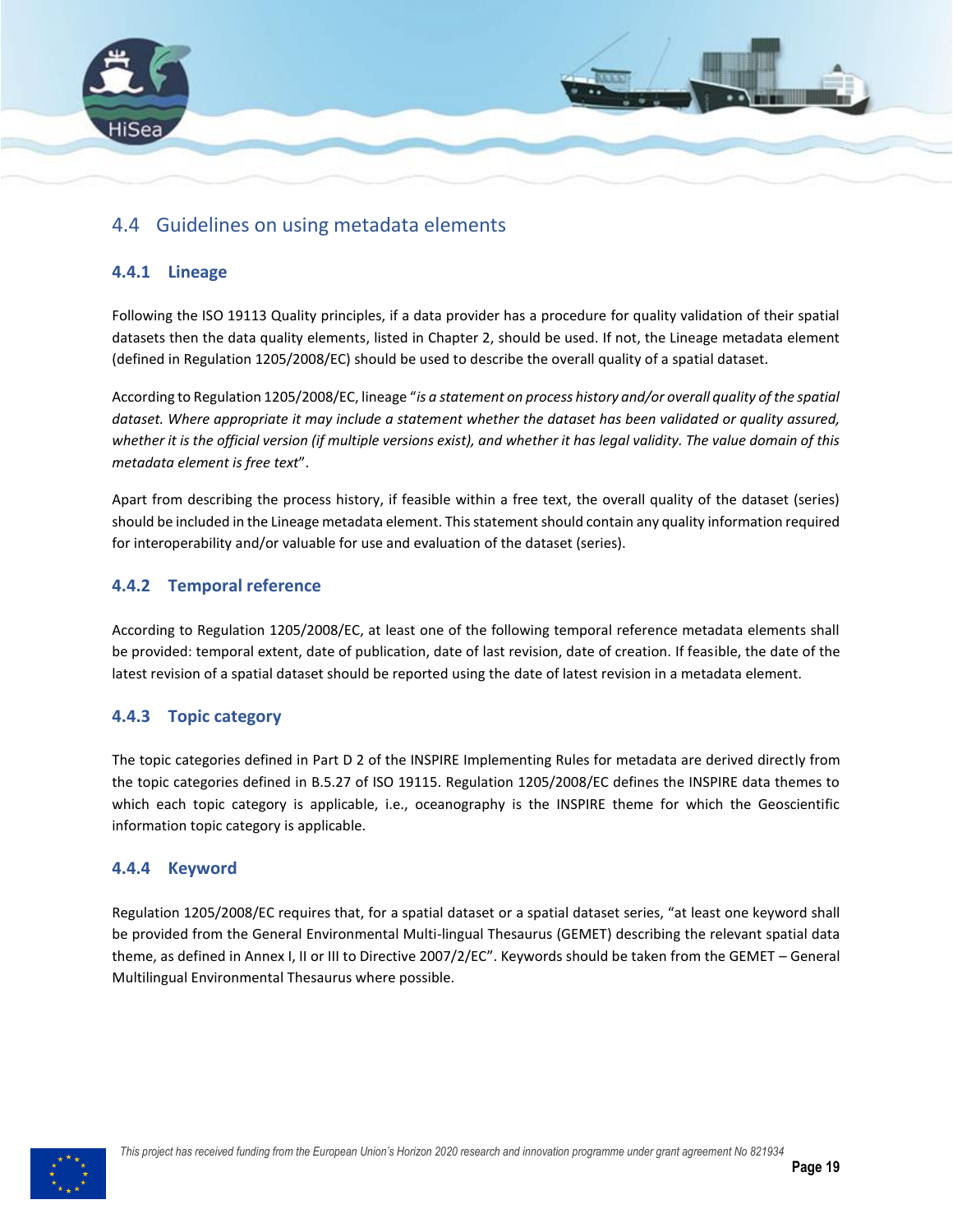

# <span id="page-19-0"></span>**5 HiSea datasets**

This section describes the structure and the content of the proposed HiSea metadata profile on the dataset-level and includes general guidelines for the metadata from two points of view – the first one is the HiSea metadata, while the second represents HiSea data quality issues.

The structure described in this document is compliant to the existing ISO standards for metadata – especially ISO EN 19115 and ISO 19139. The full list of used ISO standards can be found in the List of References at the end of this document. The primary goal of this deliverable is to develop a metadata profile for HiSea geographic datasets and time-series datasets, within the framework of these ISO standards, to support the interoperability between the different metadata and/or GIS platforms. The metadata model to be adopted in HiSea is described in more detail in Annex I.

# <span id="page-19-1"></span>**5.1 Dataset-level metadata**

Metadata can be reported for each individual spatial object (spatial object-level metadata) or once for a complete dataset or dataset series (dataset-level metadata). If data quality elements are used at spatial object level, the documentation shall refer to the appropriate definition in the Data Quality Info section of this document. This section only specifies the dataset-level metadata elements.

For some dataset-level metadata elements, in particular on data quality and maintenance, a more specific scope can be specified. This allows the definition of metadata at sub-dataset level, e.g., separately for each spatial object type. When using ISO 19115/19139 to encode the metadata, the following rules should be followed:

- The scope element (of type DQ\_Scope) of the DQ\_DataQuality subtype should be used to encode the scope;
- Only the following values should be used for the level element of DQ\_Scope: series, dataset, featureType;
- If the level is featureType<sup>3</sup> then the levelDescription/MD\_ScopeDescription/features element (of type Set <GF\_FeatureType>) shall be used to list the feature type names.

Mandatory or conditional metadata elements are specified in the next sub-section, while optional metadata elements are specified in subsequent sub-Section. The tables describing the metadata elements contain the following information:

- first column provides a reference to a more detailed description;
- second column specifies the name of the metadata element;
- third column specifies the multiplicity;
- fourth column specifies the condition, under which the given element becomes mandatory (only for the first and second tables).

<sup>3</sup> *The value featureType is used to denote spatial object types*



 $\overline{a}$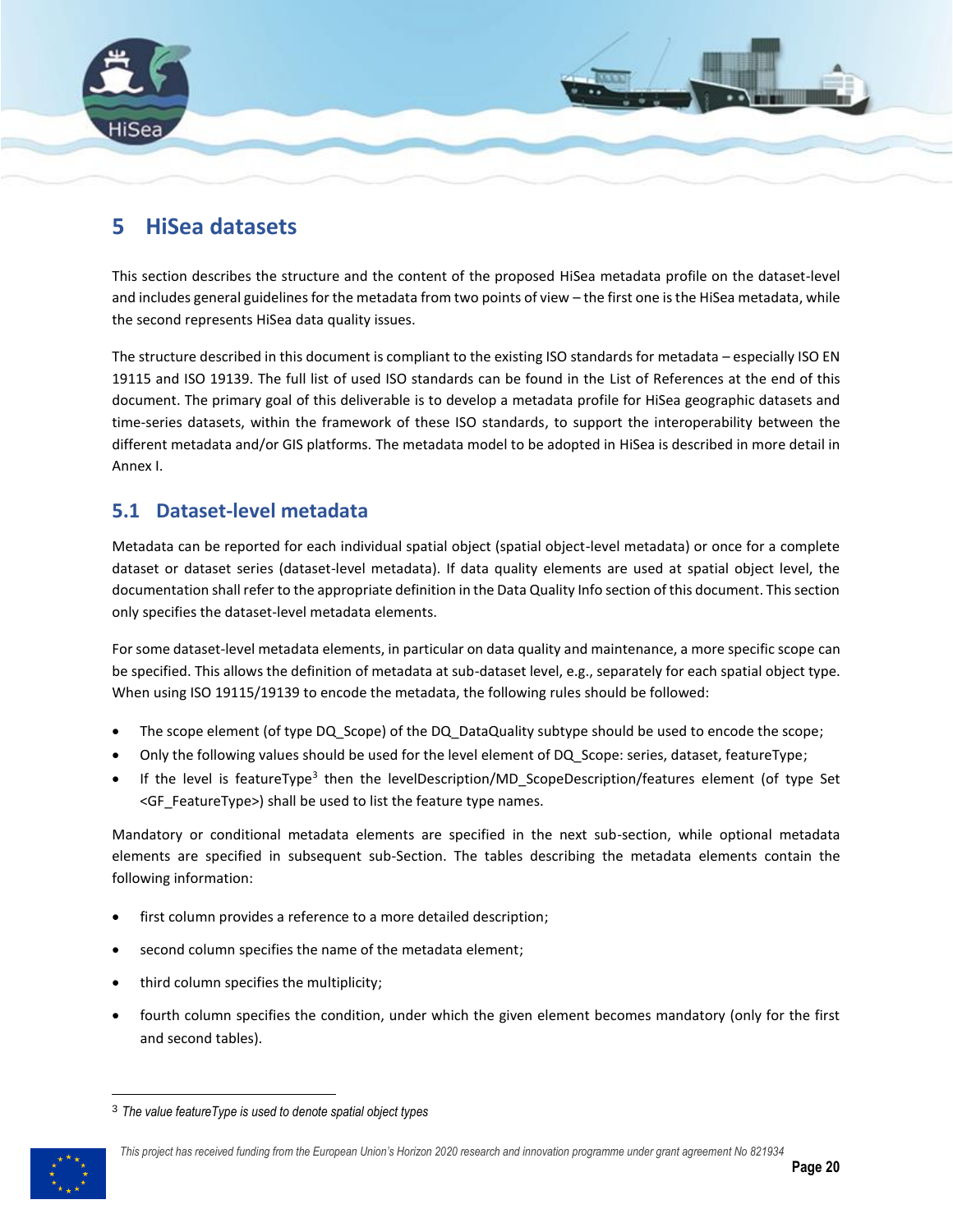

### <span id="page-20-0"></span>5.2 Data format standards

### <span id="page-20-1"></span>**5.2.1 Ocean Data View data model and netCDF Format**

As part of the HiSea services, data sets will be accessible via download services. Delivery of data to users requires common data transport formats, which interact with other standards [\(Vocabularies,](https://www.seadatanet.org/Standards/Common-Vocabularies) [data](https://www.seadatanet.org/Standards/Data-Quality-Control) quality control). In SeaDataNet it was decided that Ocean Data View (ODV) and NetCDF format are mandatory.

The CF metadata conventions (http://cf-pcmdi.llnl.gov/) are designed to promote the processing and sharing of files created with the NetCDF API. The conventions define metadata that provide a definitive description of what the data in each variable represents, and the spatial and temporal properties of the data. This enables users of data from different sources to decide which quantities are comparable, and facilitates building applications with powerful extraction, re-gridding, and display capabilities.

The standard is both mature and well-supported by formal governance for its further development. The standard is fully documented by a PDF manual accessible from a link from the CF metadata homepage (http://cfpcmdi.llnl.gov/). Note that CF is a developing standard and consequently access via the homepage rather than through a direct URL to the document is recommended to ensure that the latest version is obtained. The current version of this document was prepared using version 1.6 of the conventions dated 5 December 2011.

The approach taken with the development of the SeaDataNet profile based on CF 1.6 was to classify data based on feature types and produce a SeaDataNet specification for storage of each of the following:

- *Point time series, such as current meter or sea level data, have row\_groups made up of measurements from a given instrument at different times. The metadata date and time are set to the time when the first measurement was made. The primary variable is time (UT) encoded either as:*
	- o *A real number representing the Chronological Julian Date, which is defined as the time elapsed in days from 00:00 on January 1st 4713 BC. If this option is chosen, then the column must have the heading 'Chronological Julian Date [days]'.*
	- o *A string containing the UT date and time to sub-second precision corresponding to ISO8601 syntax (YYYY-MM-DDThh:mm:ss.sss) for example 2009-02-12T11:21:10.325. If this option is chosen, the column must have the heading 'time\_ISO8601'. If the time is not known to sub-second precision, then use the ISO8601 form appropriate to the known precision. For example, a timestamp to the precision of one hour would be represented by 2009-02-12T11:00 and a time stamp to a precision of a day by 2009-02-12. Rows within the row\_group are ordered by increasing time. Note that the z co-ordinate (e.g., instrument depth), essential for many types of time series data, needs to be stored as a data variable and could have the same value throughout the row\_group.*
- *Profile data, such as CTD or bottle data, have row\_groups made up of measurements at different depths. The metadata date and time are set to the time when the profile measurement started. The primary variable is the*

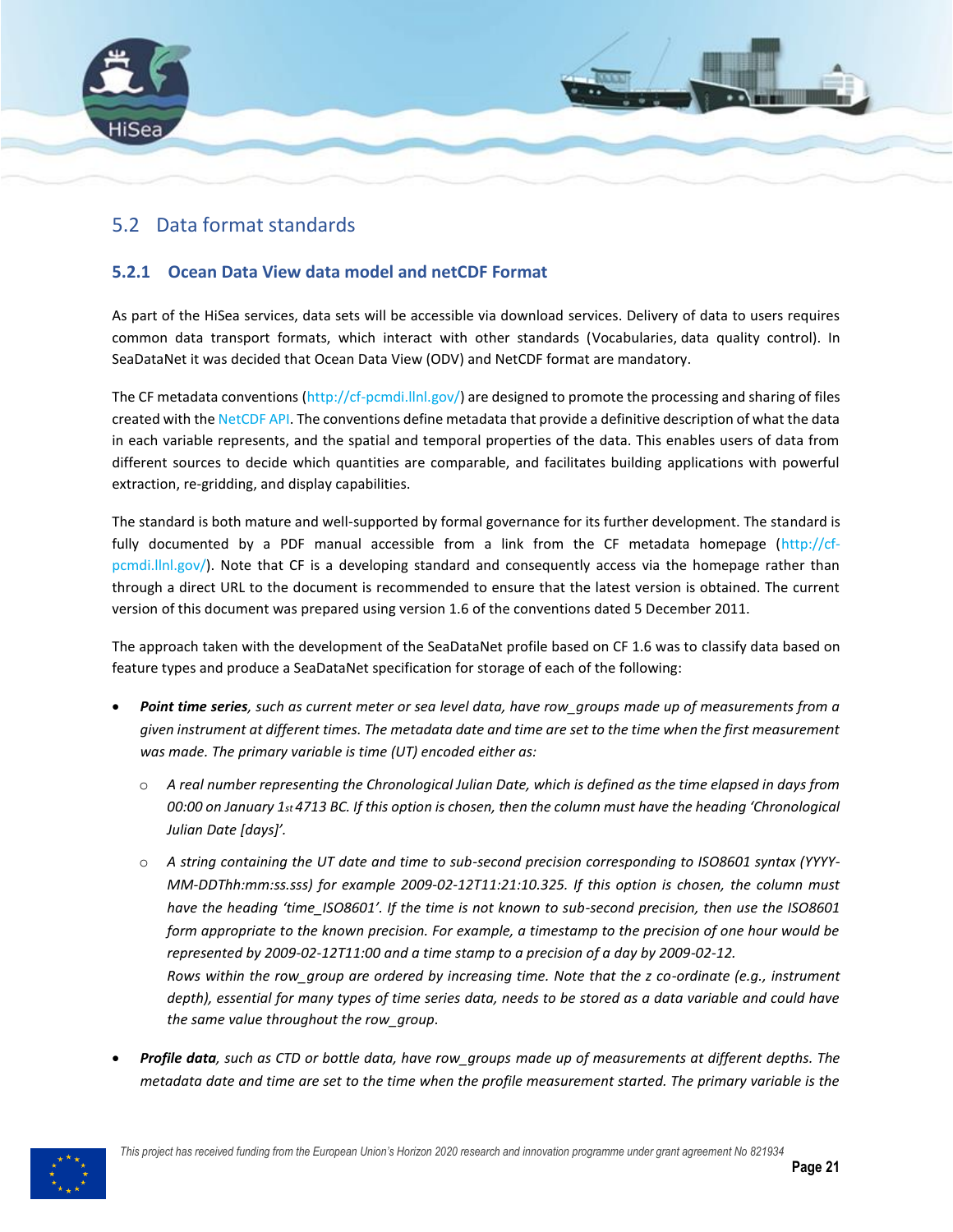

*'z co-ordinate', which for SeaDataNet is either depth in metres or pressure in decibars. Rows within the row\_group are ordered by increasing depth.*

- *Trajectories, such as underway data, have row\_groups made up of a single measurement, making the metadata time and positions the spatio-temporal co-ordinate channels. The primary variable is the 'z co-ordinate', which for SeaDataNet is standardised as depth in metres. Rows within the row\_group are ordered by increasing time;*
- *TimeSeriesProfile (x, y, z fixed; t variable) but some variables can be measured at different depths at the same time var=f(t, z). The specification given is for storage of time series profiles such as moored ADCP.*
- *TrajectoryProfile (x, y, z, t all variable) but some variables can be measured at different depths at the same time var=f(t, z). The specification given is for storage of trajectory profiles such as shipborne ADCP.*

The specification was then developed through discussions on a collaborative e-mail list involving participants in SeaDataNet, MyOcean, USNODC, NCAR and AODN. The working objective focussed on producing profiles with the following properties:

- *CF 1.6 conformant;*
- *Have maximum interoperability with CF 1.6 implementations in use by MyOcean (OceanSITES conventions), USNODC (USNODC NetCDF templates) and two contributors to AODN (IMOS and METOC);*
- *Include storage for all labels, metadata and standardised semantic mark-up that were included in the SeaDataNet ODV format files for the equivalent feature type.*

Significant list discussion focussed on the version of NetCDF that should be used for SeaDataNet. The conclusion was that NetCDF 4 should be used wherever possible, but that NetCDF 3, although strongly discouraged, should not be totally forbidden.

On ANNEX II some examples of the structure of these files are presented.

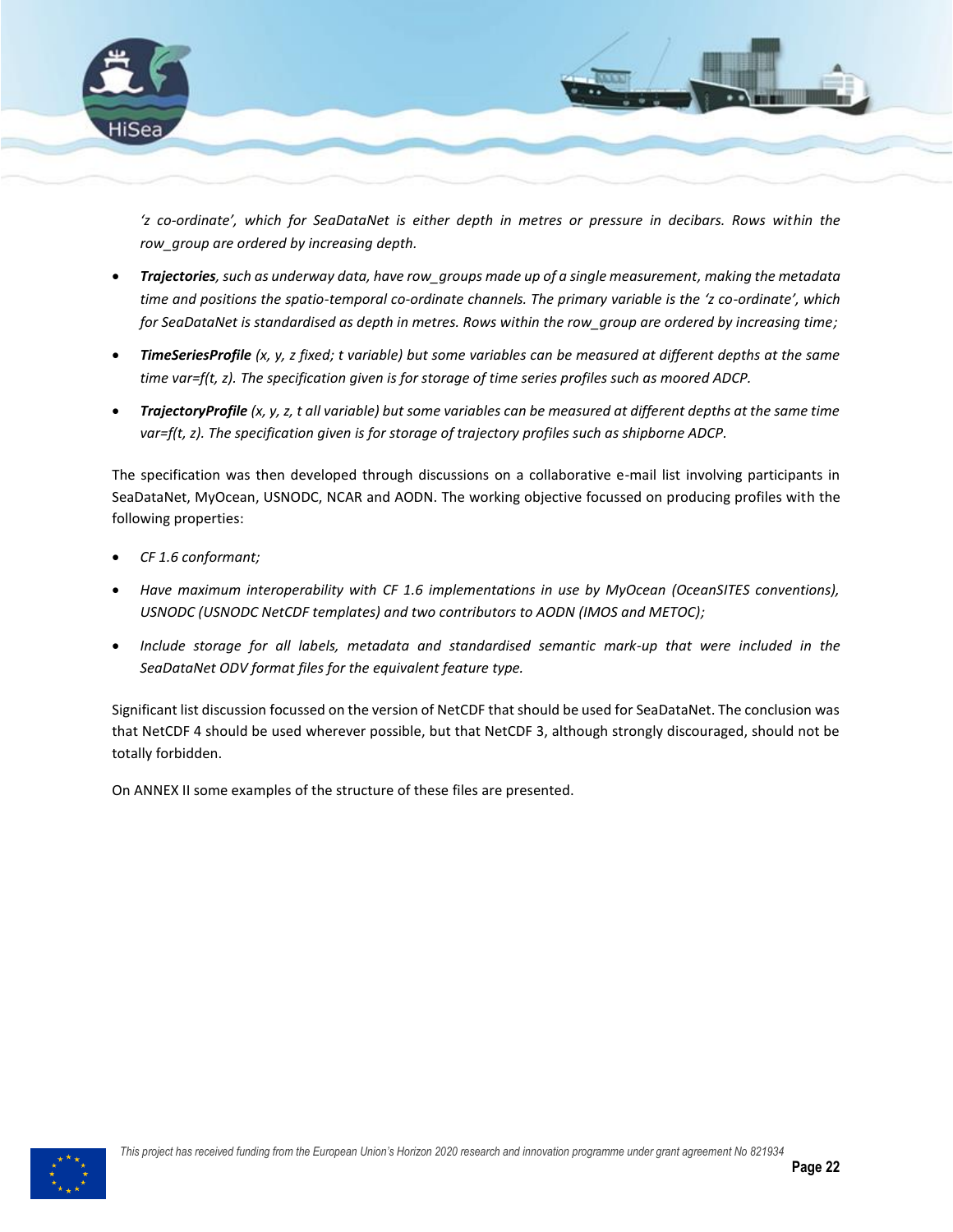

# <span id="page-22-0"></span>**6 Data privacy policy**

### <span id="page-22-1"></span>6.1 General principles

Basic principles regulated by the data protection Act will be observed namely:

- HiSea only hold the necessary personal data to offer services provided by its platform.
- Data is only used for the purposes described in the Data Protection Register Form and the Informed Consent Form.
- Personal data will only be hold for as long as necessary. Once data are no longer needed it will be deleted from HiSea records by the HiSea platform Administrator (namely the CLS Chief Technical Officer (CTO) / IT platform manager). More specifically, in case a certain period (one year) is passed without the entry of an end-user in the platform, CLS will alert him through a standardized electronic message on the destruction of personal data.
- $\checkmark$  Personal data storage will be secured to ensure that data are not accessible to unwanted third parties and are protected against disaster and risk.
- ✓ HiSea will regularly email website news and information updates only to those end-users and customers who have specifically subscribed to our email service. All subscription emails sent by the HiSea platform will contain clear information on how to unsubscribe from our email service.
- $\checkmark$  In any event, no personal data will be shared with any third party for direct marketing. HiSea will never sell, rent or exchange mailing lists of personal data.
- $\checkmark$  All HiSea partners shall comply with the data protection and privacy laws applicable in their country of origin, including their national laws applicable to exporting data into the EU.
- ✓ HiSea partners from non-EU countries have provided signed declarations that they will meet all relevant H2020 ethical standards and regulations. Exporting personal data from the EU to non-EU countries must comply with the applicable EU rules on cross-border transfer of personal data.
- In accordance with the Privacy and Electronic Communications (EC Directive) Regulations 2003, HiSea never send bulk unsolicited emails, (popularly known as Spams) to any email addresses.
- ✓ HiSea may send emails to existing end-users and customers or prospective end-users and customers having enquired or registered in HiSea platform, regarding products or services directly provided by HiSea platform.
- All emails sent by HiSea will be clearly marked as originating from this platform. All such emails will also include clear instructions on how to unsubscribe from HiSea email services. Such instructions will either include a link to a page to unsubscribe or a valid email address to which the user should reply, with "unsubscribe" as the email subject heading.

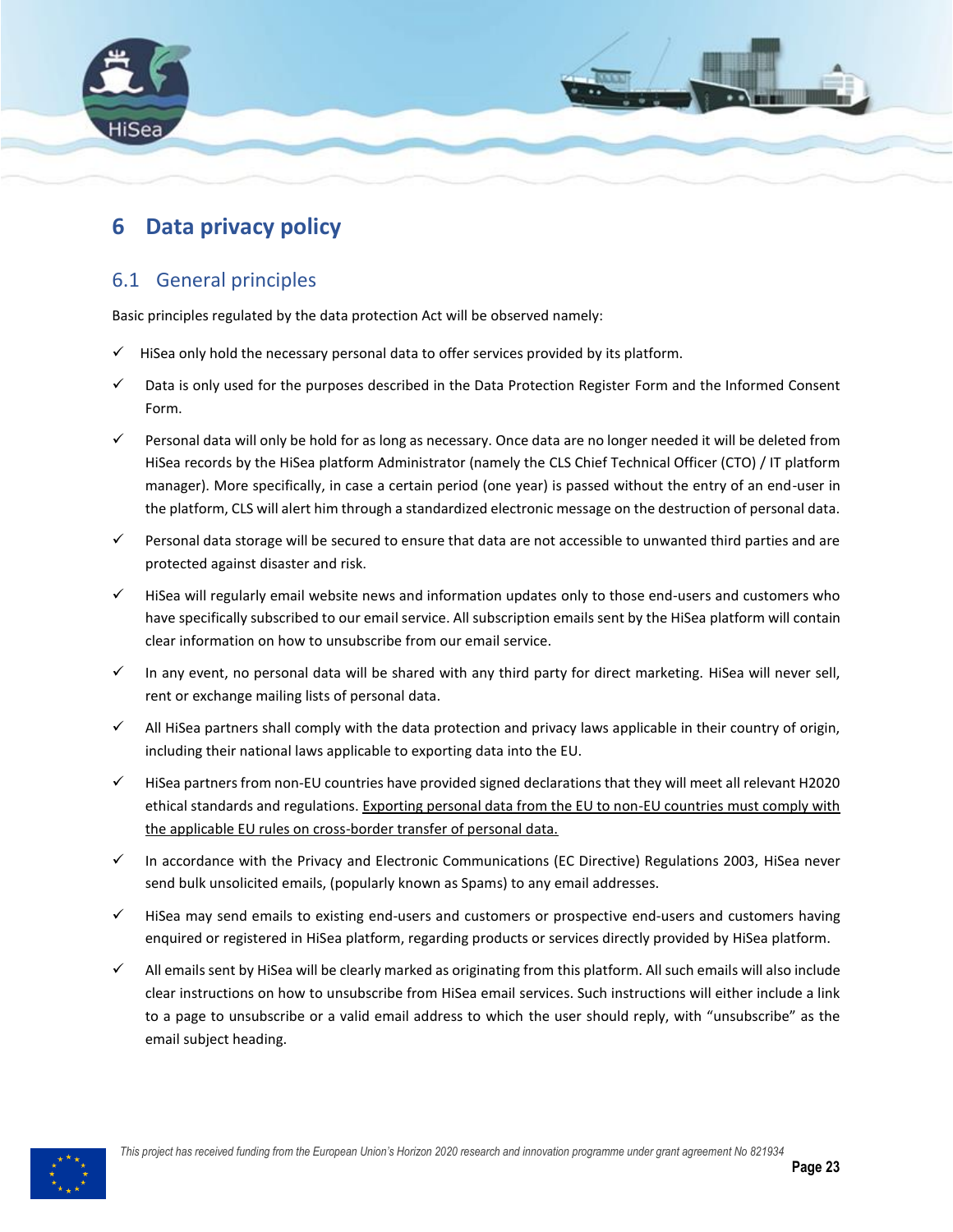

### <span id="page-23-0"></span>6.2 Use of Cookies

Cookies are small text files which are placed on your computer by websites that you visit. They are widely used in order to make websites work, or work more efficiently, as well as providing information to the owner of the site.

HiSea platform may generate cookies in order to work more efficiently. These will enhance features such as platform search and optimized page loading.

HiSea may use Google Analytics to collect quantitative information on platform's performance and end-users' interaction with the platform. HiSea will use this information to improve the service and experience offered by the platform. The use of Social Media buttons on some of the pages link to third party websites and services, like Facebook and Twitter also create cookies. These services use cookies when clicking the button. Privacy policies will be available for all these services, and users should be able to read them to be informed on how their information is being used, and how they can opt-out, should they wish to.

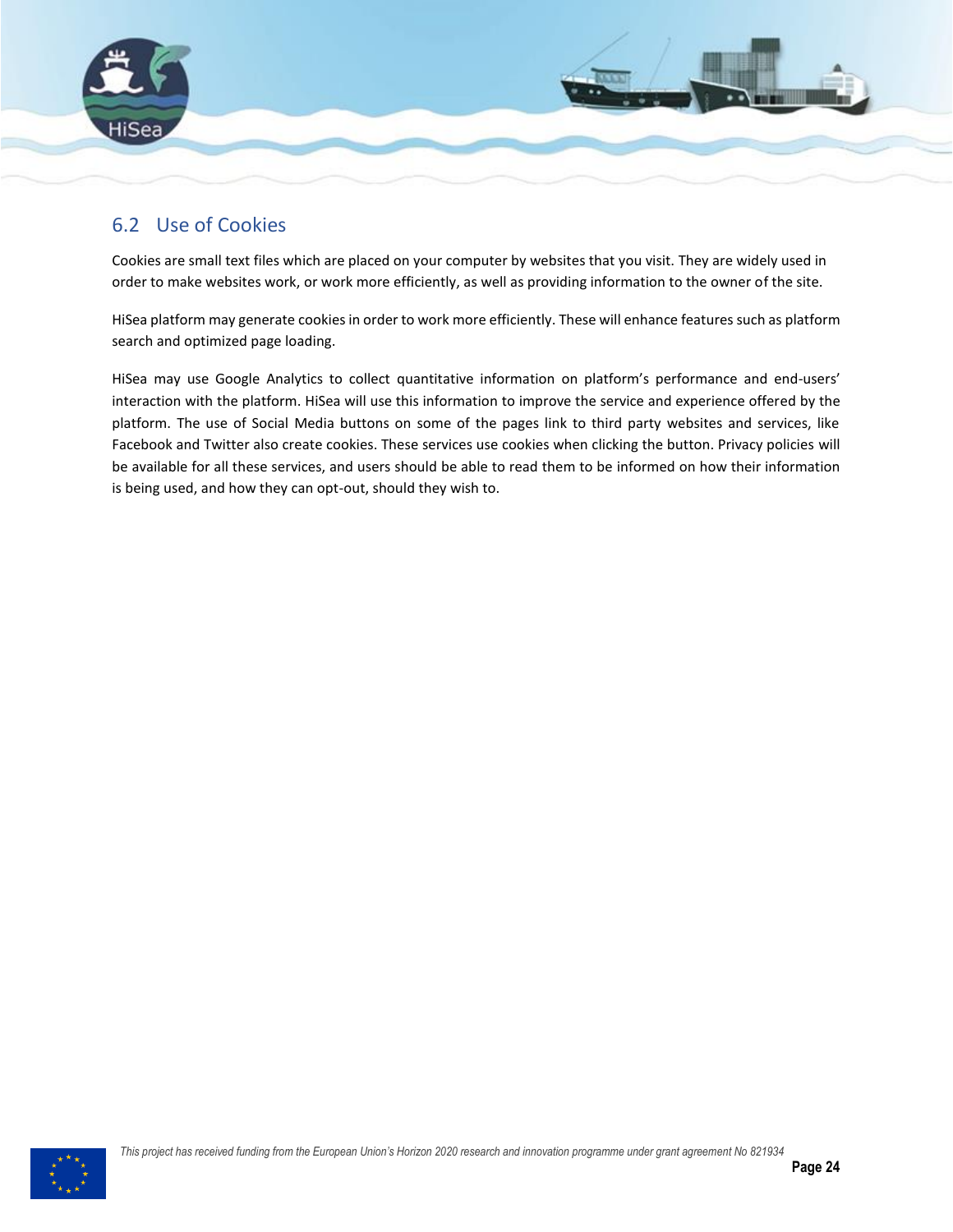

# <span id="page-24-0"></span>**7 References**

AtlantOS, 2016, *Data Management Handbook*

Carval Thierry, 2016, *Catalogue of data and platforms at Network GDAC level, including the example of Copernicus In Situ TAC*. IMN/IDM/ISI/FM/16-024. <http://doi.org/10.13155/45063>

Columbus Project, 2017, *Use and sharing of marine observations and data by industry*

Commission Regulation (EC) No 1205/2008 of 3 December 2008 implementing Directive 2007/2/EC of the European Parliament and of the Council as regards metadata

Corrigendum to Commission Regulation (EC) No 1205/2008 of 3 December 2008 implementing Directive 2007/2/EC of the European Parliament and of the Council as regards metadata

Directive 2007/2/EC of the European Parliament and of the Council of 14 March 2007 establishing an Infrastructure for Spatial Information in the European Community (INSPIRE)

Draft Commission Regulation (EU) No/... of [L] Implementing Directive 2007/2/EC of the European Parliament and of the Council as regards interoperability of spatial s and services

EN ISO 19113:2002 Geographic information – Quality principles

EN ISO 19114:2003/Corr. 1 :2005 Geographic information – Quality evaluation procedures

EN ISO 19115:2003/19115-1 :2014: Geographic information – Metadata

EN ISO 19115:2003/Cor. 1:2006

EN ISO 19108: Geographic information – Temporal schema

EN ISO 19108:2002/Cor. 1:2006

EN ISO 19119:2005/19119 :2016: Geographic information - Services

EN ISO 8601:2004 Data elements and interchange formats – Information exchange – Representation of dates and times

INSPIRE DS-D2.3, Definition of Annex Themes and Scope, v3.0,

INSPIRE DS-D2.5, Generic Conceptual Model, v3.4,

INSPIRE DS-D2.6, Methodology for the development of data specifications, v3.0,

INSPIRE DS-D2.7, Guidelines for the encoding of spatial data, v3.1,

INSPIRE DS-D2.8.I.7, INSPIRE Data Specifications on Transport Networks – Guidelines, v3.0

INSPIRE DS-D2.8.I.8, INSPIRE Data Specifications on Hydrography – Guidelines, v3.0

INSPIRE DS-D2.8.I.9, INSPIRE Data Specifications on Protected Sites – Guidelines, v3.0

INSPIRE Metadata Implementing Rules: Technical Guidelines based on EN ISO 19115 and EN ISO 19119, v. 1.1

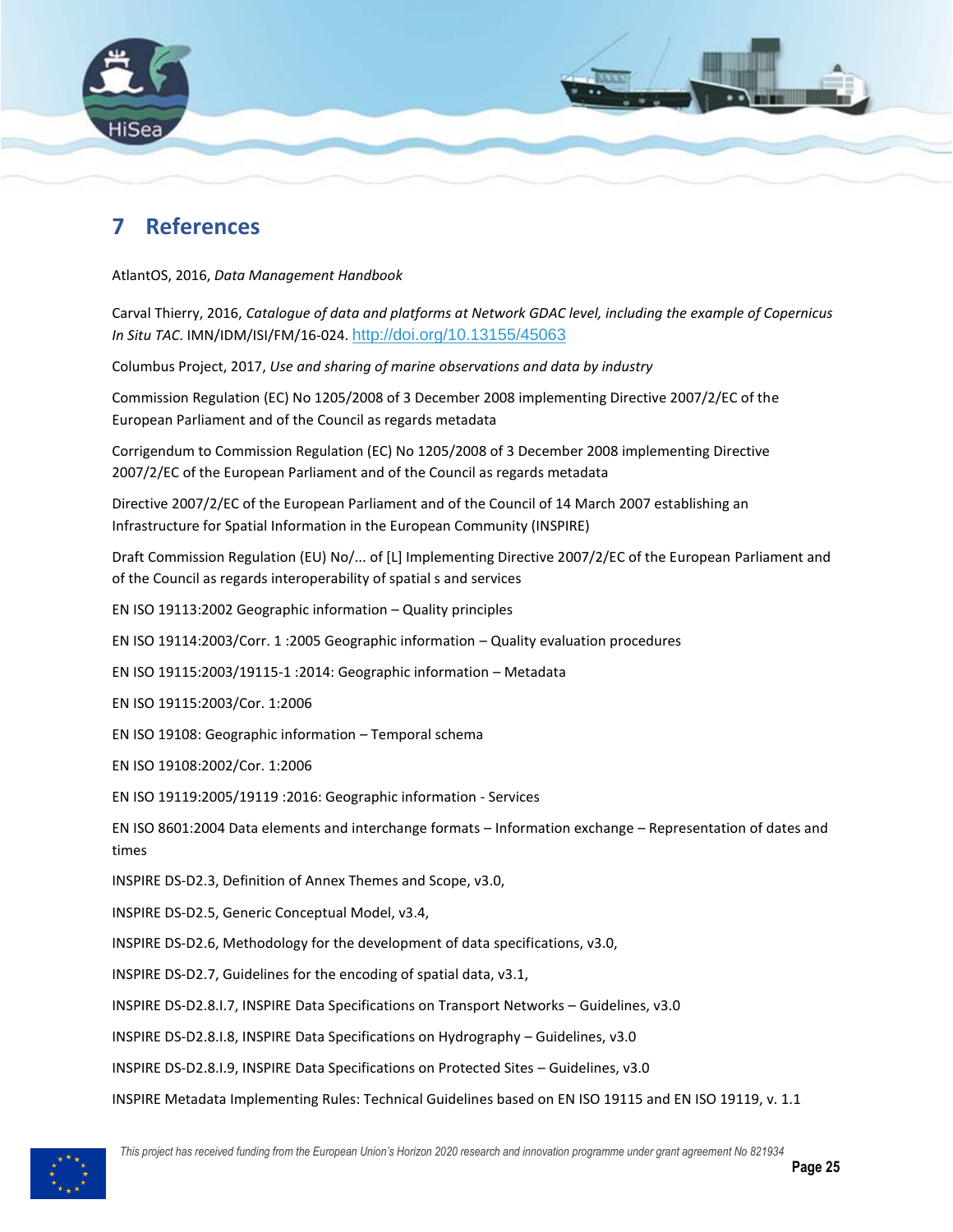

ISO/TS 19138:2006 Geographic information – Data quality measures ISO/TS 191139:2007 Geographic information – Metadata – XML Schema Implementation SeaDataNet, 2010, *Data Quality Control Procedures* SeaDataNet, 2017, *Data File Formats: ODV, Medatlas, netCDF. Deliverable D8.5*

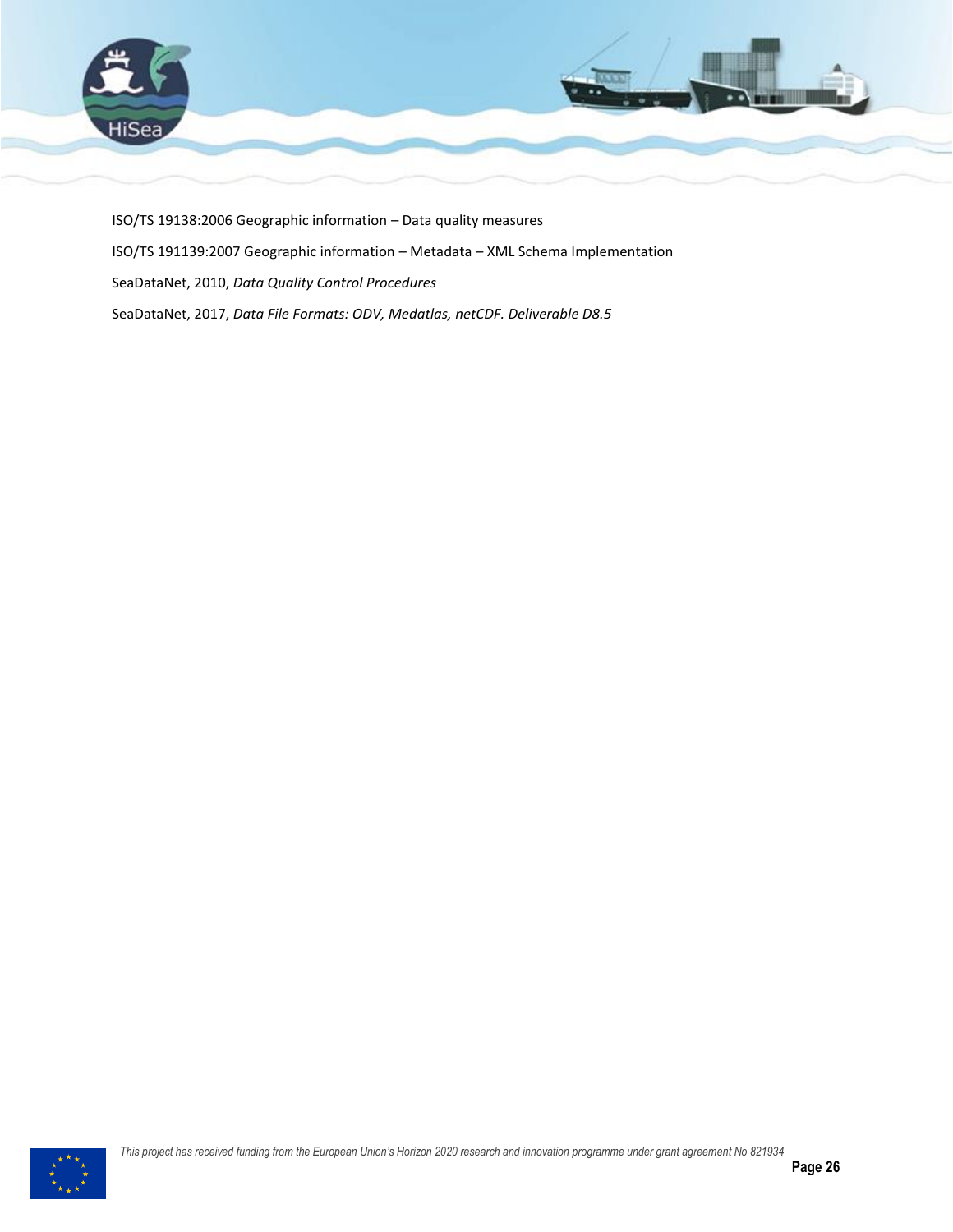

# <span id="page-26-0"></span>**ANNEX I: Mandatory and optional metadata elements**

The metadata describing a spatial dataset or a spatial dataset series shall comprise the metadata elements required by Commission Regulation No 1205/2008/EC (implementing Directive 2007/2/EC of the European Parliament and of the Council as regards metadata) for spatial datasets and spatial dataset series (*cf. [Table 1](#page-26-2)*) as well as the HiSea -specific mandatory metadata elements specified in [Table](#page-27-0) 2 and optionally elements specified in [Table 3.](#page-32-1)

### <span id="page-26-1"></span>Mandatory metadata elements

### **Metadata Regulation Section Metadata element Multiplicity Condition** 1.1 Resource title 1 1 1.2 Resource abstract T 1.3 Resource type 1 1.4 Resource locator  $\begin{bmatrix} 1 & 0 \\ 0 & 0 \end{bmatrix}$ Mandatory if a URL is available to obtain more information on the resource, and/or access related services. 1.5 | Unique resource identifier | 1.<sup>\*</sup> 1.7 Resource language | 0..\* | Mandatory if the resource includes textual information. 2.1 | Topic category | 1..\* 3 Keyword 1..\* 4.1 Geographic bounding box | 1..\* 5 | Temporal reference | 1..\* 6.1 | Lineage | 1 6.2 | Spatial resolution | 0..\* Mandatory for datasets and dataset series if an equivalent scale or a resolution distance can be specified. 7 Conformity 1..\* 8.1 Conditions for access and use  $1 *$ 8.2 | Limitations on public access | 1..\* 9 Responsible organisation | 1.<sup>\*</sup> 10.1 **Metadata point of contact** 1..\*

#### <span id="page-26-2"></span>*Table 1: Metadata for spatial datasets and spatial dataset series specified in the INSPIRE Metadata Regulation [REGULATION 1205/2008/EC]*

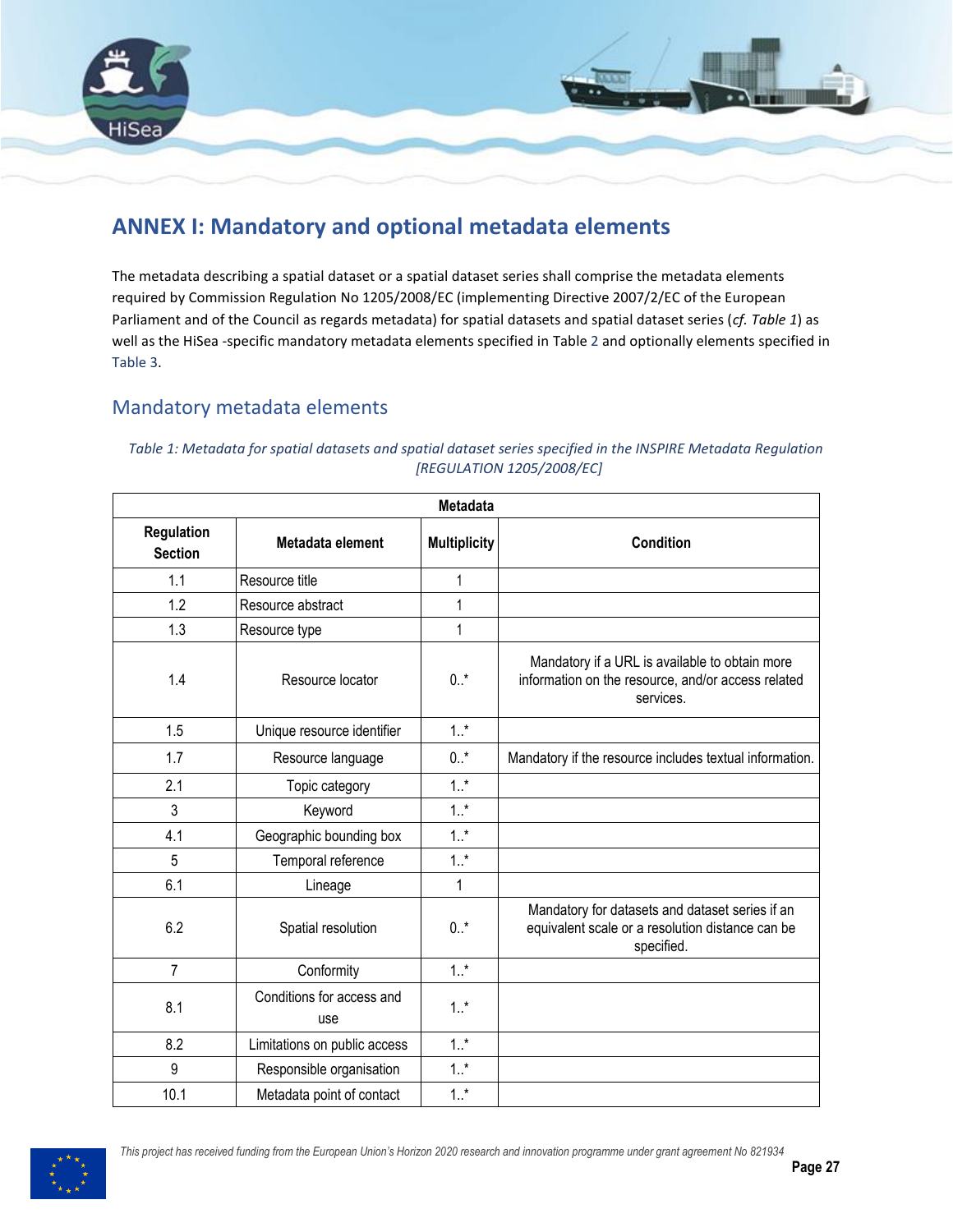

<span id="page-27-0"></span>

| 10.2 | date<br>Metadata |  |
|------|------------------|--|
| 10.3 | language<br>IVІ  |  |

#### *Table 2: Mandatory and conditional theme-specific metadata for the HiSea metadata profile*

| HiSea metadata<br>profile Section | Metadata element            | <b>Multiplicity</b> | Condition                                                                     |
|-----------------------------------|-----------------------------|---------------------|-------------------------------------------------------------------------------|
|                                   | Coordinate reference system |                     |                                                                               |
| າ                                 | Encoding                    | $1.1^*$             |                                                                               |
| 3                                 | <b>Character Encoding</b>   | 0.1                 | Mandatory, if a non-XML-based encoding is<br>used that does not support UTF-8 |
| 4                                 | Source title                | 0.1                 | Mandatory, if a source title can be specified                                 |
| 5                                 | Source date of mapping      | 0.1                 | Mandatory, if source date of mapping can be<br>specified                      |

#### **Coordinate Reference System**

| Metadata element name                 | <b>Coordinate Reference System</b>                                                                                                                                                                                                                                                                                                                                                                                                                                          |
|---------------------------------------|-----------------------------------------------------------------------------------------------------------------------------------------------------------------------------------------------------------------------------------------------------------------------------------------------------------------------------------------------------------------------------------------------------------------------------------------------------------------------------|
| Definition                            | Description of the horizontal coordinate reference system used in the dataset.                                                                                                                                                                                                                                                                                                                                                                                              |
| ISO 19115 number and name             | 13. referenceSystemInfo                                                                                                                                                                                                                                                                                                                                                                                                                                                     |
| ISO/TS 19139 path                     | referenceSystemInfo                                                                                                                                                                                                                                                                                                                                                                                                                                                         |
| <b>INSPIRE</b> obligation / condition | mandatory                                                                                                                                                                                                                                                                                                                                                                                                                                                                   |
| <b>INSPIRE</b> multiplicity           |                                                                                                                                                                                                                                                                                                                                                                                                                                                                             |
| Data type (and ISO 19115 no.)         | 189. MD CRS                                                                                                                                                                                                                                                                                                                                                                                                                                                                 |
| Domain                                | Either the referenceSystemIdentifier (RS_Identifier) or the projection (RS_Identifier),<br>ellipsoid (RS_Identifier) and datum (RS_Identifier) properties shall be provided.                                                                                                                                                                                                                                                                                                |
| Implementing instructions             |                                                                                                                                                                                                                                                                                                                                                                                                                                                                             |
| Example<br>Example XML encoding       | referenceSystemIdentifier:<br>code: ETRS 89<br>codeSpace: INSPIRE RS registry<br><gmd:md_metadata <br=""><gmd:referencesysteminfo><br/><gmd:md_referencesystem><br/><gmd:referencesystemidentifier><br/><gmd:rs_identifier><br/><gmd:code><br/><gco:characterstring>3035</gco:characterstring><br/></gmd:code><br/><gmd:codespace></gmd:codespace></gmd:rs_identifier></gmd:referencesystemidentifier></gmd:md_referencesystem></gmd:referencesysteminfo></gmd:md_metadata> |
|                                       | <gco:characterstring>EPSG</gco:characterstring>                                                                                                                                                                                                                                                                                                                                                                                                                             |

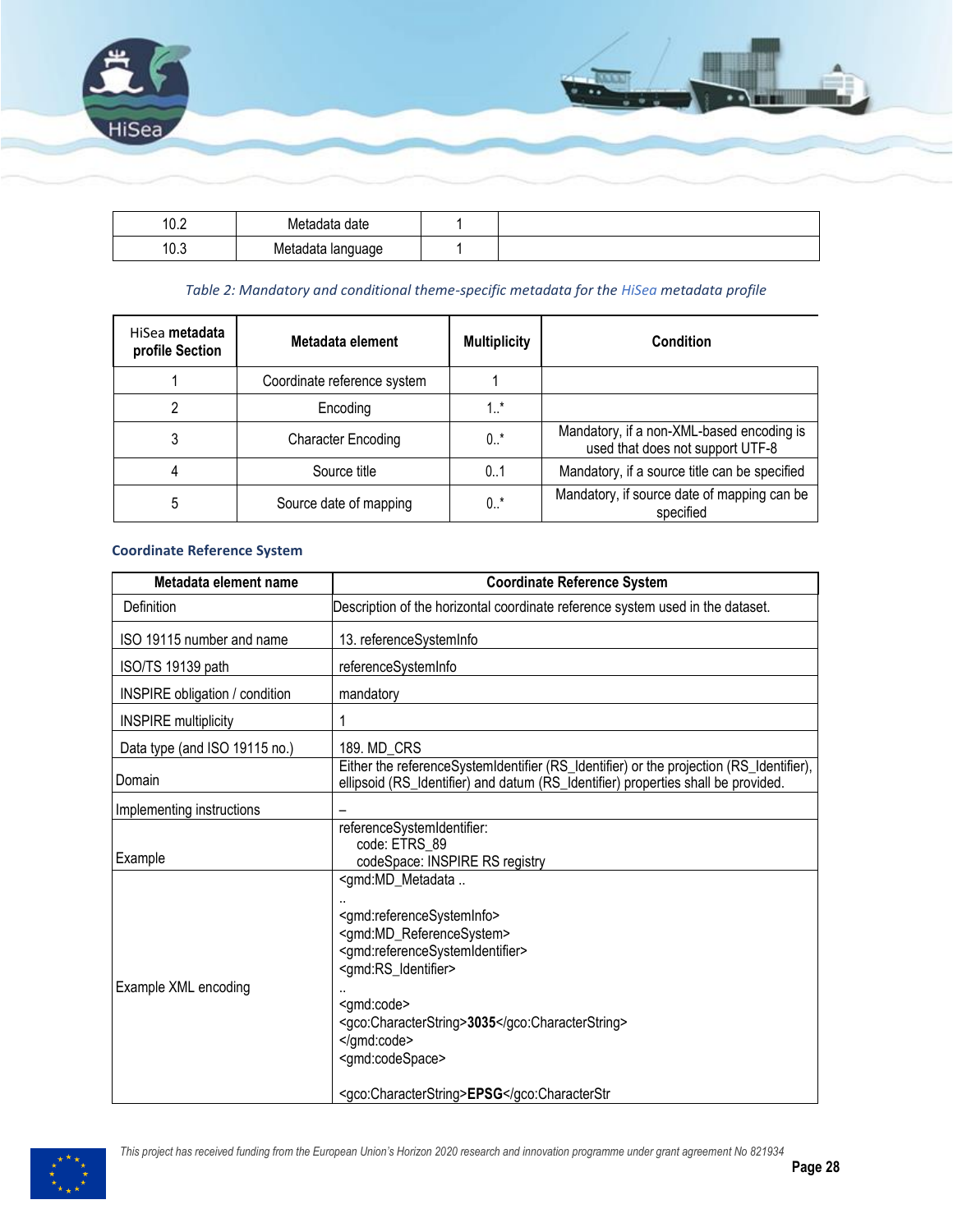

|         | ing><br>                                                                                                                                                                                                                                           |
|---------|----------------------------------------------------------------------------------------------------------------------------------------------------------------------------------------------------------------------------------------------------|
|         | <br><br><br><br>                                                                                                                                                                                                                                   |
|         | <br>                                                                                                                                                                                                                                               |
| Comment | To ensure unified approach of the codes across the whole Europe, we recommend<br>an approach that uses standardize EPSG codes for the expression of the reference<br>system (like 4326 stands for the coordinate system WGS84 or 3035 for ETRS89). |

#### **Encoding**

| Metadata element name                 | Encoding                                                                                                                                                                                                                                                                                                                                                                                                               |
|---------------------------------------|------------------------------------------------------------------------------------------------------------------------------------------------------------------------------------------------------------------------------------------------------------------------------------------------------------------------------------------------------------------------------------------------------------------------|
| Definition                            | Description of the computer language construct that specifies the representation<br>of data objects in a record, file, message, storage device or transmission<br>channel.                                                                                                                                                                                                                                             |
| ISO 19115 number and name             | 271. distributionFormat                                                                                                                                                                                                                                                                                                                                                                                                |
| ISO/TS 19139 path                     | distributionInfo/MD_Distribution/distributionFormat                                                                                                                                                                                                                                                                                                                                                                    |
| <b>INSPIRE</b> obligation / condition | mandatory                                                                                                                                                                                                                                                                                                                                                                                                              |
| <b>INSPIRE</b> multiplicity           | $1.1$ *                                                                                                                                                                                                                                                                                                                                                                                                                |
| Data type (and ISO 19115 no.)         | 284. MD_Format                                                                                                                                                                                                                                                                                                                                                                                                         |
| Domain                                | The following property values shall be used for default and alternative<br>encodings specific and developed in the HISEA project:<br>Default Encoding<br>name: HISEA<br>version: version 3.0; GML, version 3.2.1                                                                                                                                                                                                       |
| Implementing instructions             |                                                                                                                                                                                                                                                                                                                                                                                                                        |
| Example                               | name: HISEA<br>version: version 3.0, GML, version 3.2.1                                                                                                                                                                                                                                                                                                                                                                |
| Example XML encoding                  | <gmd:md_metadata<br><gmd:distributioninfo><br/><gmd:md_distribution><br/><gmd:distributionformat><br/><gmd:md_format><br/><gmd:name><br/><gco:characterstring>GML</gco:characterstring><br/></gmd:name><br/><gmd:version><br/><gco:characterstring>3.2.1</gco:characterstring><br/></gmd:version><br/><br/></gmd:md_format></gmd:distributionformat></gmd:md_distribution></gmd:distributioninfo></gmd:md_metadata<br> |

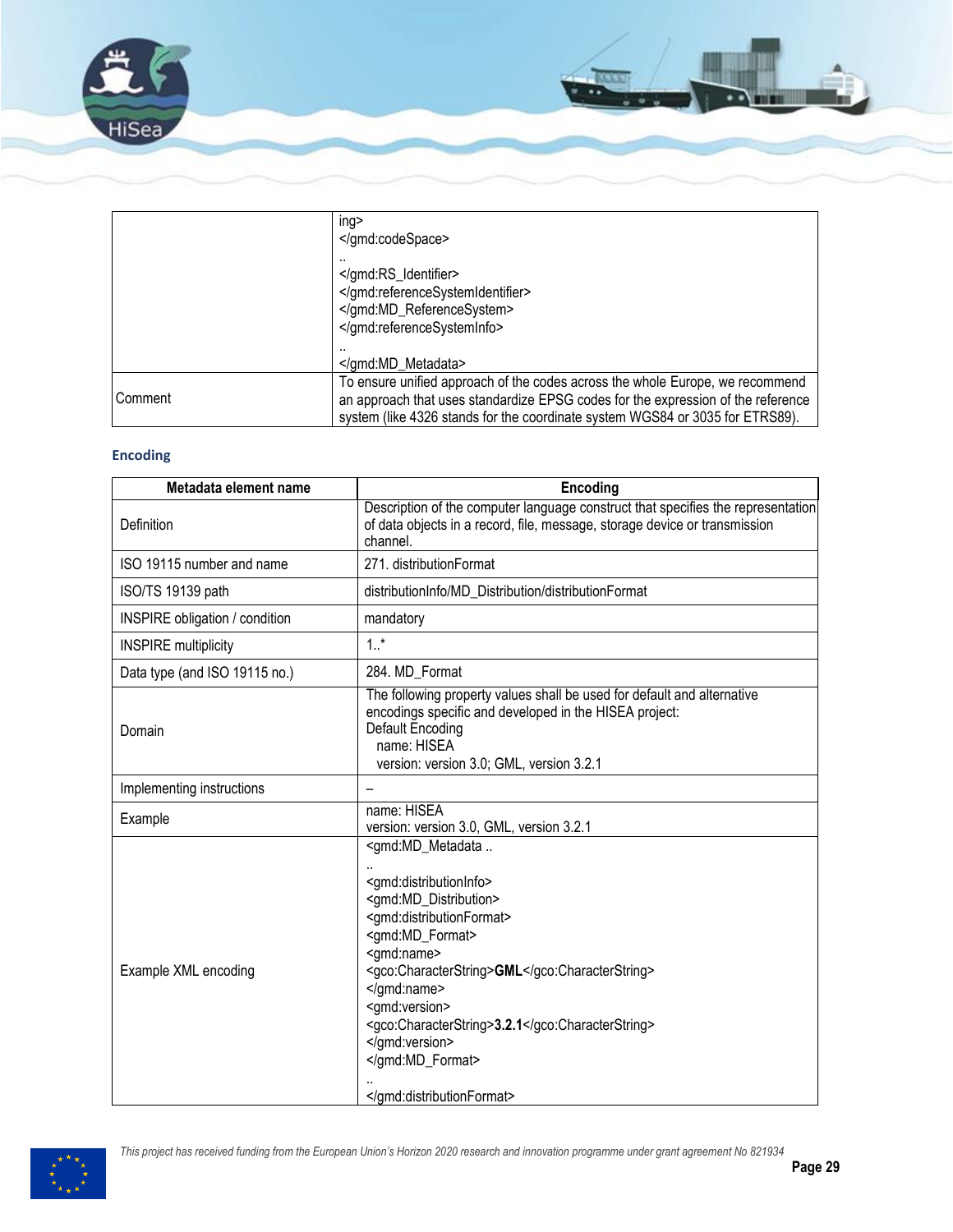

|         | <br>  |
|---------|-------|
|         | .<br> |
| Comment | -     |

#### **Character Encoding**

| Metadata element name                 | <b>Character Encoding</b>                                                                                                                                                                                                                                                                                                                                                                                      |
|---------------------------------------|----------------------------------------------------------------------------------------------------------------------------------------------------------------------------------------------------------------------------------------------------------------------------------------------------------------------------------------------------------------------------------------------------------------|
| Definition                            | Full name of the character coding standard used for the dataset                                                                                                                                                                                                                                                                                                                                                |
| ISO 19115 number and name             | 4. characterSet                                                                                                                                                                                                                                                                                                                                                                                                |
| ISO/TS 19139 path                     | identificationInfo/*/characterSet                                                                                                                                                                                                                                                                                                                                                                              |
| <b>INSPIRE</b> obligation / condition | Mandatory, if a non-XML-based encoding is used that does not support UTF-8                                                                                                                                                                                                                                                                                                                                     |
| <b>INSPIRE</b> multiplicity           | $0.$ *                                                                                                                                                                                                                                                                                                                                                                                                         |
| Data type (and ISO 19115 no.)         | 40. MD_CharacterSetCode                                                                                                                                                                                                                                                                                                                                                                                        |
| Domain                                | Codelist (See B.5.10 of ISO 19115)                                                                                                                                                                                                                                                                                                                                                                             |
| Implementing instructions             | —                                                                                                                                                                                                                                                                                                                                                                                                              |
| Example                               |                                                                                                                                                                                                                                                                                                                                                                                                                |
| Example XML encoding                  | <gmd:md_metadata<br><gmd:identificationinfo><br/><gmd:characterset><br/><gmd:md_charactersetcode<br>codeList="http://standards.iso.org/ittf/PubliclyAvailableStandards/ISO 1913<br/>9_Schemas/resources/Codelist/ML_gmxCodelists.xml#MD_ClassificationC<br/>ode"<br/>codeListValue="utf8"&gt;utf8<br/></gmd:md_charactersetcode<br></gmd:characterset><br/></gmd:identificationinfo><br/></gmd:md_metadata<br> |
| Comment                               |                                                                                                                                                                                                                                                                                                                                                                                                                |

#### **Source title**

| Metadata element name     | <b>Source title</b>                                                        |
|---------------------------|----------------------------------------------------------------------------|
| <b>Definition</b>         | Full name by which the input data source of the described dataset is known |
| ISO 19115 number and name | 360, title                                                                 |

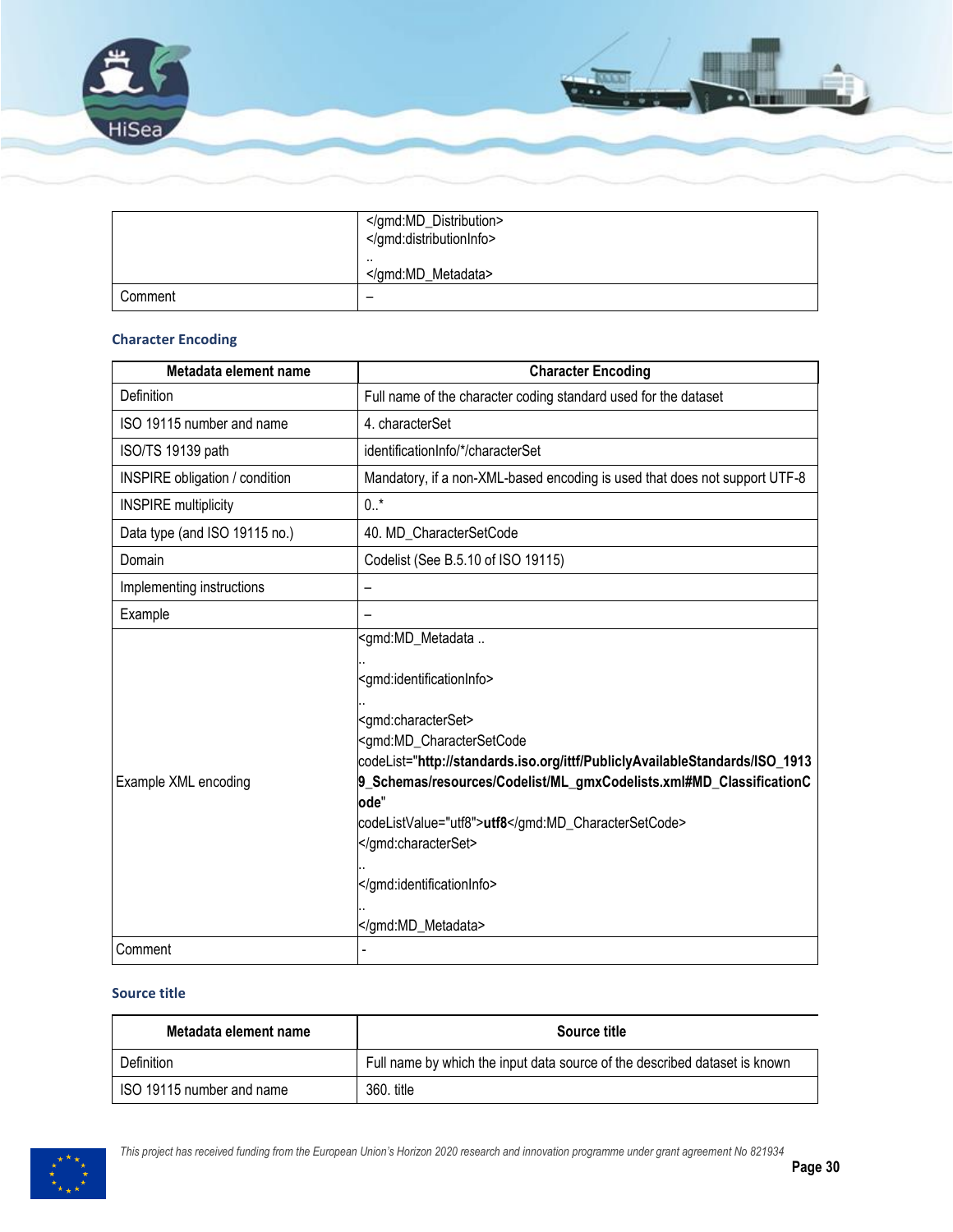

| ISO/TS 19139 path                     | dataQualityInfo/*/lineage/*/source/*/sourceCitation/*/title                                                                                                                                                                                                                                                                                                                                                                                                        |
|---------------------------------------|--------------------------------------------------------------------------------------------------------------------------------------------------------------------------------------------------------------------------------------------------------------------------------------------------------------------------------------------------------------------------------------------------------------------------------------------------------------------|
| <b>INSPIRE obligation / condition</b> | 0.1                                                                                                                                                                                                                                                                                                                                                                                                                                                                |
| <b>INSPIRE</b> multiplicity           | Mandatory, if a source title can be specified.                                                                                                                                                                                                                                                                                                                                                                                                                     |
| Data type (and ISO 19115 no.)         | 96. sourceCitation                                                                                                                                                                                                                                                                                                                                                                                                                                                 |
| Domain                                | Free text                                                                                                                                                                                                                                                                                                                                                                                                                                                          |
| Implementing instructions             | Full name of the source dataset without an expression of the scale $-$ a scale (in<br>a form of a denominator) should be expressed in section 4.2.4.                                                                                                                                                                                                                                                                                                               |
| Example                               | Map of pedogenetic associations, HISEA Dataset                                                                                                                                                                                                                                                                                                                                                                                                                     |
| Example XML encoding                  | <gmd:md_metadata <br=""><gmd:dataqualityinfo><br/><gmd:lineage><br/><gmd:ll_lineage><br/><gmd:source><br/><gmd:ll_source><br/><gmd:sourcecitation><br/><gmd:cl_citation><br/><gmd:title><br/><gco:characterstring>HISEA maritime dataset</gco:characterstring><br/></gmd:title><br/></gmd:cl_citation><br/></gmd:sourcecitation><br/><br/></gmd:ll_source></gmd:source><br/></gmd:ll_lineage><br/></gmd:lineage><br/></gmd:dataqualityinfo><br/></gmd:md_metadata> |
| Comment                               |                                                                                                                                                                                                                                                                                                                                                                                                                                                                    |

### **Source date of mapping**

| Metadata element name     | Source date of mapping                                             |
|---------------------------|--------------------------------------------------------------------|
| Definition                | Reference date for the input data source of the described dataset. |
| ISO 19115 number and name | 362. date                                                          |
| ISO/TS 19139 path         | dataQualityInfo/*/lineage/*/source/*/sourceCitation/*/date/*/date  |

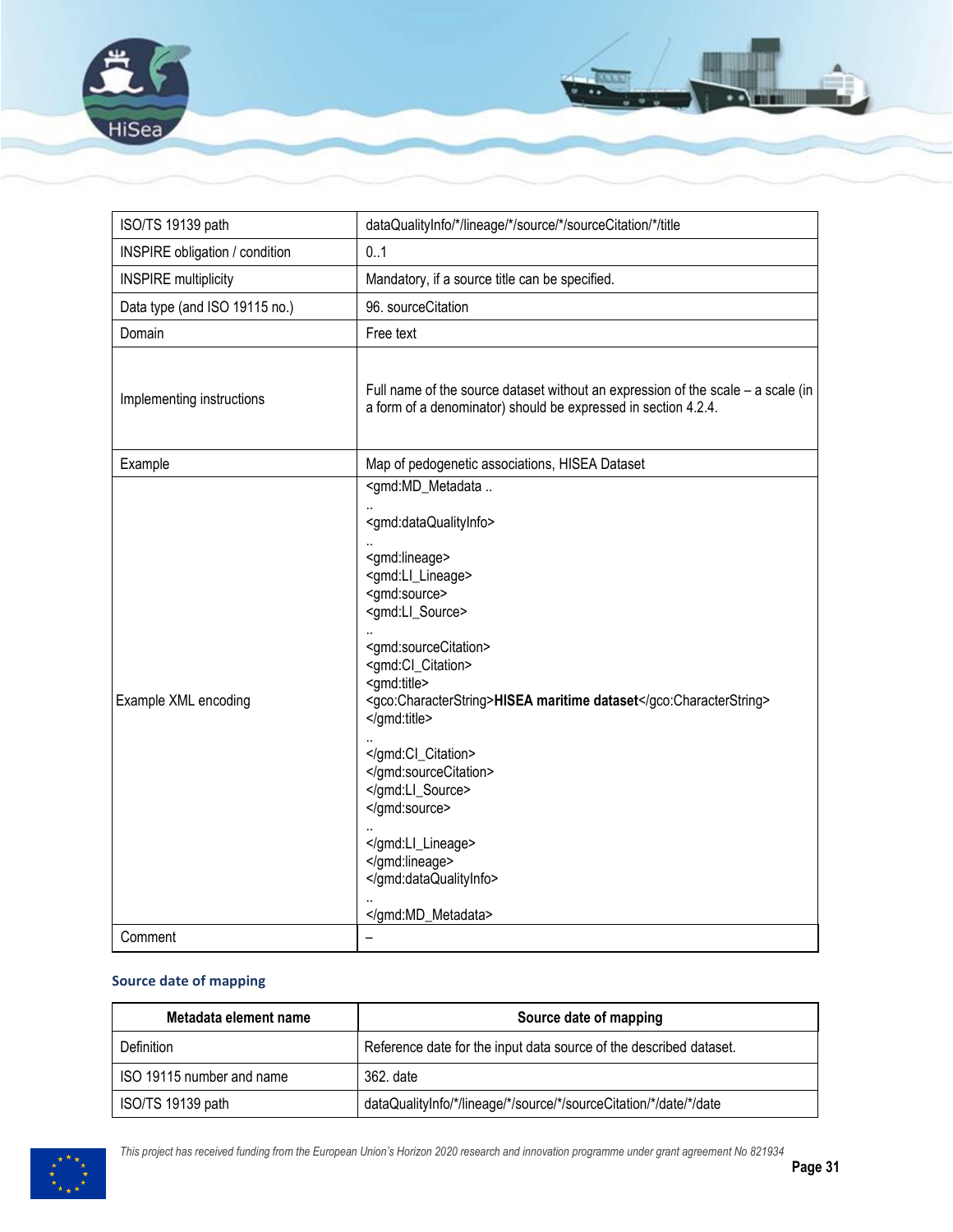

| <b>INSPIRE</b> obligation / condition | Mandatory, if a source date of mapping can be specified                                                                                                                                                                                                                                                                                                                                                                                                                                                                                                                                                                                                                                                           |
|---------------------------------------|-------------------------------------------------------------------------------------------------------------------------------------------------------------------------------------------------------------------------------------------------------------------------------------------------------------------------------------------------------------------------------------------------------------------------------------------------------------------------------------------------------------------------------------------------------------------------------------------------------------------------------------------------------------------------------------------------------------------|
| <b>INSPIRE</b> multiplicity           | $0.1*$                                                                                                                                                                                                                                                                                                                                                                                                                                                                                                                                                                                                                                                                                                            |
| Data type (and ISO 19115 no.)         | 393. CI_Date                                                                                                                                                                                                                                                                                                                                                                                                                                                                                                                                                                                                                                                                                                      |
| Domain                                | Described in ISO 19108 and ISO 8601                                                                                                                                                                                                                                                                                                                                                                                                                                                                                                                                                                                                                                                                               |
| Implementing instructions             | This metadata should be filled with these elements:<br>- date (e.g. 2010, 2010-04, 2010-04-09)<br>- dateType (i.e. creation, revision or publication)                                                                                                                                                                                                                                                                                                                                                                                                                                                                                                                                                             |
| Example                               |                                                                                                                                                                                                                                                                                                                                                                                                                                                                                                                                                                                                                                                                                                                   |
| Example XML encoding                  | <gmd:md_metadata <br=""><gmd:dataqualityinfo><br/><gmd:lineage><br/><gmd:ll_lineage><br/><gmd:source><br/><gmd:ll_source><br/><gmd:sourcecitation><br/><gmd:cl_citation><br/><gmd:date><br/><gmd:cl_date><br/><gmd:date><br/><gco:date>2010-04-09</gco:date><br/></gmd:date><br/><gmd:datetype><br/><gmd:cl_datetypecode<br>codeList="http://www.isotc211.org/2005/resources/codeList.xml#Cl_<br/>DateTypeCode" codeListValue="creation" /&gt;<br/></gmd:cl_datetypecode<br></gmd:datetype><br/></gmd:cl_date><br/></gmd:date><br/></gmd:cl_citation><br/></gmd:sourcecitation><br/><br/></gmd:ll_source></gmd:source><br/></gmd:ll_lineage><br/></gmd:lineage><br/></gmd:dataqualityinfo><br/></gmd:md_metadata> |
| Comment                               | -                                                                                                                                                                                                                                                                                                                                                                                                                                                                                                                                                                                                                                                                                                                 |

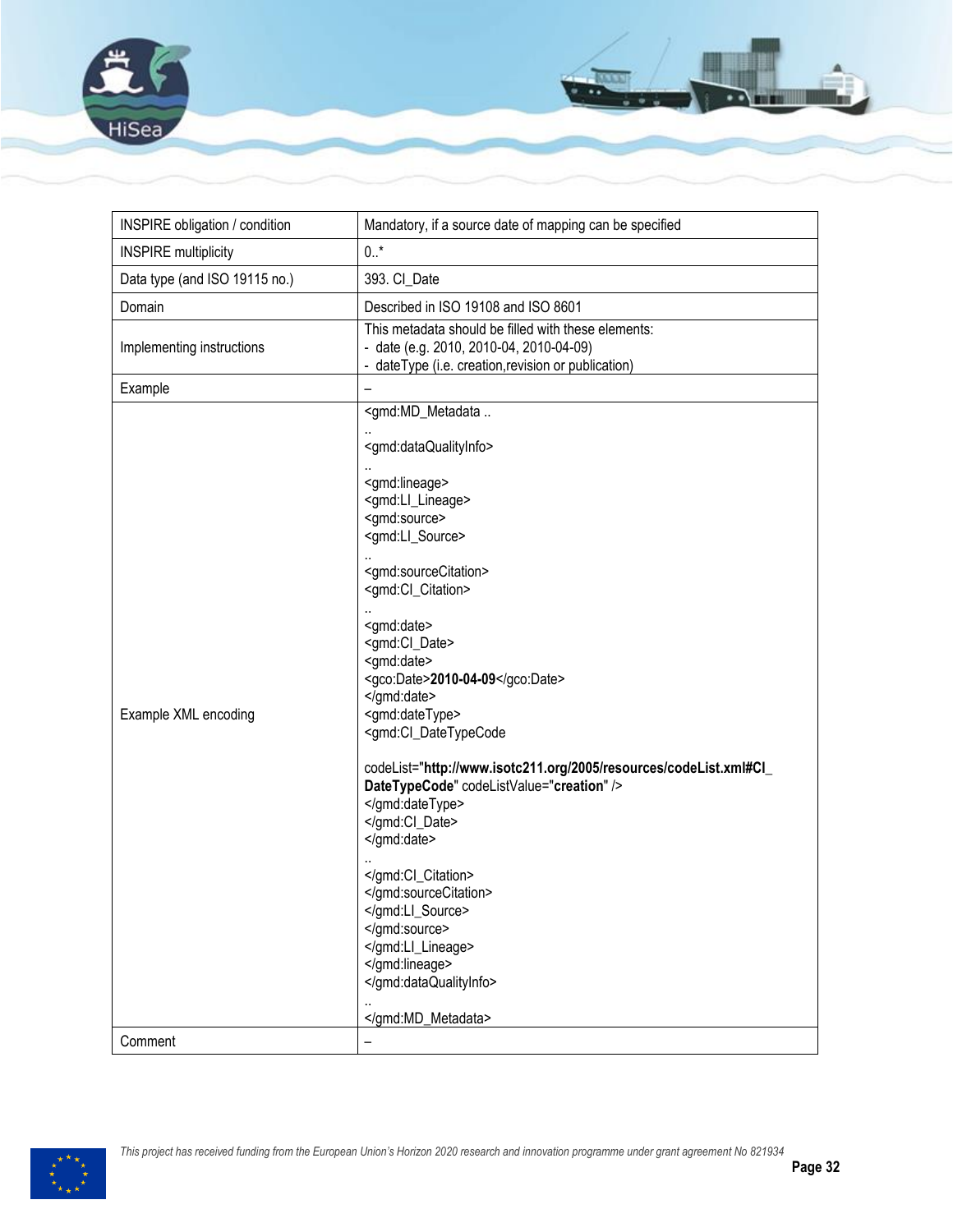

# <span id="page-32-0"></span>Optional metadata elements

The metadata describing a spatial dataset or a spatial dataset series related to HiSea should comprise the HiSea specific metadata elements specified in [Table 3.](#page-32-1) This table contains all metadata elements that have a multiplicity of 0..1 or 0..\*.

| Table 3: Optional theme-specific metadata for the HiSea metadata profile |  |
|--------------------------------------------------------------------------|--|
|--------------------------------------------------------------------------|--|

<span id="page-32-1"></span>

| HiSea Metadata<br>profile section | Metadata element                                                   | <b>Multiplicity</b> |
|-----------------------------------|--------------------------------------------------------------------|---------------------|
|                                   | Spatial representation type                                        | $0.$ *              |
| 2                                 | Online digital transfer options                                    | $0.$ *              |
| 3                                 | Topology level                                                     | 0.1                 |
| 4                                 | Source mapping scale                                               | 0.1                 |
| 5                                 | Data Quality - Completeness - Omission                             | $0.$ *              |
| 6                                 | Data Quality - Positional accuracy - Absolute or external accuracy | $0.1*$              |
|                                   | Data Quality - Thematic accuracy - Classification correctness      | $0.$ *              |

#### **Spatial representation type**

| Metadata element name                 | <b>Spatial representation type</b>                                                                                                                               |
|---------------------------------------|------------------------------------------------------------------------------------------------------------------------------------------------------------------|
| Definition                            | Method used to spatially represent geographic information.                                                                                                       |
| ISO 19115 number and name             | 37. spatialRepresentationType                                                                                                                                    |
| ISO/TS 19139 path                     | identificationInfo/*/spatialRepresentationType                                                                                                                   |
| <b>INSPIRE</b> obligation / condition | Optional                                                                                                                                                         |
| <b>INSPIRE</b> multiplicity           | $0.$ *                                                                                                                                                           |
| Data type (and ISO 19115 no.)         | MD_SpatialRepresentationTypeCode                                                                                                                                 |
| Domain                                | Codelist (See B.5.26 of ISO 19115)                                                                                                                               |
| Implementing instructions             |                                                                                                                                                                  |
| Example                               | -                                                                                                                                                                |
|                                       | <gmd:md_metadata< td=""></gmd:md_metadata<>                                                                                                                      |
|                                       | <gmd:identificationinfo></gmd:identificationinfo>                                                                                                                |
|                                       |                                                                                                                                                                  |
|                                       | <gmd:spatialrepresentationtype></gmd:spatialrepresentationtype>                                                                                                  |
|                                       | <gmd:md_spatialrepresentationtypecode<br>codeList="http://standards.iso.org/ittf/PubliclyAvailableStandards/ISO_19139_</gmd:md_spatialrepresentationtypecode<br> |
|                                       | Schemas/resources/Codelist/ML_gmx                                                                                                                                |
|                                       | Codelists.xml#MD_SpatialRepresentationType                                                                                                                       |
| Example XML encoding                  | Code"                                                                                                                                                            |

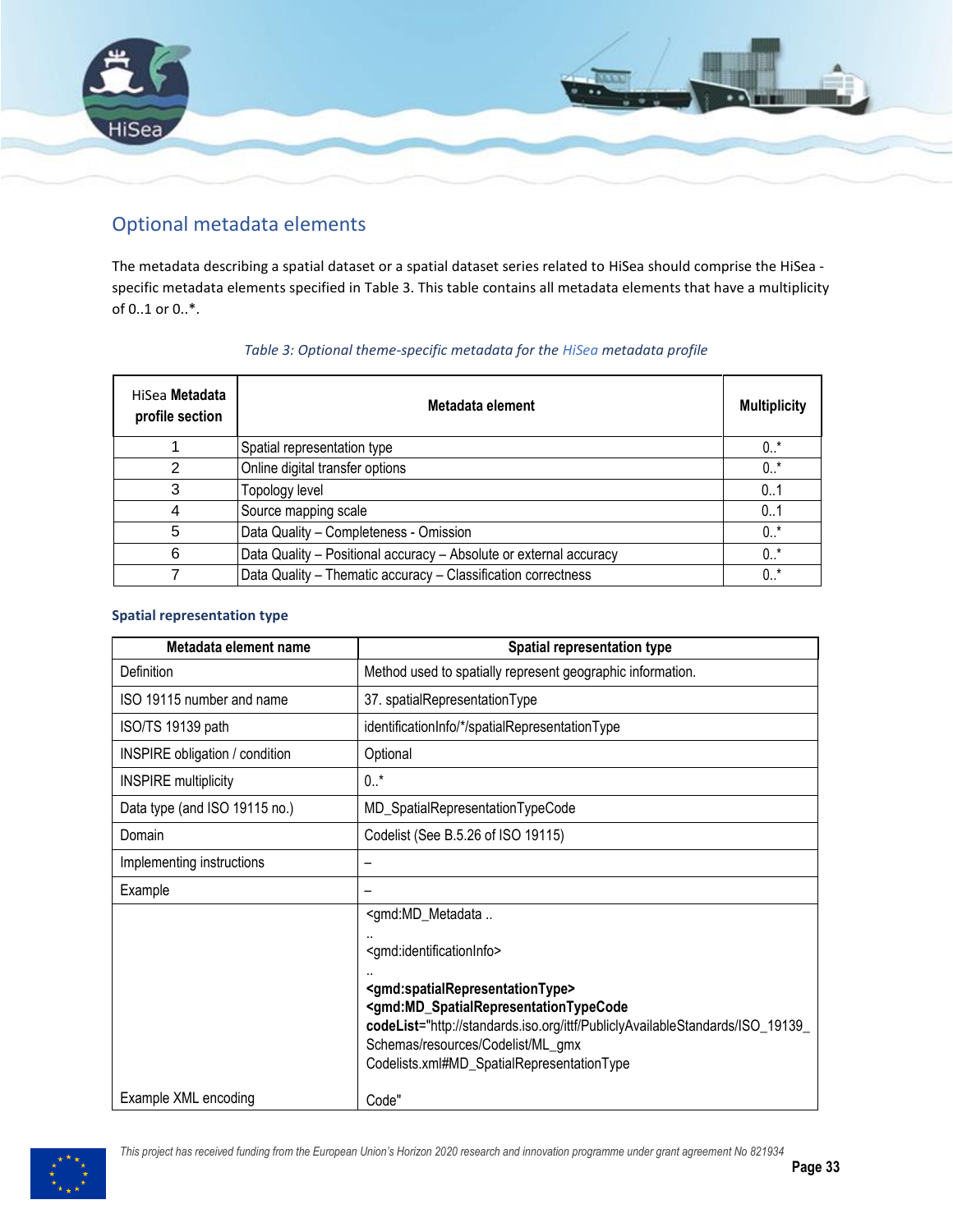

|         | codeListValue="vector">vector<br> |
|---------|-----------------------------------|
|         | <br>                              |
|         | <br>                              |
| Comment |                                   |

#### **Online digital transfer options**

| Metadata element name                 | Online digital transfer options                                                                                                                                                                                                                                                                                                                                                                                                         |
|---------------------------------------|-----------------------------------------------------------------------------------------------------------------------------------------------------------------------------------------------------------------------------------------------------------------------------------------------------------------------------------------------------------------------------------------------------------------------------------------|
| Definition                            | Information about online sources from which the resource can be obtained.                                                                                                                                                                                                                                                                                                                                                               |
| ISO 19115 number and name             | 277. onLine                                                                                                                                                                                                                                                                                                                                                                                                                             |
| ISO/TS 19139 path                     | distributionInfo/*/transferOptions/*/online/*/linkage                                                                                                                                                                                                                                                                                                                                                                                   |
| <b>INSPIRE</b> obligation / condition | Optional                                                                                                                                                                                                                                                                                                                                                                                                                                |
| <b>INSPIRE</b> multiplicity           | $0.$ *                                                                                                                                                                                                                                                                                                                                                                                                                                  |
| Data type (and ISO 19115 no.)         | 396. CI OnlineResource                                                                                                                                                                                                                                                                                                                                                                                                                  |
| Domain                                | The following property is expected:<br>- linkage (i.e. URL to the resource)                                                                                                                                                                                                                                                                                                                                                             |
| Implementing instructions             | $\overline{\phantom{0}}$                                                                                                                                                                                                                                                                                                                                                                                                                |
| Example                               |                                                                                                                                                                                                                                                                                                                                                                                                                                         |
| Example XML encoding                  | <gmd:md_metadata <br=""><gmd:distributioninfo><br/><gmd:transferoptions><br/><gmd:md_digitaltransferoptions><br/><gmd:online><br/><gmd:cl_onlineresource><br/><gmd:linkage><br/><gmd:url>http://wwwedisoft.pt/index<!--<br-->gmd:URL&gt;<br/></gmd:url></gmd:linkage><br/></gmd:cl_onlineresource><br/></gmd:online><br/></gmd:md_digitaltransferoptions><br/></gmd:transferoptions><br/></gmd:distributioninfo><br/></gmd:md_metadata> |
| Comment                               | -                                                                                                                                                                                                                                                                                                                                                                                                                                       |

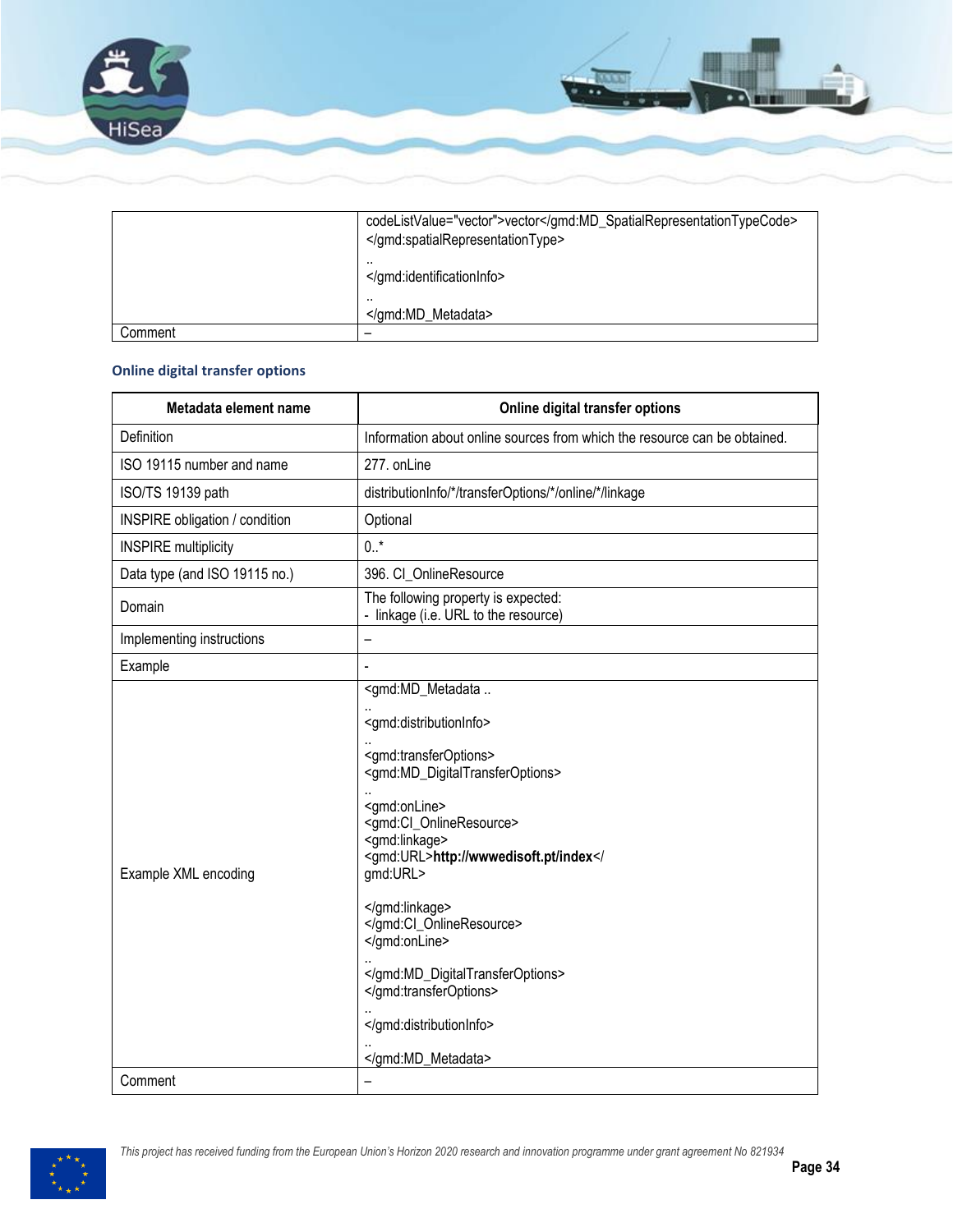

### **Topology level**

| Metadata element name                 | <b>Topology level</b>                                                                                                                                                                                                                                                                                                                                                                                                                                                                                                                           |
|---------------------------------------|-------------------------------------------------------------------------------------------------------------------------------------------------------------------------------------------------------------------------------------------------------------------------------------------------------------------------------------------------------------------------------------------------------------------------------------------------------------------------------------------------------------------------------------------------|
| Definition                            | Code which identifies the degree of complexity of the spatial relationships.                                                                                                                                                                                                                                                                                                                                                                                                                                                                    |
| ISO 19115 number and name             | 177. topologyLevel                                                                                                                                                                                                                                                                                                                                                                                                                                                                                                                              |
| ISO/TS 19139 path                     | spatialRepresentationInfo /*/topologyLevel                                                                                                                                                                                                                                                                                                                                                                                                                                                                                                      |
| <b>INSPIRE</b> obligation / condition | Optional                                                                                                                                                                                                                                                                                                                                                                                                                                                                                                                                        |
| <b>INSPIRE</b> multiplicity           | 0.1                                                                                                                                                                                                                                                                                                                                                                                                                                                                                                                                             |
| Data type (and ISO 19115 no.)         | MD_TopologyLevelCode                                                                                                                                                                                                                                                                                                                                                                                                                                                                                                                            |
| Domain                                | CodeList (See B.5.28 of ISO 19115)                                                                                                                                                                                                                                                                                                                                                                                                                                                                                                              |
| Implementing instructions             |                                                                                                                                                                                                                                                                                                                                                                                                                                                                                                                                                 |
| Example                               |                                                                                                                                                                                                                                                                                                                                                                                                                                                                                                                                                 |
| Example XML encoding                  | <gmd:md <br="" metadata=""><gmd:spatialrepresentationinfo><br/><gmd:md_vectorspatialrepresentation><br/><gmd:topologylevel><br/><gmd:md_topologylevelcode<br>codeList="http://standards.iso.org/ittf/PubliclyAvailableStandards/ISO_191<br/>39_Schemas/resources/Codelist/ML_gmx/Codelists.xml#MD_TopologyLev<br/>elCode"<br/>codeListValue="geometryOnly"&gt;geometryOnly</gmd:md_topologylevelcode<br><math>\geq</math><br/></gmd:topologylevel><br/></gmd:md_vectorspatialrepresentation><br/></gmd:spatialrepresentationinfo><br/></gmd:md> |
| Comment                               |                                                                                                                                                                                                                                                                                                                                                                                                                                                                                                                                                 |

### **Source mapping scale**

| Metadata element name                 | Source mapping scale                                        |
|---------------------------------------|-------------------------------------------------------------|
| <b>Definition</b>                     | Denominator of the representative fraction on a source map. |
| ISO 19115 number and name             | 94. scaleDenominator                                        |
| ISO/TS 19139 path                     | dataQualityInfo/*/lineage/*/source/*/scaleDenominator       |
| <b>INSPIRE</b> obligation / condition | Optional                                                    |
| <b>INSPIRE</b> multiplicity           | 0.1                                                         |
| Data type (and ISO 19115 no.)         | 56. MD_RepresentativeFraction                               |
| Domain                                | Integer                                                     |

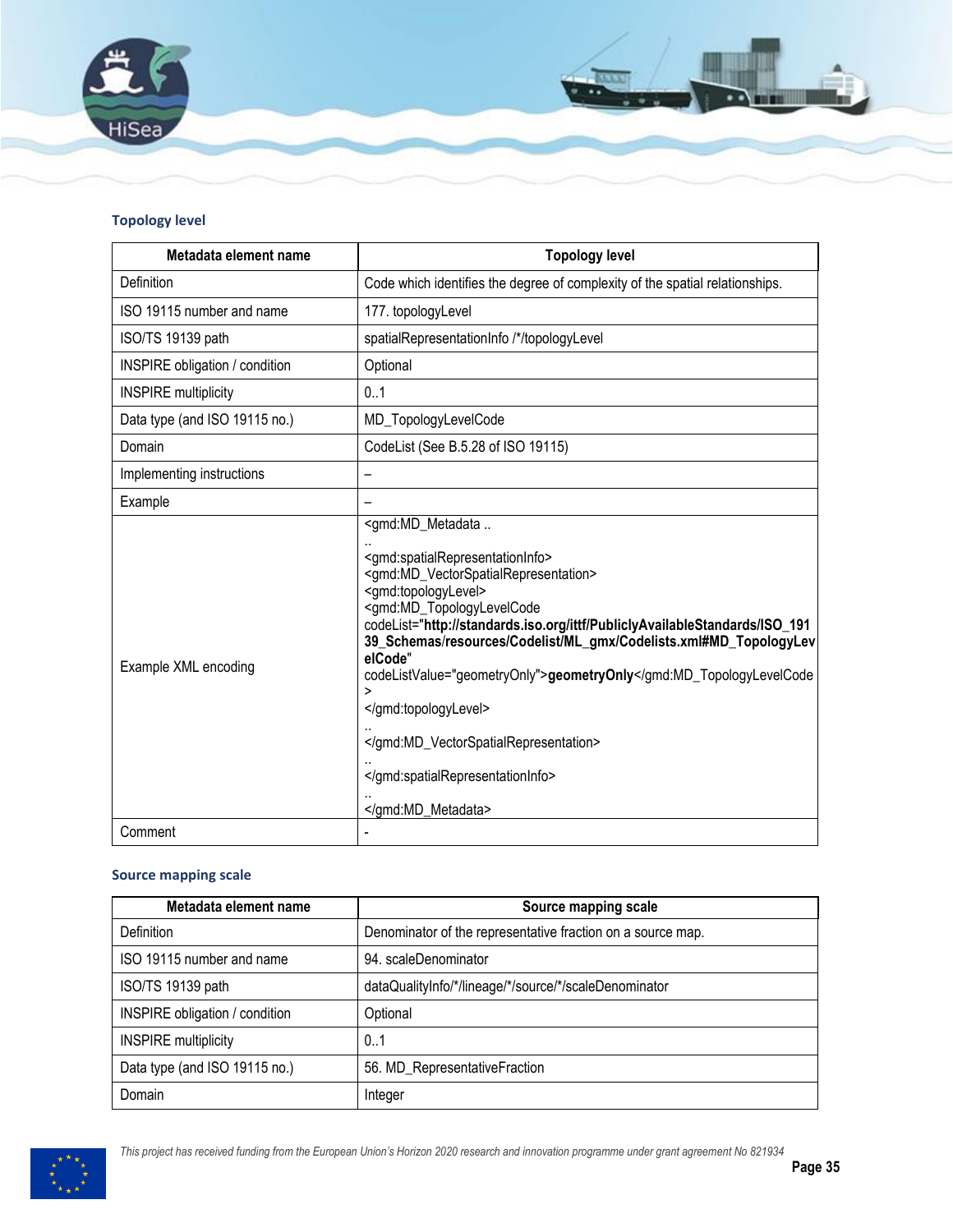

| Implementing instructions | Expression of two equivalent scales is not allowed in this<br>metadata element.                                                                                                                                                                                                                                                                                                                                                                                           |  |  |
|---------------------------|---------------------------------------------------------------------------------------------------------------------------------------------------------------------------------------------------------------------------------------------------------------------------------------------------------------------------------------------------------------------------------------------------------------------------------------------------------------------------|--|--|
| Example                   | 10000, 50000, 1000000                                                                                                                                                                                                                                                                                                                                                                                                                                                     |  |  |
| Example XML encoding      | <gmd:md_metadata <br=""><gmd:dataqualityinfo><br/><gmd:lineage><br/><gmd:ll_lineage><br/><gmd:source><br/><gmd:li source=""><br/><gmd:scaledenominator><br/><gmd:md_representativefraction><br/><gmd:denominator><br/><gco:integer>50000</gco:integer><br/></gmd:denominator><br/></gmd:md_representativefraction><br/></gmd:scaledenominator><br/><br/></gmd:li></gmd:source><br/></gmd:ll_lineage><br/></gmd:lineage><br/></gmd:dataqualityinfo><br/></gmd:md_metadata> |  |  |
| Comment                   | This metadata element contains only the denominator value, i.e. the whole<br>expression of the scale like 1 : 50 000 is not allowed; this value has to be<br>expressed as 50000.                                                                                                                                                                                                                                                                                          |  |  |

### **Data Quality – Completeness - Omission**

| Metadata element name          | Data Quality - Completeness - Omission                                                                                                                                                                                                     |
|--------------------------------|--------------------------------------------------------------------------------------------------------------------------------------------------------------------------------------------------------------------------------------------|
| Definition                     | Data absent from the dataset, as described by the scope.                                                                                                                                                                                   |
| ISO 19115 number and name      | 18. dataQualityInfo                                                                                                                                                                                                                        |
| ISO/TS 19139 path              | dataQualityInfo                                                                                                                                                                                                                            |
| INSPIRE obligation / condition | Optional                                                                                                                                                                                                                                   |
| <b>INSPIRE</b> multiplicity    | $0.$ *                                                                                                                                                                                                                                     |
| Data type (and ISO 19115 no.)  | 109 DQ CompletenessOmission                                                                                                                                                                                                                |
| Domain                         | Lines 100-107 from ISO 19115                                                                                                                                                                                                               |
| Implementing instructions      | This quality measure should answer the consumer question:<br>How many real world items/instances does the content provider expect and how<br>many of them are encoded at a given scope (spatial object type, dataset or<br>dataset series) |

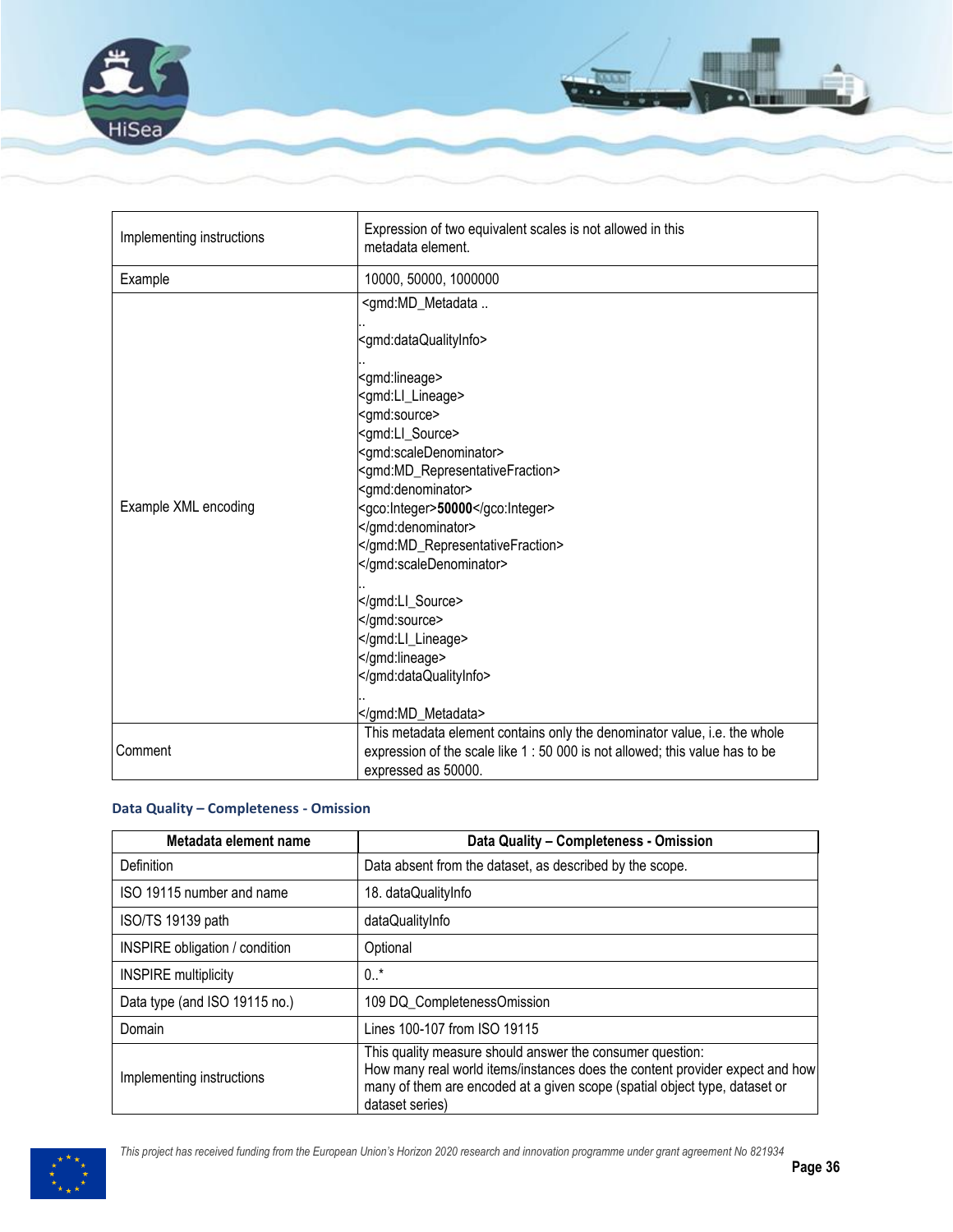

| Example              | The following statement should e.g. Be expressed here correspondingly: 10<br>maritime datasets in the real world in the Mediterranean sea, 9 of them encoded<br>in the dataset. |
|----------------------|---------------------------------------------------------------------------------------------------------------------------------------------------------------------------------|
| Example XML encoding |                                                                                                                                                                                 |
| Comment              | See Completeness / Omission section below for detailed information.                                                                                                             |

#### **Data Quality – Positional accuracy – Absolute or external accuracy**

| Metadata element name          | Data Quality - Positional accuracy - Absolute or external accuracy                                 |
|--------------------------------|----------------------------------------------------------------------------------------------------|
| <b>Definition</b>              | Closeness of reported coordinate values to values accepted as being true.                          |
| ISO 19115 number and name      | 18. dataQualityInfo                                                                                |
| ISO/TS 19139 path              | dataQualityInfo                                                                                    |
| INSPIRE obligation / condition | Optional                                                                                           |
| <b>INSPIRE</b> multiplicity    | $0.$ *                                                                                             |
| Data type (and ISO 19115 no.)  | 117. DQ AbsoluteExternalPositionalAccuracy                                                         |
| Domain                         | Lines 100-107 from ISO 19115                                                                       |
| Implementing instructions      |                                                                                                    |
| Example                        |                                                                                                    |
| Example XML encoding           |                                                                                                    |
| Comment                        | See Positional accuracy / Absolute or external accuracy section below for<br>detailed information. |

#### **Data Quality – Thematic accuracy – Thematic classification correctness**

| Metadata element name                 |                                           | Data Quality - Thematic accuracy - Thematic classification correctness                                           |
|---------------------------------------|-------------------------------------------|------------------------------------------------------------------------------------------------------------------|
| Definition                            | of discourse.                             | Comparison of the classes assigned to features or their attributes to a universe                                 |
| ISO 19115 number and name             | 18. dataQualityInfo                       |                                                                                                                  |
| ISO/TS 19139 path                     | dataQualityInfo                           |                                                                                                                  |
| <b>INSPIRE</b> obligation / condition | Optional                                  |                                                                                                                  |
| <b>INSPIRE</b> multiplicity           | 0.1                                       |                                                                                                                  |
| Data type (and ISO 19115 no.)         | 125. DQ ThematicClassificationCorrectness |                                                                                                                  |
| Domain                                |                                           | Lines 100-107 from ISO 19115                                                                                     |
| Implementing instructions             |                                           | This metadata should be filled, at least, with these elements:<br>- valueUnite: UnitOfMeasure<br>- value: Record |
| Example                               |                                           |                                                                                                                  |

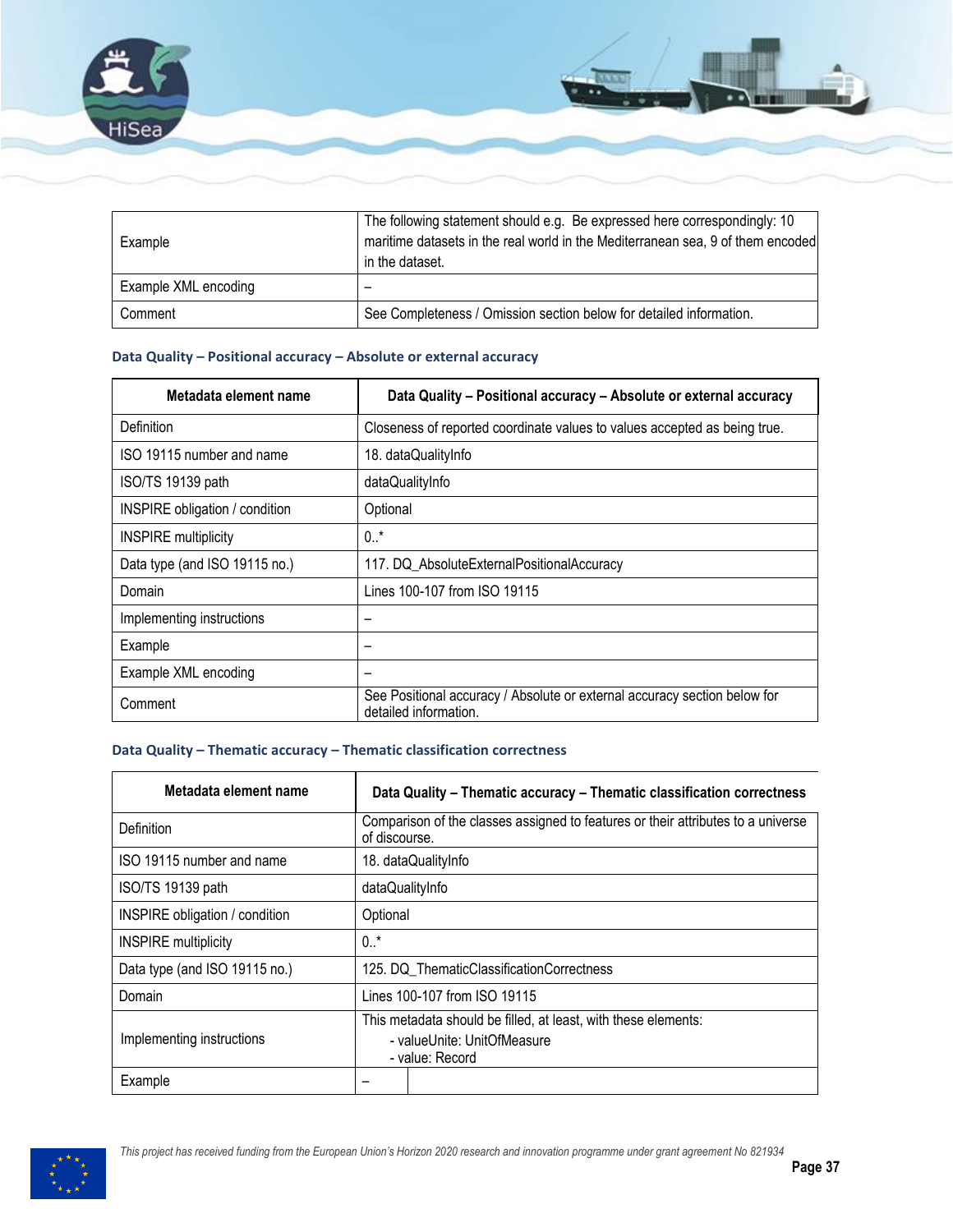

| Example XML encoding | - |                                                               |
|----------------------|---|---------------------------------------------------------------|
| Comment              |   | See Thematic Accuracy section below for detailed information. |

# <span id="page-37-0"></span>Data Quality Info

This section includes a description of data quality elements and sub-elements as well as the associated basic data quality measures to be used to describe data related to the spatial data theme HiSea (see [Table 4\)](#page-37-1).

Data quality information can be described at the level of spatial object (feature), spatial object type (feature type), dataset or dataset series. Data quality information at spatial object level is modelled directly in the application schema (i.e. data itself).

Aggregated data quality information should ideally be collected at the level of spatial object types and included in the dataset (series) metadata.

#### *Table 4: List of all data quality elements used in the HiSea metadata profile*

<span id="page-37-1"></span>

| Section of the<br><b>HISEA data</b><br>quality list | Data quality element | Data quality sub-element          | Scope(s)                                           | Data quality<br>scope |
|-----------------------------------------------------|----------------------|-----------------------------------|----------------------------------------------------|-----------------------|
|                                                     | Completeness         | <b>Omission</b>                   | dataset series;<br>dataset;<br>spatial object type | evaluation            |
|                                                     | Positional accuracy  | Absolute or external accuracy     | spatial object                                     | evaluation            |
| 3                                                   | Thematic Accuracy    | <b>Classification correctness</b> | dataset series;<br>dataset                         | evaluation            |

#### **Completeness**

This data quality element enables the assessment of the presence of features, their attributes and relationships.

#### **Omission**

Omission should be documented using rate of missing items.

| <b>Name</b>                | Rate of missing items                                                                                       |
|----------------------------|-------------------------------------------------------------------------------------------------------------|
| Alternative name           |                                                                                                             |
| Data quality element       | Completeness                                                                                                |
| Data quality sub-element   | Omission                                                                                                    |
| Data quality basic measure | Error rate                                                                                                  |
| Definition                 | Number of missing items in the dataset in relation to the number of items that should<br>have been present. |
| Description                |                                                                                                             |

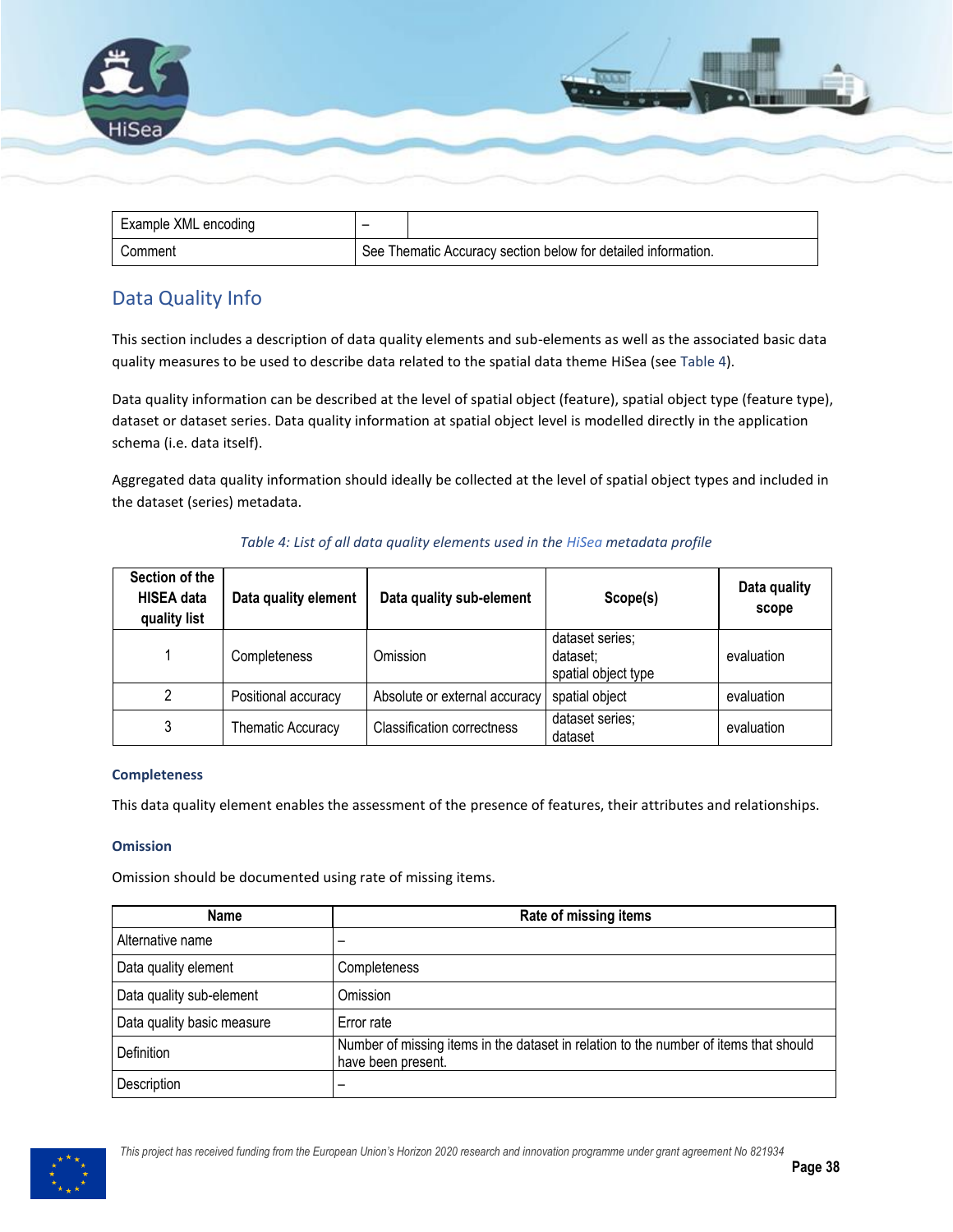

| Parameter                    | -                         |
|------------------------------|---------------------------|
| Data quality value type      | Real, percentage, ratio   |
| Data quality value structure | -                         |
| Source reference             | -                         |
| Example                      | $0,0189; 98,11\%; 11:582$ |
| Measure identifier           | 7 (ISO 19138)             |

#### **Positional accuracy**

#### **Absolute or external accuracy**

Absolute or external accuracy should be documented using the mean value of positional uncertainties.

| <b>Name</b>                  | Mean value of positional uncertainties (1D, 2D)                                                                                                                                                                              |
|------------------------------|------------------------------------------------------------------------------------------------------------------------------------------------------------------------------------------------------------------------------|
| Alternative name             | -                                                                                                                                                                                                                            |
| Data quality element         | positional accuracy                                                                                                                                                                                                          |
| Data quality subelement      | absolute or external accuracy                                                                                                                                                                                                |
| Data quality basic measure   | not applicable                                                                                                                                                                                                               |
| <b>Definition</b>            | Mean value of the positional uncertainties for a set of positions where the positional<br>uncertainties are defined as the distance between a measured position and what is<br>considered as the corresponding true position |
| Description                  | See ISO 19138                                                                                                                                                                                                                |
| Parameter                    |                                                                                                                                                                                                                              |
| Data quality value type      | measure                                                                                                                                                                                                                      |
| Data quality value structure |                                                                                                                                                                                                                              |
| Source reference             |                                                                                                                                                                                                                              |
| Example                      |                                                                                                                                                                                                                              |
| Measure identifier           | 28 (ISO 19138)                                                                                                                                                                                                               |

#### **Thematic Accuracy**

#### **Classification Correctness**

#### **Misclassification rate**

This quality sub-element shows the comparison of the classes assigned to features or their attributes to a universe of discourse.

The assessment of this quality sub-element should be stored in the metadata element DQ\_ThematicClassificationCorrectness.

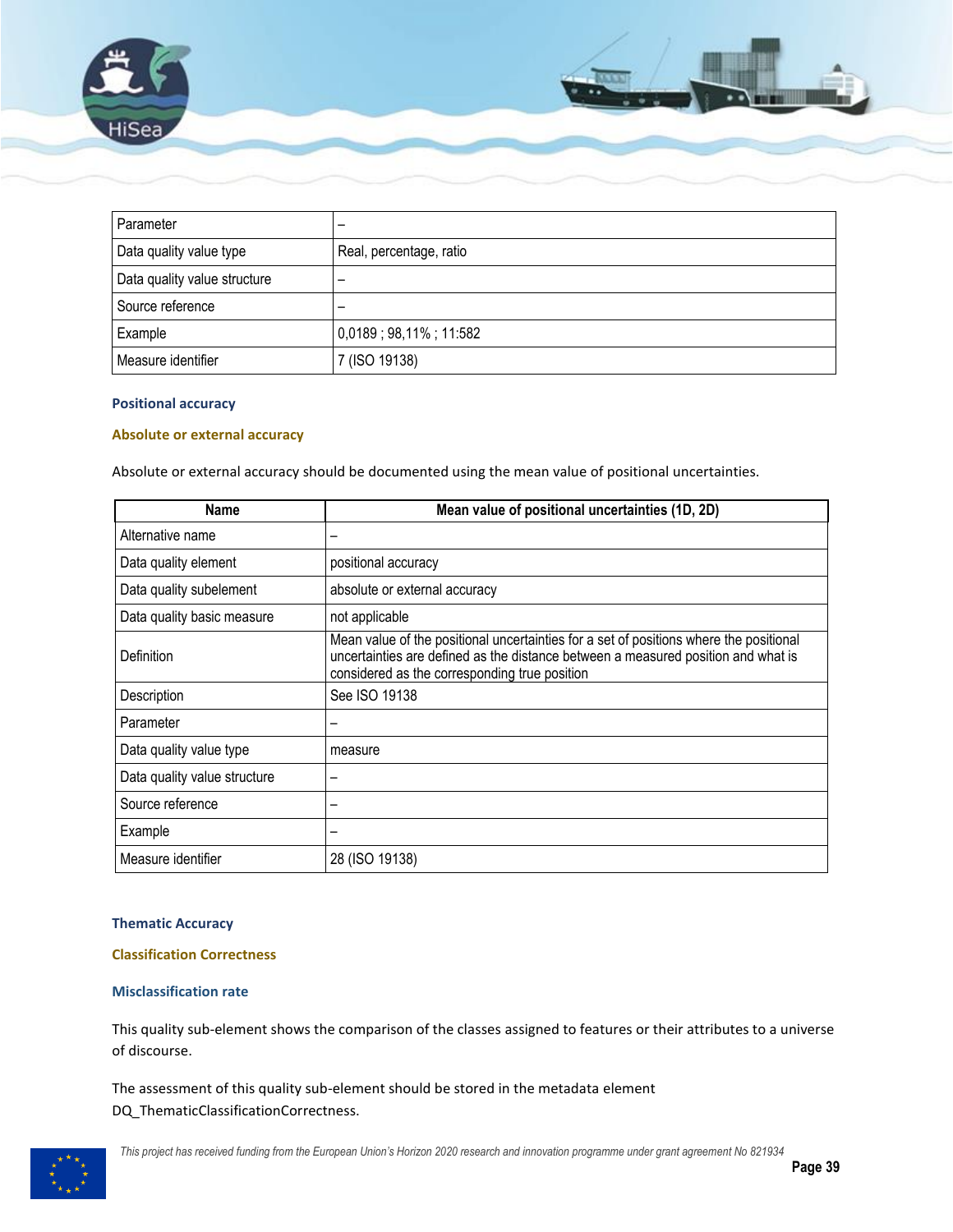

| Name                         | <b>Misclassification rate</b>                                                                                                          |
|------------------------------|----------------------------------------------------------------------------------------------------------------------------------------|
| Alternative name             | -                                                                                                                                      |
| Data quality element         | Thematic accuracy                                                                                                                      |
| Data quality subelement      | <b>Classification correctness</b>                                                                                                      |
| Data quality basic measure   | Error rate                                                                                                                             |
| Definition                   | Average number of incorrectly classified features in relation to the number of features<br>that are supported to be within the dataset |
| Description                  | To be provided globaly as an average value for the whole dataset.                                                                      |
| Parameter                    | -                                                                                                                                      |
| Data quality value type      | Real, percentage, ration                                                                                                               |
| Data quality value structure |                                                                                                                                        |
| Source reference             | -                                                                                                                                      |
| Example                      | -                                                                                                                                      |
| Measure identifier           | 61 (ISO 19138)                                                                                                                         |

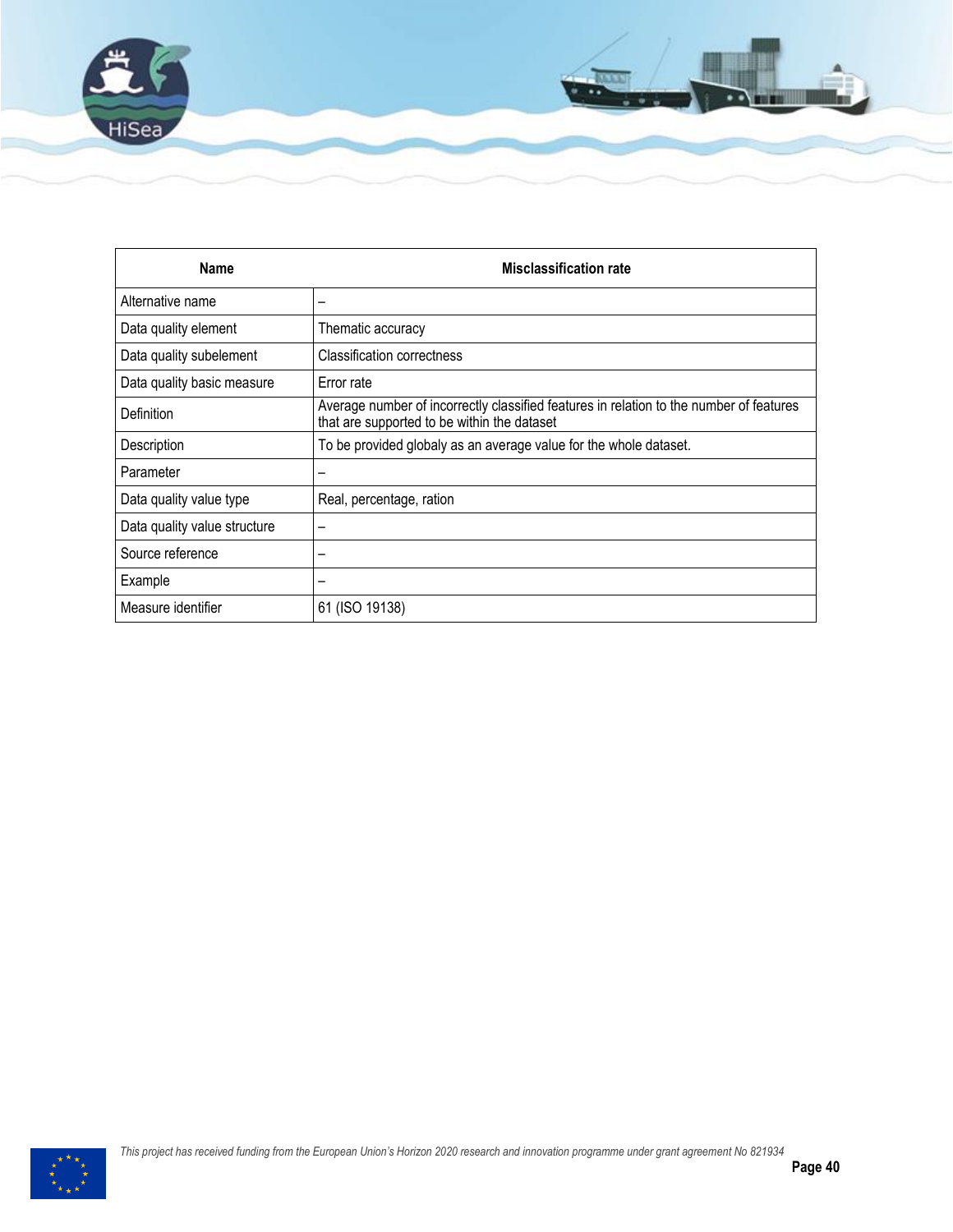

# <span id="page-40-0"></span>**ANNEX II: Examples of data files structure**

# <span id="page-40-1"></span>Example of ISO 19139 XML encoding

The XML source code written below represents an example of a full HiSea metadata profile – i.e. all metadata elements according to the Commission Regulation No 1205/2008/EC (implementing Directive 2007/2/EC of the European Parliament and of the Council as regards metadata) for spatial datasets and spatial dataset series as well as all HiSea metadata elements described in the metadata profile documentation written above.

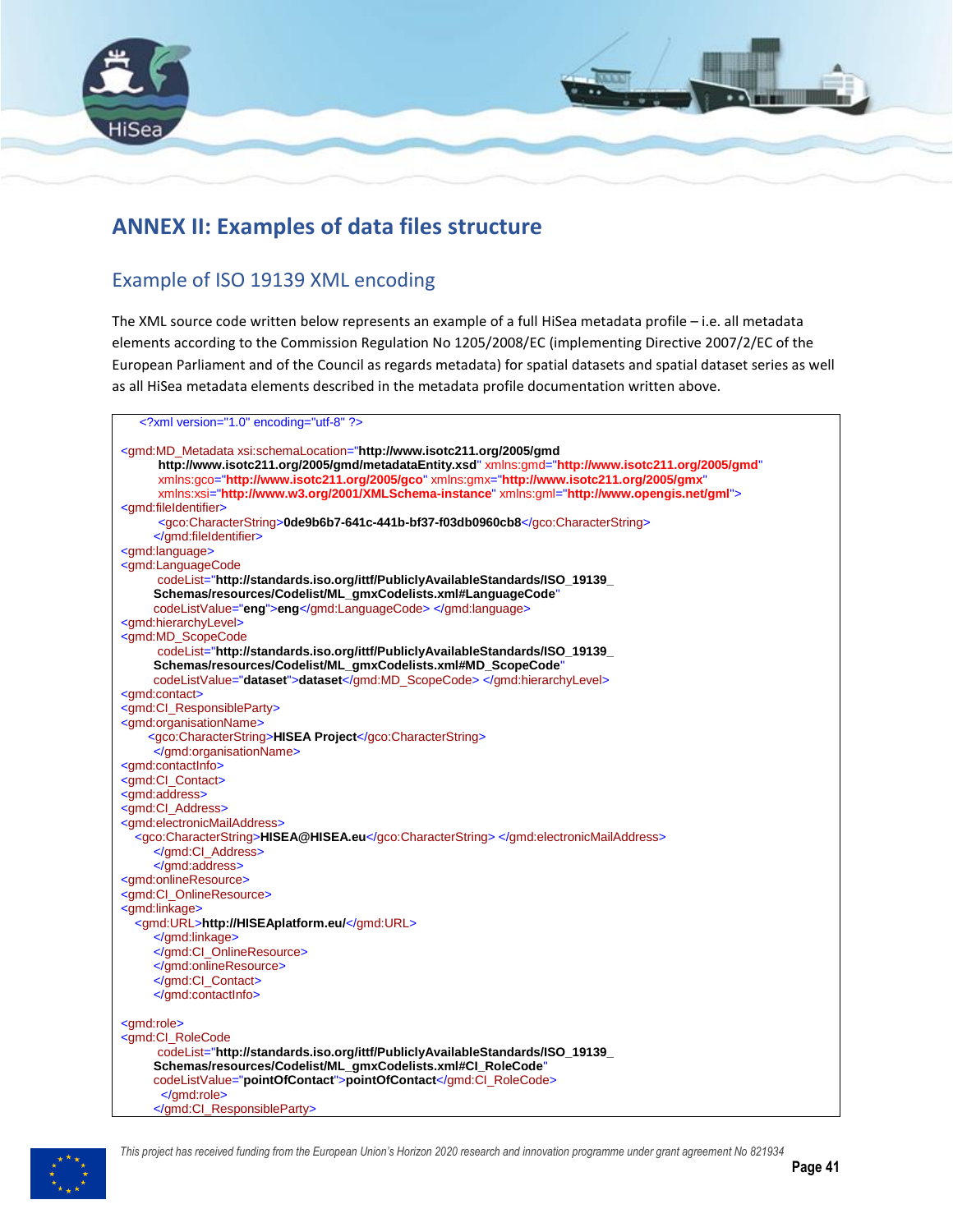

| $\alpha$ /gmd:contact>                                                                                       |
|--------------------------------------------------------------------------------------------------------------|
| <gmd:datestamp></gmd:datestamp>                                                                              |
| <gco:date>2010-04-09</gco:date>                                                                              |
|                                                                                                              |
| <gmd:spatialrepresentationinfo></gmd:spatialrepresentationinfo>                                              |
| <gmd:md_vectorspatialrepresentation></gmd:md_vectorspatialrepresentation>                                    |
| <gmd:topologylevel></gmd:topologylevel>                                                                      |
| <gmd:md_topologylevelcode< td=""></gmd:md_topologylevelcode<>                                                |
| codeList="http://standards.iso.org/ittf/PubliclyAvailableStandards/ISO_19139_                                |
| Schemas/resources/Codelist/ML_gmx/Codelists.xml#MD_TopologyLevelCode"                                        |
| codeListValue="geometryOnly">geometryOnly                                                                    |
|                                                                                                              |
| <gmd:geometricobjects></gmd:geometricobjects>                                                                |
| <gmd:md_geometricobjects></gmd:md_geometricobjects>                                                          |
| <gmd:geometricobjecttype></gmd:geometricobjecttype>                                                          |
| <gmd:md_geometricobjecttypecode< td=""></gmd:md_geometricobjecttypecode<>                                    |
| codeList="http://standards.iso.org/ittf/PubliclyAvailableStandards/ISO_19139_Schemas/resources/Codelist/ML_g |
| mx/Codelists.xml#MD_GeometricObjectTypeCode"                                                                 |
| codeListValue="surface">surface                                                                              |
|                                                                                                              |
|                                                                                                              |
|                                                                                                              |
|                                                                                                              |
| <gmd:referencesysteminfo></gmd:referencesysteminfo>                                                          |
| <gmd:md_referencesystem></gmd:md_referencesystem>                                                            |
| <gmd:referencesystemidentifier></gmd:referencesystemidentifier>                                              |
| <gmd:rs identifier=""></gmd:rs>                                                                              |
| <gmd:code></gmd:code>                                                                                        |
| <gco:characterstring>WGS 1984</gco:characterstring>                                                          |
| <gmd:codespace></gmd:codespace>                                                                              |
| <gco:characterstring>EPSG</gco:characterstring>                                                              |
|                                                                                                              |
|                                                                                                              |
|                                                                                                              |
|                                                                                                              |
|                                                                                                              |
| <gmd:identificationinfo></gmd:identificationinfo>                                                            |
| <gmd:md_dataidentification></gmd:md_dataidentification>                                                      |
| <gmd:citation></gmd:citation>                                                                                |
| <gmd:cl_citation></gmd:cl_citation>                                                                          |
| <gmd:title></gmd:title>                                                                                      |
| <gco:characterstring>Sample HISEA Dataset metadata</gco:characterstring>                                     |
| $\le$ /gmd:title>                                                                                            |
| <gmd:date></gmd:date>                                                                                        |
| <gmd:cl date=""></gmd:cl>                                                                                    |
| <gmd:date></gmd:date>                                                                                        |
| <gco:date>2018-01-01</gco:date>                                                                              |
|                                                                                                              |
| $\le$ /gmd:date>                                                                                             |
| <gmd:datetype><br/><gmd:cl_datetypecode< td=""></gmd:cl_datetypecode<></gmd:datetype>                        |
| codeList="http://standards.iso.org/ittf/PubliclyAvailableStandards/ISO_19139_                                |
| Schemas/resources/Codelist/ML_gmxCodelists.xml#Cl_DateTypeCode"                                              |
| codeListValue="publication">publication                                                                      |
|                                                                                                              |
|                                                                                                              |
| $\le$ /gmd:date>                                                                                             |
| <gmd:identifier></gmd:identifier>                                                                            |
| <gmd:rs identifier=""></gmd:rs>                                                                              |
| <gmd:code></gmd:code>                                                                                        |
| <gco:characterstring>HISEA_Xpto</gco:characterstring>                                                        |
| <gmd:codespace></gmd:codespace>                                                                              |
| <gco:characterstring>MU</gco:characterstring>                                                                |
|                                                                                                              |
|                                                                                                              |

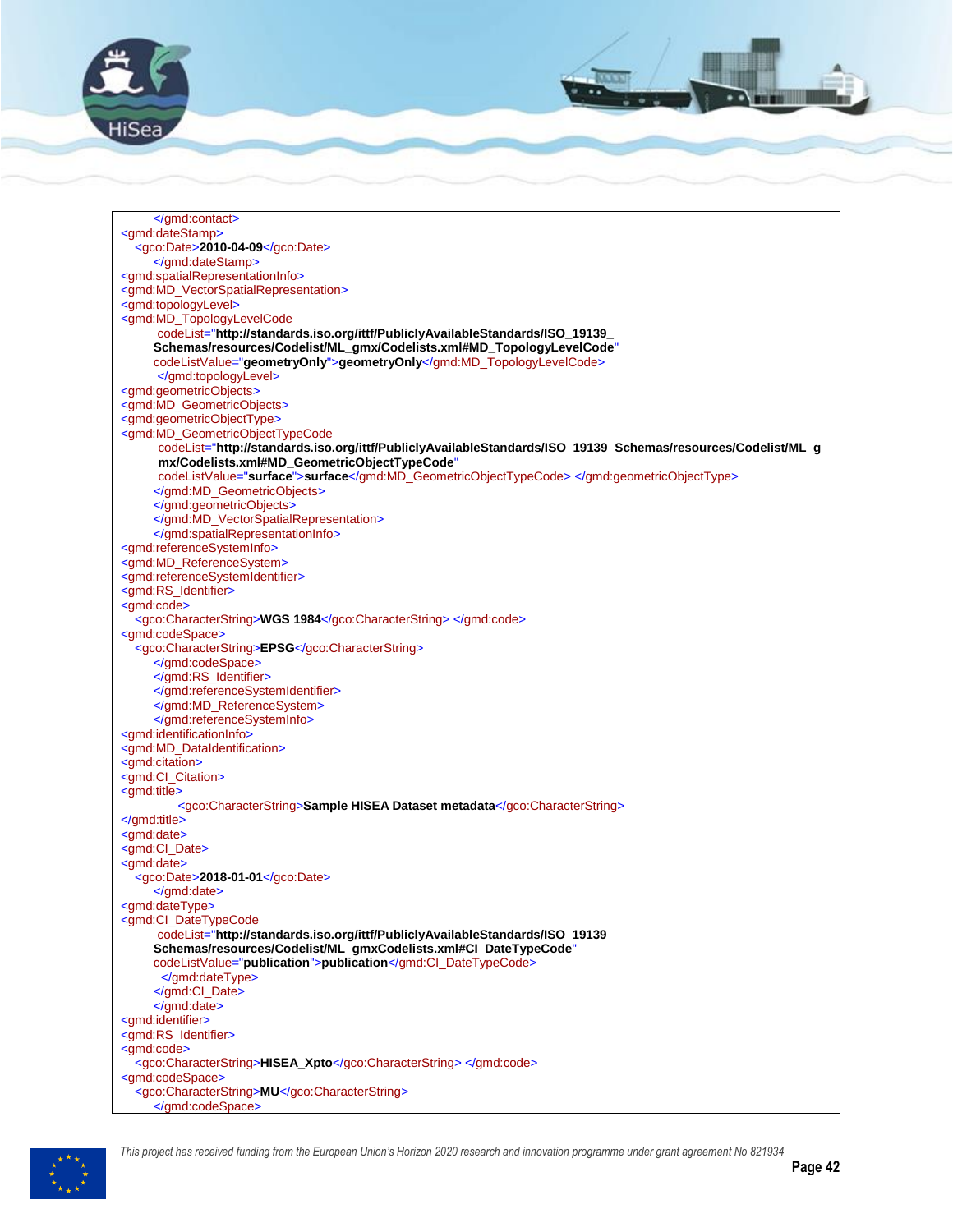



</gmd:RS\_Identifier> </gmd:identifier> </gmd:CI\_Citation> </gmd:citation> <gmd:abstract> <gco:CharacterString>**This dataset represents aggregated HISEA data sources.**</gco:CharacterString> </gmd:abstract> <gmd:pointOfContact> <gmd:CI\_ResponsibleParty> <gmd:organisationName> <gco:CharacterString>**HISEA Project**</gco:CharacterString> </gmd:organisationName> <gmd:contactInfo> <gmd:CI\_Contact> <gmd:address> <gmd:CI\_Address> <gmd:electronicMailAddress> <gco:CharacterString>**HISEA@HISEA.eu**</gco:CharacterString> </gmd:electronicMailAddress> </gmd:CI\_Address> </gmd:address> </gmd:CI\_Contact> </gmd:contactInfo> <gmd:role> <gmd:CI\_RoleCode codeList="**http://standards.iso.org/ittf/PubliclyAvailableStandards/ISO\_19139\_ Schemas/resources/Codelist/ML\_gmxCodelists.xml#CI\_RoleCode**" codeListValue="**processor**">**processor**</gmd:CI\_RoleCode> </gmd:role> </gmd:CI\_ResponsibleParty> </gmd:pointOfContact> <gmd:descriptiveKeywords> <gmd:MD\_Keywords> <gmd:keyword> <gco:CharacterString>**HISEA**</gco:CharacterString> </gmd:keyword> <gmd:thesaurusName> <gmd:CI\_Citation> <gmd:title> <gco:CharacterString>**GEMET - INSPIRE themes, version 1.0**</gco:CharacterString> </gmd:title> <gmd:date> <gmd:CI\_Date> <gmd:date> <gco:Date>**2018-01-01**</gco:Date> </gmd:date> <gmd:dateType> <gmd:CI\_DateTypeCode codeList="**http://standards.iso.org/ittf/PubliclyAvailableStandards/ISO\_19139\_ Schemas/resources/Codelist/ML\_gmxCodelists.xml#CI\_DateTypeCode**" codeListValue="**publication**">**publication**</gmd:CI\_DateTypeCode> </gmd:dateType> </gmd:CI\_Date> </gmd:date> </gmd:CI\_Citation> </gmd:thesaurusName> </gmd:MD\_Keywords> </gmd:descriptiveKeywords> <gmd:resourceConstraints> <gmd:MD\_Constraints> <gmd:useLimitation> <gco:CharacterString>**no conditions apply**</gco:CharacterString> </gmd:useLimitation> </gmd:MD\_Constraints> </gmd:resourceConstraints> <gmd:resourceConstraints> <gmd:MD\_LegalConstraints>

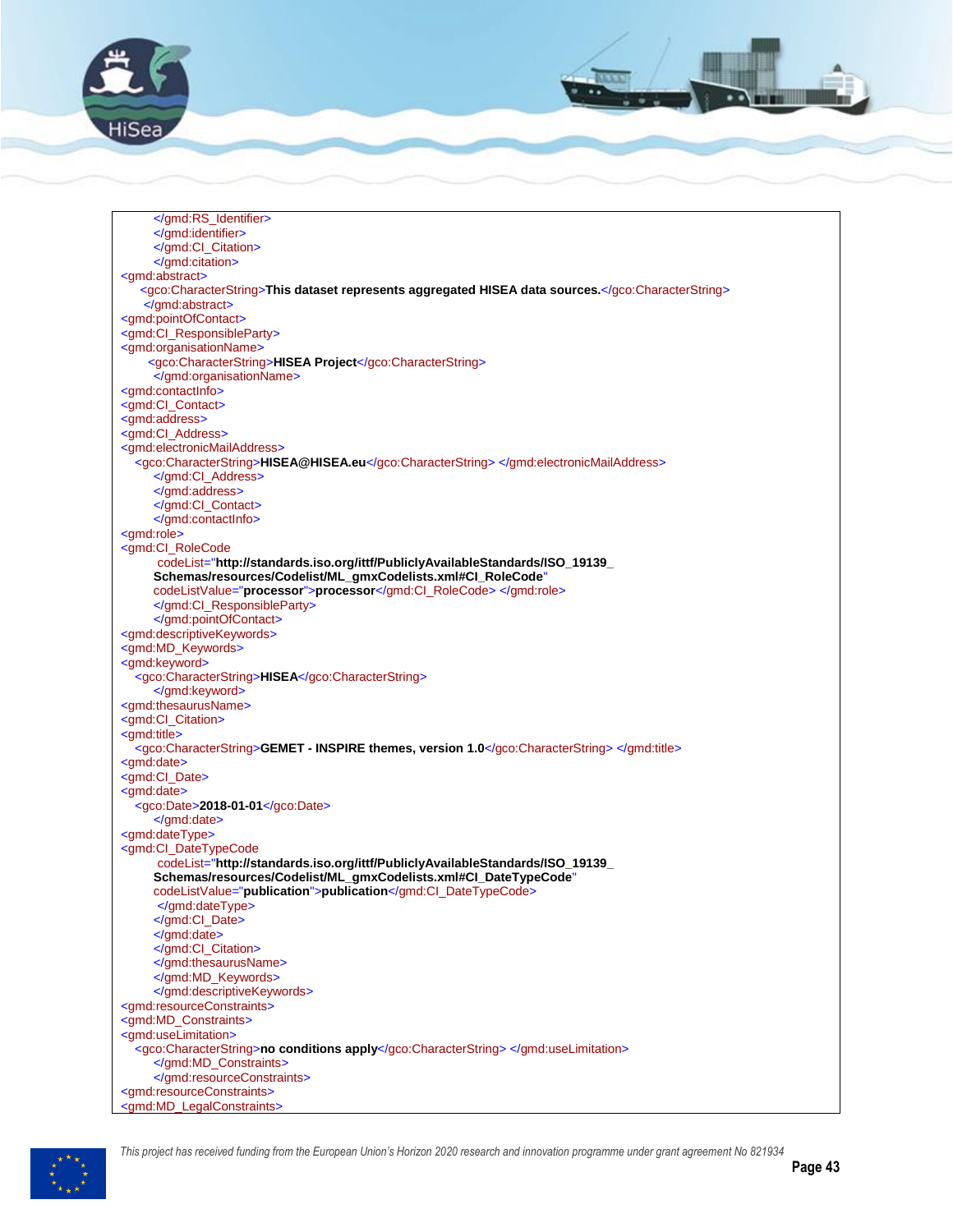



<gmd:accessConstraints> <gmd:MD\_RestrictionCode codeList="**http://standards.iso.org/ittf/PubliclyAvailableStandards/ISO\_19139\_ Schemas/resources/Codelist/ML\_gmxCodelists.xml#MD\_RestrictionCode**" codeListValue="**otherRestrictions**">**otherRestrictions**</gmd:MD\_RestrictionCode> </gmd:accessConstraints> <gmd:otherConstraints> <gco:CharacterString>**intellectual property rights**</gco:CharacterString> </gmd:otherConstraints> </gmd:MD\_LegalConstraints> </gmd:resourceConstraints> <gmd:spatialResolution> <gmd:MD\_Resolution> <gmd:equivalentScale> <gmd:MD\_RepresentativeFraction> <gmd:denominator> <gco:Integer>**50000**</gco:Integer> </gmd:denominator> </gmd:MD\_RepresentativeFraction> </gmd:equivalentScale> </gmd:MD\_Resolution> </gmd:spatialResolution> <gmd:spatialResolution> <gmd:MD\_Resolution> <gmd:distance gco:nilReason="**missing**" /> </gmd:MD\_Resolution> </gmd:spatialResolution> <gmd:language> <gmd:LanguageCode codeList="**http://standards.iso.org/ittf/PubliclyAvailableStandards/ISO\_19139\_ Schemas/resources/Codelist/ML\_gmxCodelists.xml#LanguageCode**" codeListValue="**pt**">pt</gmd:LanguageCode> </gmd:language> <gmd:characterSet> <gmd:MD\_CharacterSetCode codeList="**http://standards.iso.org/ittf/PubliclyAvailableStandards/ISO\_19139\_ Schemas/resources/Codelist/ML\_gmx Codelists.xml#MD\_ClassificationCode**" codeListValue="**utf8**">**utf8**</gmd:MD\_CharacterSetCode> </gmd:characterSet> <gmd:topicCategory> <gmd:MD\_TopicCategoryCode>**geoscientificInformation**</gmd:MD\_TopicCategoryCode> </gmd:topicCategory> <gmd:extent> <gmd:EX\_Extent> <gmd:geographicElement> <gmd:EX\_GeographicBoundingBox> <gmd:westBoundLongitude> <gco:Decimal>**12.09**</gco:Decimal> </gmd:westBoundLongitude> <gmd:eastBoundLongitude> <gco:Decimal>**18.85**</gco:Decimal> </gmd:eastBoundLongitude> <gmd:southBoundLatitude> <gco:Decimal>**48.58**</gco:Decimal> </gmd:southBoundLatitude> <gmd:northBoundLatitude> <gco:Decimal>**51.05**</gco:Decimal> </gmd:northBoundLatitude> </gmd:EX\_GeographicBoundingBox> </gmd:geographicElement> <gmd:temporalElement> <gmd:EX\_TemporalExtent> <gmd:extent> <gml:TimePeriod gml:id="**ID6w561g20-4vwp-8l1i-6d5l-hhu5sv1h2fw1**" xsi:type="**gml:TimePeriodType**"> <gml:beginPosition />

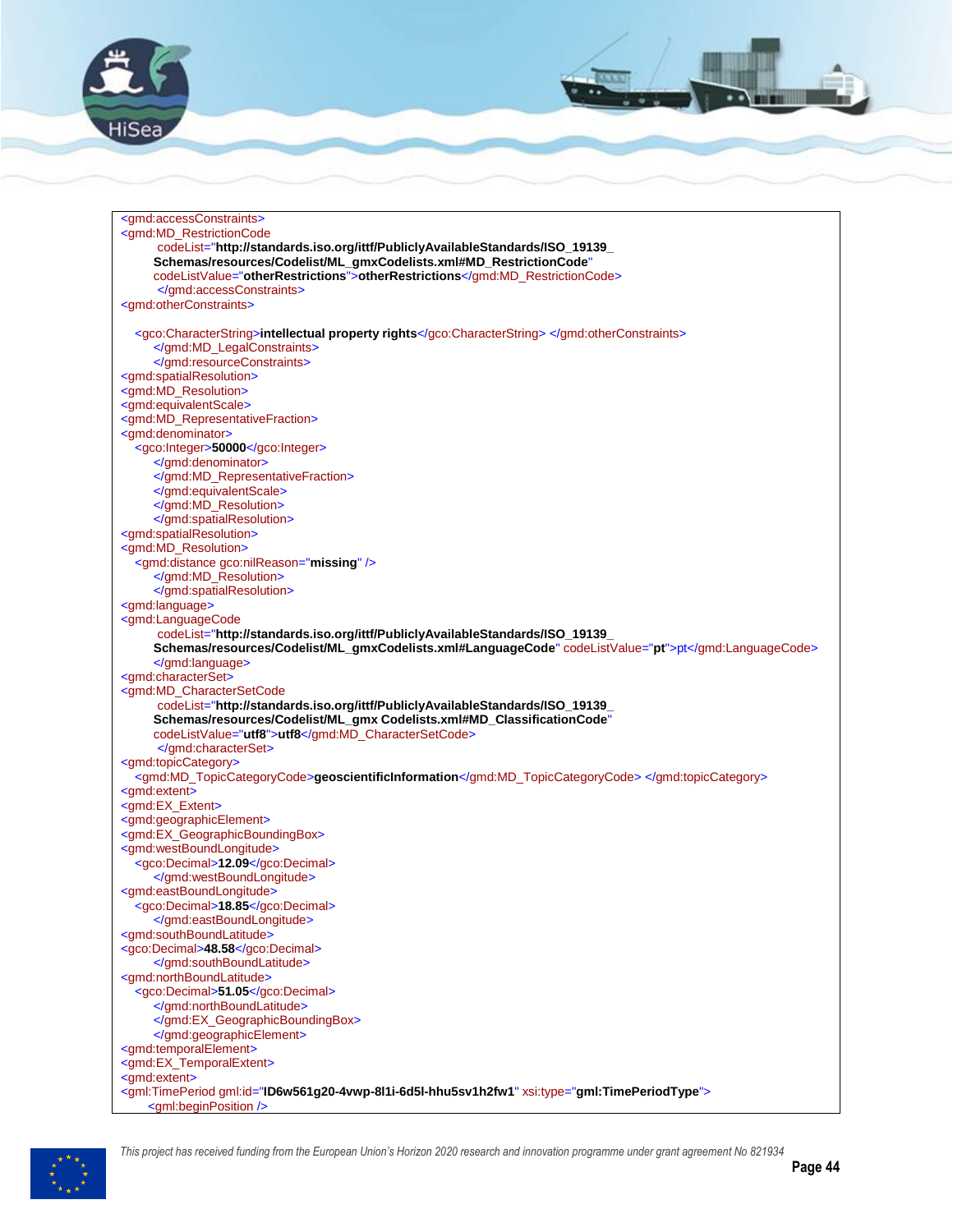



<gml:endPosition /> </gml:TimePeriod> </gmd:extent> </gmd:EX\_TemporalExtent> </gmd:temporalElement> </gmd:EX\_Extent> </gmd:extent> </gmd:MD\_DataIdentification> </gmd:identificationInfo> <gmd:distributionInfo> <gmd:MD\_Distribution> <gmd:distributionFormat> <gmd:MD\_Format> <gmd:name> <gco:CharacterString>**3.2.1**</gco:CharacterString> </gmd:name> <gmd:version> <gco:CharacterString>**GML**</gco:CharacterString> </gmd:version> </gmd:MD\_Format> </gmd:distributionFormat> <gmd:transferOptions> <gmd:MD\_DigitalTransferOptions> <gmd:onLine> <gmd:CI\_OnlineResource> <gmd:linkage> <gmd:URL>**http://HISEAplatform.eu/**</gmd:URL> </gmd:linkage> </gmd:CI\_OnlineResource> </gmd:onLine> </gmd:MD\_DigitalTransferOptions> </gmd:transferOptions> </gmd:MD\_Distribution> </gmd:distributionInfo> <gmd:dataQualityInfo> <gmd:DQ\_DataQuality> <gmd:scope> <gmd:DQ\_Scope> <gmd:level><br><gmd:MD ScopeCode  $codeListValue="dataset"$ codeList="**http://standards.iso.org/ittf/PubliclyAvailableStandards/ISO\_19139\_ Schemas/resources/Codelist/ML\_gmxCodelists.xml#MD\_ScopeCode**">**dataset**</ gmd:MD\_ScopeCode> </gmd:level> </gmd:DQ\_Scope> </gmd:scope> <gmd:report> <gmd:DQ\_DomainConsistency xsi:type="**gmd:DQ\_DomainConsistency\_Type**"> <gmd:result> <gmd:DQ\_ConformanceResult xsi:type="**gmd:DQ\_ConformanceResult\_Type**"> <gmd:specification> <gmd:CI\_Citation> <gmd:title> <gco:CharacterString>**HISEA dataset**</gco:CharacterString> </gmd:title> <gmd:date> <gmd:CI\_Date> <gmd:date> <gco:Date>**2018-01-01**</gco:Date> </gmd:date> <gmd:dateType> <gmd:CI\_DateTypeCode codeList="**http://standards.iso.org/ittf/PubliclyAvailableStandards/ISO\_19139\_ Schemas/resources/Codelist/ML\_gmxCodelists.xml#CI\_DateTypeCode**" codeListValue="**revision**">**revision**</gmd:CI\_DateTypeCode> </gmd:dateType> </gmd:CI\_Date>

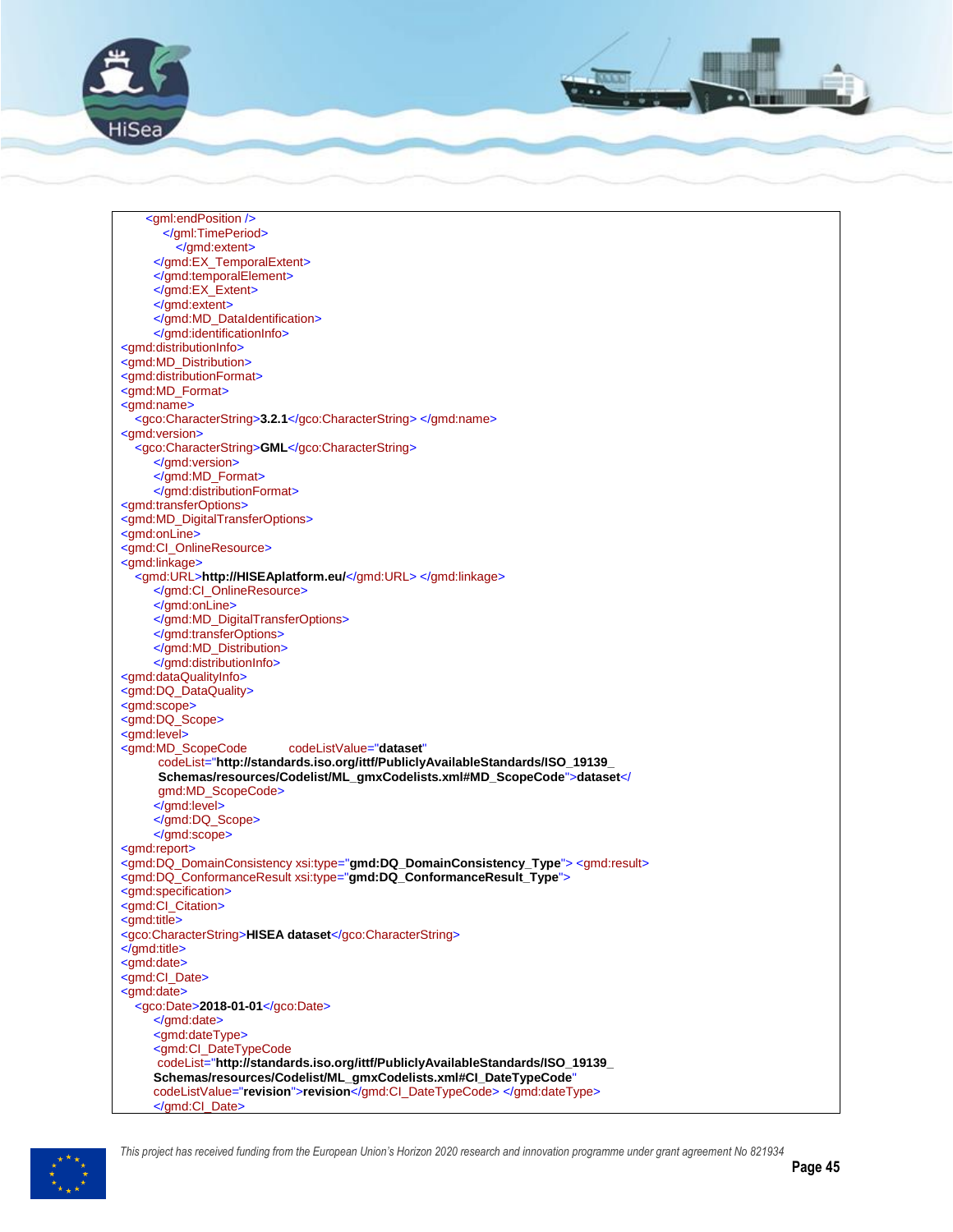



</gmd:date> </gmd:CI\_Citation> </gmd:specification> <gmd:explanation> <gco:CharacterString>**See the Commission Regulation No 1205/2008/EC.**</gco:CharacterString> </gmd:explanation> <gmd:pass> <gco:Boolean>**true**</gco:Boolean> </gmd:pass> </gmd:DQ\_ConformanceResult> </gmd:result> </gmd:DQ\_DomainConsistency> </gmd:report> <gmd:report> <gmd:DQ\_CompletenessOmission> <gmd:result> <gmd:DQ\_QuantitativeResult> <gmd:valueType> <gco:RecordType>**percentage**</gco:RecordType> </gmd:valueType> <gmd:valueUnit> <gml:BaseUnit gml:id="**perc**"> <gml:identifier codeSpace="" /> <gml:unitsSystem /> </gml:BaseUnit> </gmd:valueUnit> <gmd:value> <gco:Record>**98,4%**</gco:Record> </gmd:value> </gmd:DQ\_QuantitativeResult> </gmd:result> </gmd:DQ\_CompletenessOmission> </gmd:report> <gmd:report> <gmd:DQ\_AbsoluteExternalPositionalAccuracy> <gmd:result> <gmd:DQ\_QuantitativeResult> <gmd:valueType> <gco:RecordType>**measure**</gco:RecordType> </gmd:valueType> <gmd:valueUnit> <gml:BaseUnit gml:id="**meters**"> <gml:identifier codeSpace="" /> <gml:unitsSystem /> </gml:BaseUnit> </gmd:valueUnit> <gmd:value> <gco:Record>**1,5m**</gco:Record> </gmd:value> </gmd:DQ\_QuantitativeResult> </gmd:result> </gmd:DQ\_AbsoluteExternalPositionalAccuracy> </gmd:report> <gmd:report> <gmd:DQ\_ThematicClassificationCorrectness> <gmd:result> <gmd:DQ\_QuantitativeResult> <gmd:valueType> <gco:RecordType>**percentage**</gco:RecordType> </gmd:valueType> <gmd:valueUnit> <gml:BaseUnit gml:id="**years**"> <gml:identifier codeSpace="" />

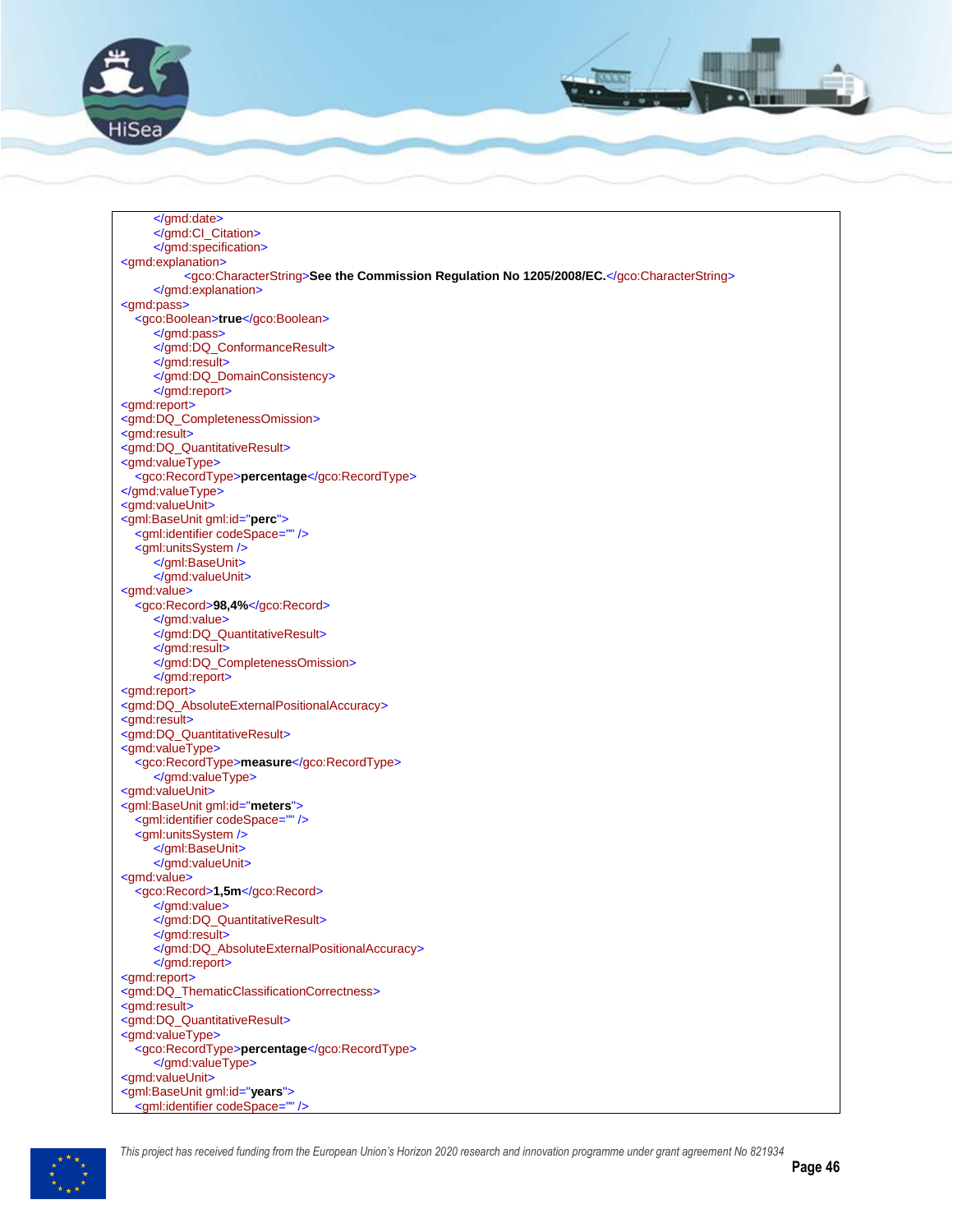



<gml:unitsSystem /> </gml:BaseUnit> </gmd:valueUnit> <gmd:value> <gco:Record>**2,4%**</gco:Record> </gmd:value> </gmd:DQ\_QuantitativeResult> </gmd:result> </gmd:DQ\_ThematicClassificationCorrectness> </gmd:report> <gmd:lineage> <gmd:LI\_Lineage> <gmd:statement> <gco:CharacterString>**This dataset has been created while using several underlying datasets..**</gco:CharacterString> </gmd:statement> <gmd:source> <gmd:LI\_Source> <gmd:scaleDenominator> <gmd:MD\_RepresentativeFraction> <gmd:denominator> <gco:Integer>**50000**</gco:Integer> </gmd:denominator> </gmd:MD\_RepresentativeFraction> </gmd:scaleDenominator> <gmd:sourceCitation> <gmd:CI\_Citation> <gmd:title> <gco:CharacterString>**HISEA Data**</gco:CharacterString> </gmd:title> <gmd:date> <gmd:CI\_Date> <gmd:date> <gco:Date>**2018-01-01**</gco:Date> </gmd:date> <gmd:dateType> <gmd:CI\_DateTypeCode codeList="**http://www.isotc211.org/2005/resources/codeList.xml#CI\_DateType Code**" codeListValue="**creation**" /> </gmd:dateType> </gmd:CI\_Date> </gmd:date> </gmd:CI\_Citation> </gmd:sourceCitation> </gmd:LI\_Source> </gmd:source> </gmd:LI\_Lineage> </gmd:lineage> </gmd:DQ\_DataQuality> </gmd:dataQualityInfo> </gmd:MD\_Metadata>

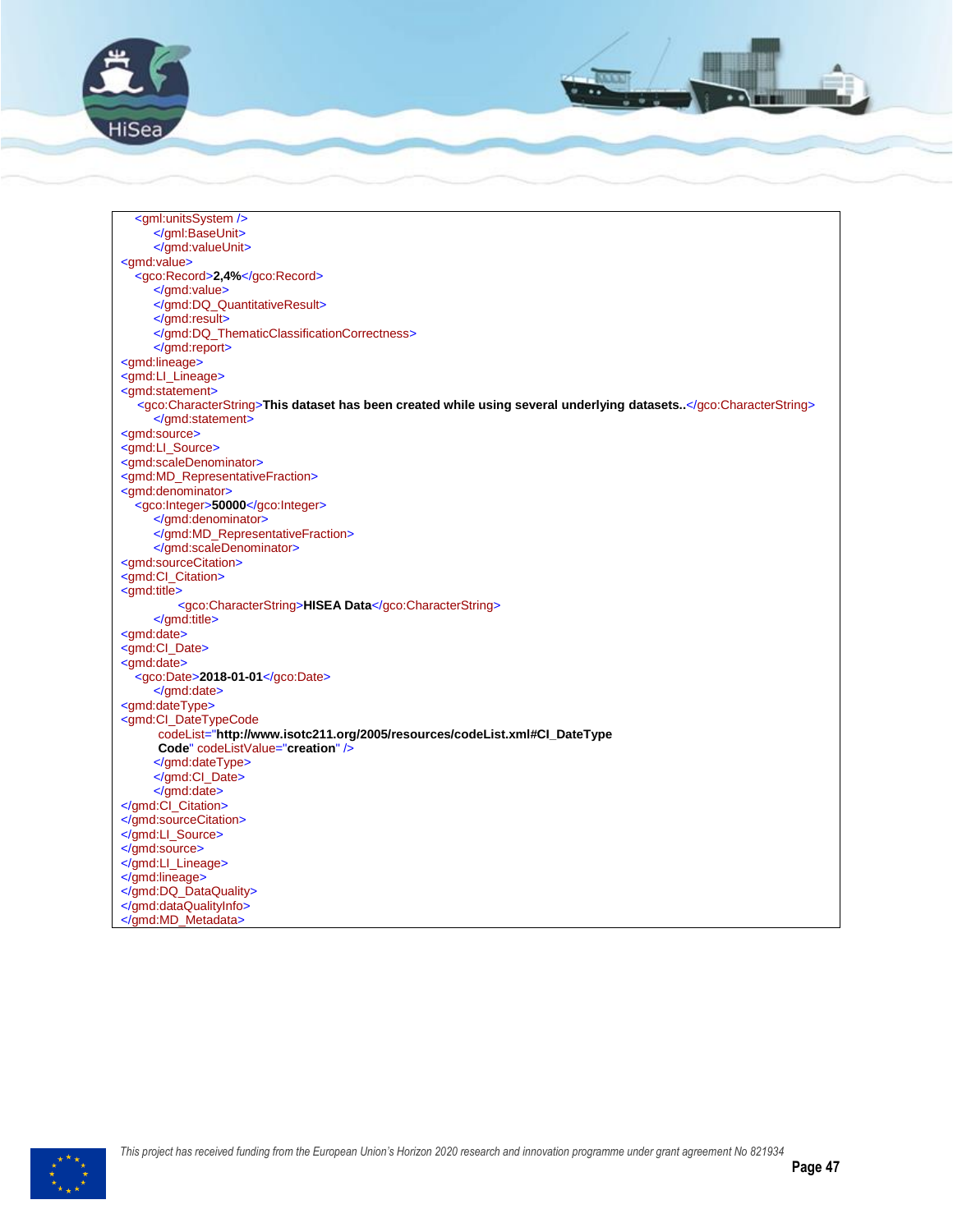

# <span id="page-47-0"></span>Example of CMEMS data file

CMEMS uses netCDF format for the data files that it is handling. An example of the CMEMS netCDF files header is presented below:

```
NetCDF-3 Classic global-analysis-forecast-phy-001-024 1506677952654.nc {
dimensions:
         time = 2 ;
         depth = 1;
         latitude = 361 ;
         longitude = 61 ;
variables:
         // Preference 'PRESERVE_FVD': false,
         // dimensions consistent with ncBrowse, not with native MATLAB netcdf package.
         single time(time), shape = [2]
                   time:long_name = "Time (hours since 1950-01-01)" ;
                   time:standard_name = "time" ;
                   time:calendar = "gregorian" ;
                   time:units = "hours since 1950-01-01 00:00:00" ;
                   time: axis = "T";
                   time:_CoordinateAxisType = "Time" ;
         int16 thetao(time,depth,latitude,longitude), shape = [2 1 361 61]
                   thetao:_CoordinateAxes = "time depth latitude longitude " ;
                   thetao:long_name = "Temperature" ;
                   thetao:standard_name = "sea_water_potential_temperature" ;
                   thetao:units = "degrees_C" ;
                   thetao:unit_long = "Degrees Celsius" ;
                   thetao:_FillValue = -32767 s;
                   thetao:add_offset = 21 ;
                   thetao:scale factor = 0.000732444 ;
                   thetao:cell_methods = "area: mean" ;
         single longitude(longitude), shape = [61]
                   longitude:step = 0.083328 f;
                   longitude:units = "degrees_east" ;
                   longitude:unit_long = "Degrees East" ;
                   longitude:long_name = "Longitude" ;
                   longitude:standard_name = "longitude" ;
                   longitude:axis = "X" ;
                   longitude:_CoordinateAxisType = "Lon" ;
         single latitude(latitude), shape = [361]
                   latitude:step = 0.083336 f;
                   latitude:units = "degrees_north" ;
                   latitude:unit_long = "Degrees North" ;
                   latitude:long_name = "Latitude" ;
```
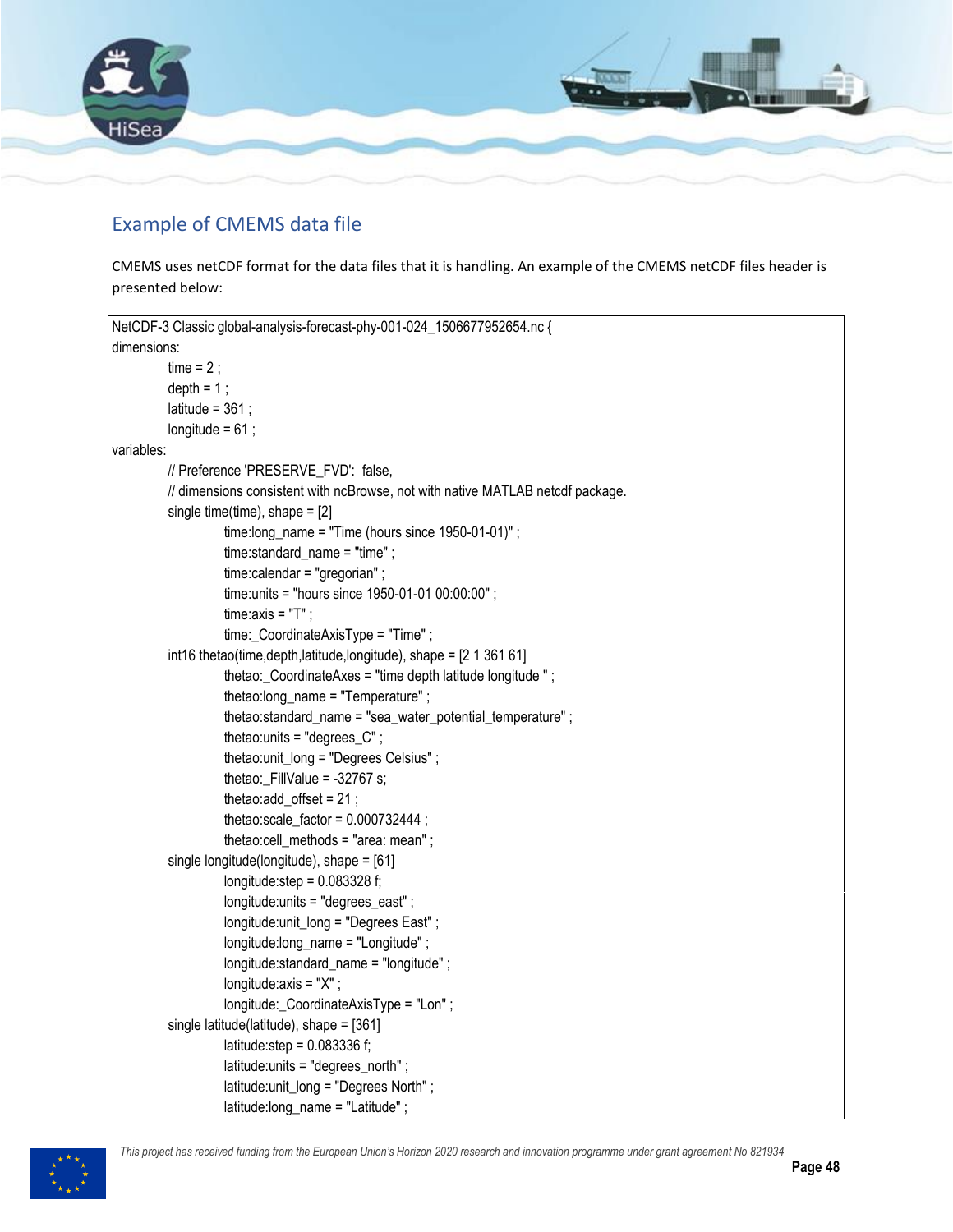



|                                 | latitude:standard_name = "latitude";                                                                    |  |
|---------------------------------|---------------------------------------------------------------------------------------------------------|--|
|                                 | $lattice: axis = "Y"$ ;                                                                                 |  |
|                                 | latitude: CoordinateAxisType = "Lat";                                                                   |  |
|                                 | single depth(depth), shape $= [1]$                                                                      |  |
|                                 | $depth: units = "m"$ ;                                                                                  |  |
|                                 | depth:positive = "down";                                                                                |  |
|                                 | depth:unit_long = "Meters";                                                                             |  |
|                                 | depth:long name = "Depth";                                                                              |  |
|                                 | depth:standard_name = "depth";                                                                          |  |
|                                 | $depth: axis = "Z"$ ;                                                                                   |  |
|                                 | depth:_CoordinateAxisType = "Height";                                                                   |  |
|                                 | depth:_CoordinateZisPositive = "down";                                                                  |  |
| //global attributes:            |                                                                                                         |  |
|                                 | : title = "daily mean fields from Global Ocean Physics Analysis and Forecast updated Daily";            |  |
|                                 | :institution = "MERCATOR OCEAN";                                                                        |  |
|                                 | : references = "http://www.mercator-ocean.fr" ;                                                         |  |
|                                 | :source = "MERCATOR PSY4QV3R1";                                                                         |  |
|                                 | Conventions = $"CF-1.0"$ ;                                                                              |  |
|                                 | history = "Data extracted from dataset http://opendap-glo.mercator- ocean.fr:8080/thredds/dodsC/global- |  |
| analysis-forecast-phy-001-024"; |                                                                                                         |  |
|                                 | :time_min = $594036$ ;                                                                                  |  |
|                                 | :time $max = 594060$ ;                                                                                  |  |
|                                 | :julian_day_unit = "hours since 1950-01-01 00:00:00";                                                   |  |
|                                 | $:z_{min} = 0.494025$ ;                                                                                 |  |
|                                 | $:z_{max} = 0.494025$ ;                                                                                 |  |
|                                 | : latitude_min = $20$ ;                                                                                 |  |
|                                 | : latitude_max = $50$ ;                                                                                 |  |
|                                 | : longitude_min = $0$ ;                                                                                 |  |
|                                 | : longitude_max = $5$ :                                                                                 |  |

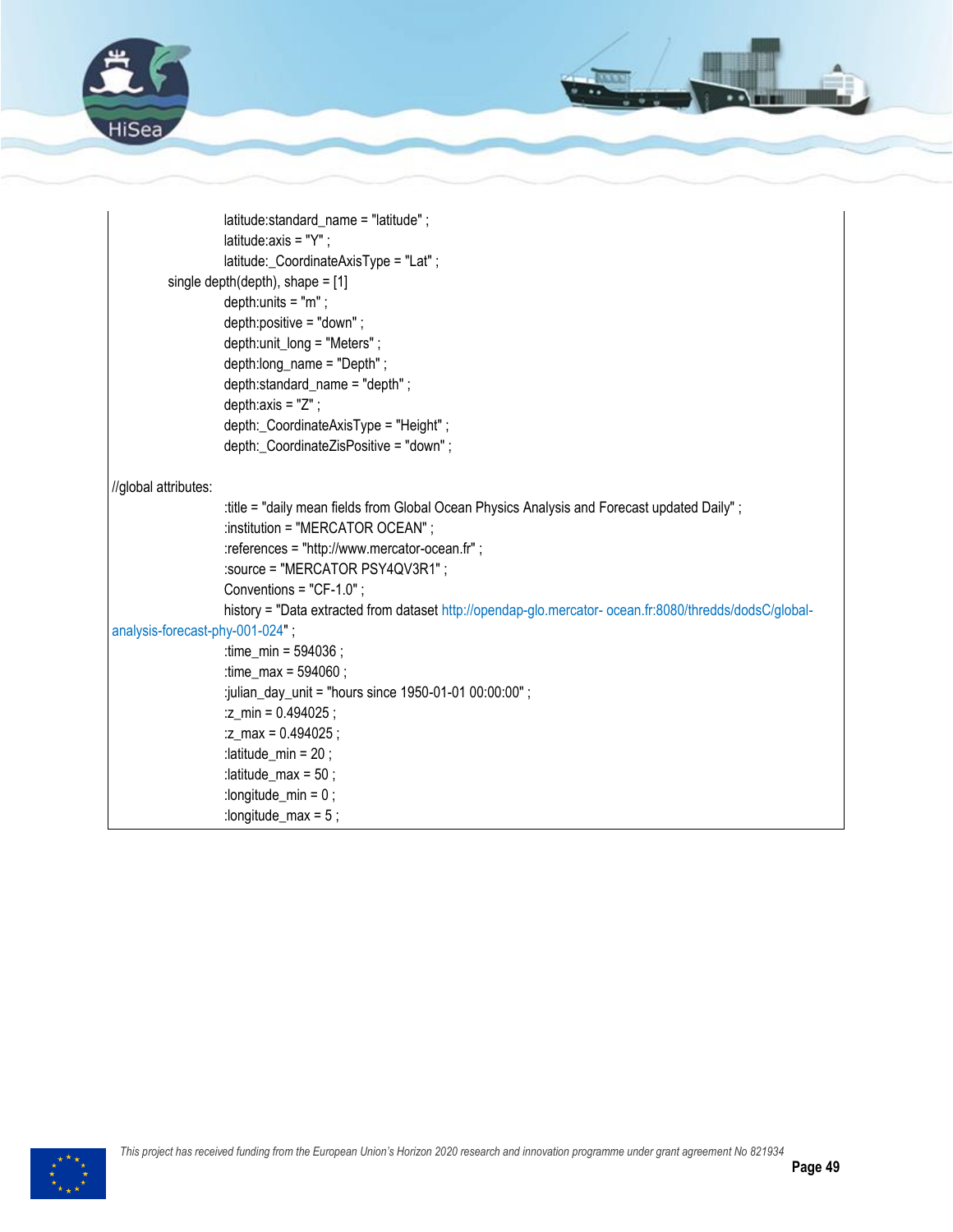

# <span id="page-49-0"></span>**ANNEX III: Data Privacy Procedures**

# <span id="page-49-1"></span>Data protection principles

- 1. The data privacy aims to ensure compliance with the Act. The Act sets out eight principles with which any party handling personal data must comply. All personal data:
- 2. Must be processed fairly and lawfully, meaning that at least one of the following conditions must be met:
	- The data subject has given his or her consent to the processing;
	- The processing is necessary for the performance of a contract to which the data subject is a party, or for the taking of steps at the request of the data subject with a view to entering into a contract;
	- The processing is necessary for compliance with any legal obligation to which the data controller is subject, other than an obligation imposed by contract;
	- The processing is necessary in order to protect the vital interests of the data subject;
	- The processing is necessary for the administration of justice, for the exercise of any functions of either House of Parliament, for the exercise of any functions conferred on any person by or under any enactment, for the exercise of any functions of the Crown, a Minister of the Crown or a government department, or for the exercise of any other functions of a public nature exercised in the public interest by any person;
	- The processing is necessary for the purposes of legitimate interests pursued by the data controller or by the third party or parties to whom the data is disclosed, except where the processing is unwarranted in any particular case by reason of prejudice to the rights and freedoms or legitimate interests of the data subject.
- 3. Where the personal data is sensitive personal data (defined below in Part 4 of this Policy), at least one of the following conditions must be met:
	- The data subject has given his or her explicit consent to the processing of the personal data;
	- The processing is necessary for the purposes of exercising or performing any right or obligation which is conferred or imposed by law on the data controller in connection with employment;
	- The processing is necessary in order to protect the vital interests of the data subject or another person in a case where consent cannot be given by or on behalf of the data subject, or the data controller cannot reasonably be expected to obtain the consent of the data subject, or in order to protect the vital interests of another person, in a case where consent by or on behalf of the data subject has been unreasonably withheld;
	- The processing is carried out in the course of the legitimate activities of anybody or association which is not established or conducted for profit, and exists for political, philosophical, religious or trade-union purposes, is carried out with appropriate safeguards for the rights and freedoms of data subjects, relates only to individuals who either are members of the body or association or have regular contact with it in connection

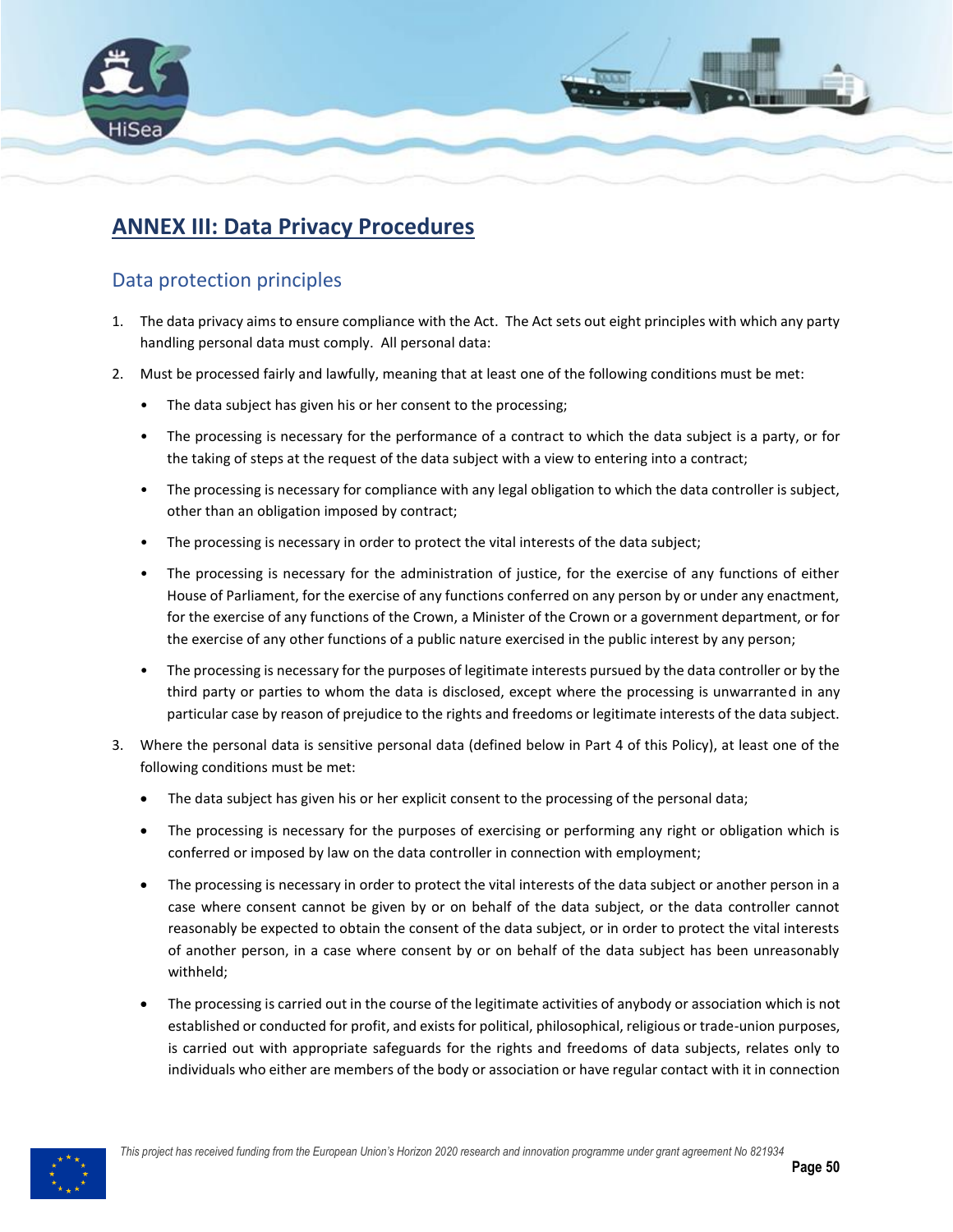

with its purposes, and does not involve disclosure of the personal data to a third party without the consent of the data subject;

- The information contained in the personal data has been made public as a result of steps deliberately taken by the data subject;
- The processing is necessary for the purpose of, or in connection with, any legal proceedings (including prospective legal proceedings), the processing is necessary for the purpose of obtaining legal advice, or is otherwise necessary for the purposes of establishing, exercising or defending legal rights;
- The processing is necessary for the administration of justice, for the exercise of any functions conferred on any person by or under an enactment, or for the exercise of any functions of the Crown, a minister of the Crown or a government department;
- The processing is either the disclosure of sensitive personal data by a person as a member of an anti-fraud organisation or otherwise in accordance with any arrangements made by such an organisation, or any other processing by that person or another person of sensitive personal data so disclosed, and is necessary for the purposes of preventing fraud or a particular kind of fraud;
- The processing is necessary for medical purposes and is undertaken by a health professional, or a person who in the circumstances owes a duty of confidentiality which is equivalent to that which would arise if that person were a health professional;
- The processing is of sensitive personal data consisting of information as to racial or ethnic origin, the processing is necessary for the purpose of identifying or keeping under review the existence or absence of equality of opportunity or treatment between persons of different racial or ethnic origins, with a view to enabling such equality to be promoted or maintained, and is carried out with appropriate safeguards for the rights and freedoms of data subjects.]
- 4. Must be obtained only for specified and lawful purposes and shall not be processed in any manner which is incompatible with those purposes;
- 5. Must be adequate, relevant and not excessive with respect to the purposes for which it is processed;
- 6. Must be accurate and, where appropriate, kept up to date;
- 7. Must be kept for no longer than the necessary time in light of the purpose(s) for which it is processed;
- 8. Must be processed in accordance with the rights of data subjects under the Act (for which, see Part 3 of this Policy);
- 9. Must be protected against unauthorised or unlawful processing, accidental loss, destruction or damage through appropriate technical and organisational measures; and
- 10. Must not be transferred to a country or territory outside of the European Economic Area unless that country or territory ensures an adequate level of protection for the rights and freedoms of data subjects in relation to the processing of personal data.

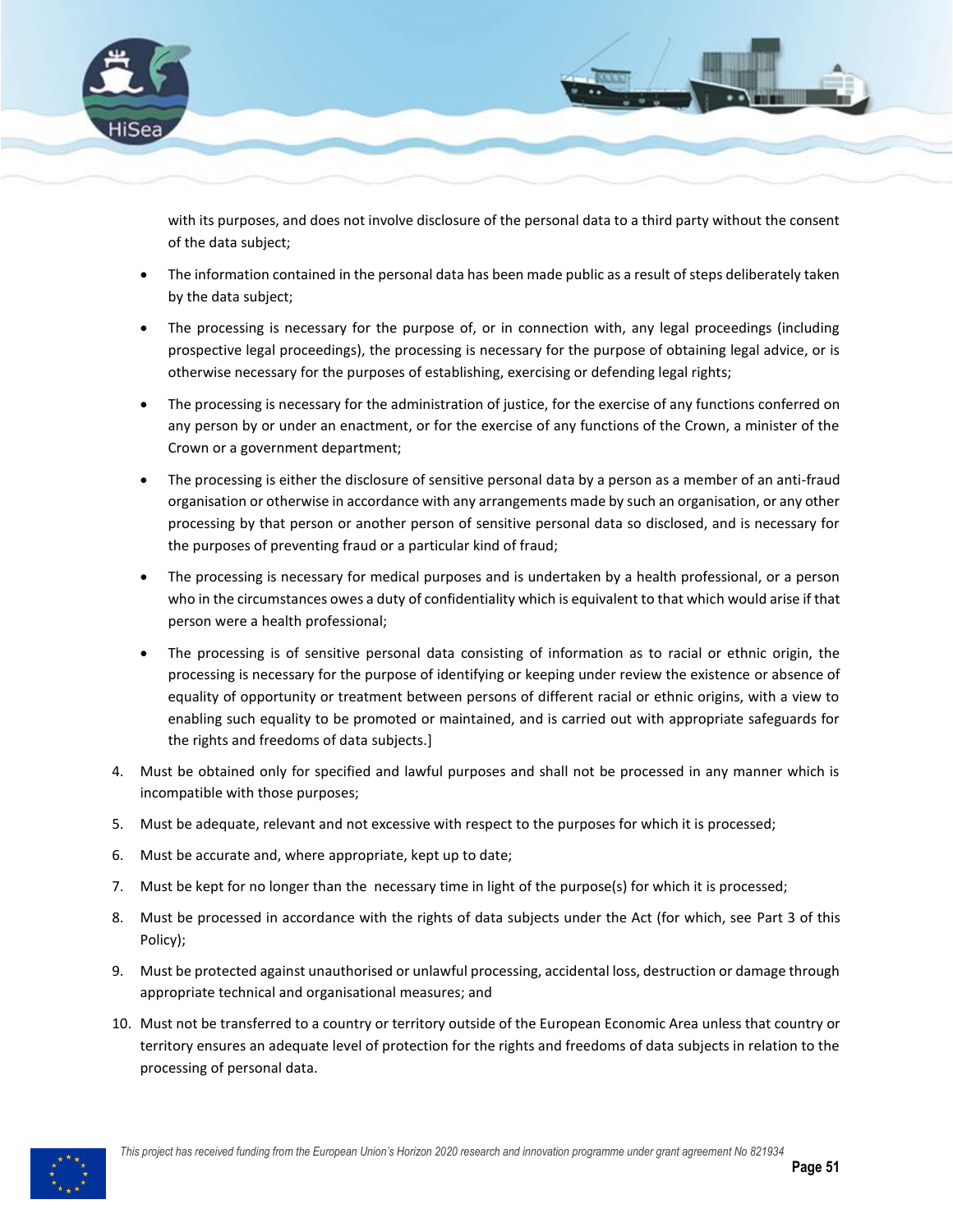

# <span id="page-51-0"></span>Rights of Data Subjects

Under the Act, data subjects have the following rights:

- The right to access a copy of their personal data held by HiSea by means of a Subject Access Request (for which, see Part 8 of this Policy);
- The right to object to any processing of his or her personal data that is likely to cause (or that is causing) damage or distress;
- The right to prevent processing for direct marketing purposes;
- The right to object to decisions being taken by automated means (where such decisions will have a significant effect on the data subject) and to be informed when any such decision is taken (in which case the data subject has the right to require the data controller (by written notice) to reconsider the decision;
- The right to have inaccurate personal data rectified, blocked, erased or destroyed in certain circumstances;
- The right to claim compensation for damage caused by the Company's breach of the Act.

### <span id="page-51-1"></span>Personal Data

Personal data are defined by the Act as data which relates to a living individual who can be identified from that data or from that data and other information which is in the possession of, or is likely to come into the possession of, the data controller, and includes any expression of opinion about the individual and any indication of the intentions of the data controller or any other person in respect of the individual.

The Act also defines "sensitive personal data" as personal data relating to the racial or ethnic origin of the data subject; their political opinions; their religious (or similar) beliefs; trade union membership; their physical or mental health condition; their sexual life; the commission or alleged commission by them of any offence; or any proceedings for any offence committed or alleged to have been committed by them, the disposal of such proceedings or the sentence of any court in such proceedings.

HiSea only holds personal data that are directly relevant to its dealings with a given data subject. That data will be collected, held, and processed in accordance with the data protection principles and with this Policy. The following data may be collected, held and processed by HiSea:

- Name, Address, Phone Numbers and Email Addresses;
- Area of work, main requirements of the users activity that might be fulfilled by the offered services;
- Any other information provided to us by users.

### <span id="page-51-2"></span>Processing Personal Data

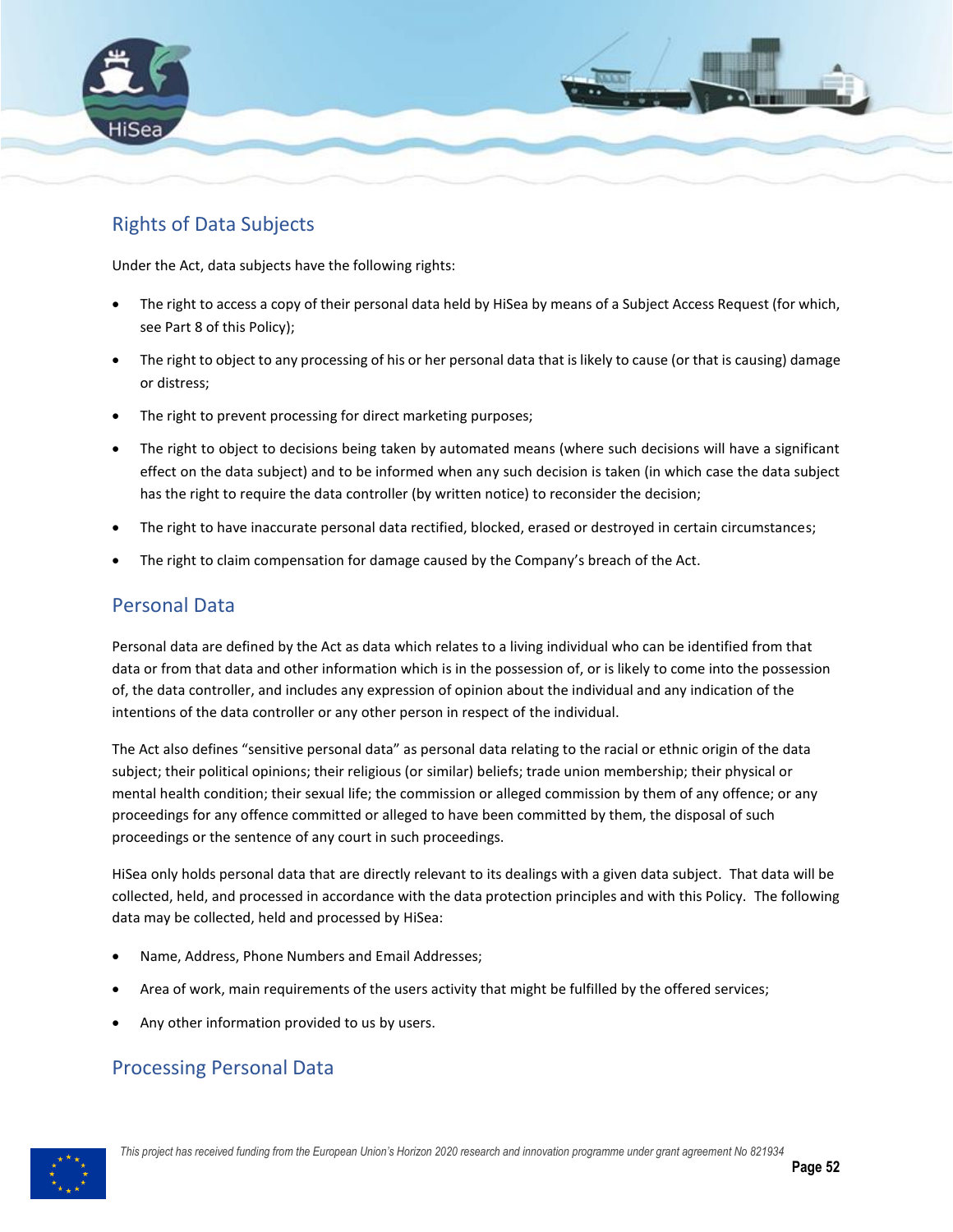

Any and all personal data collected by HiSea are collected in order to ensure that HiSea can provide the best possible service to its customers.

Certain data collected by HiSea, such as IP addresses, certain information gathered by cookies, pseudonyms and other non-identifying information will nonetheless be collected, held and processed to the same standards as personal data. In particular, HiSea shall ensure that:

- All personal data are collected and processed fairly and lawfully;
- Data subjects are always made fully aware of the reasons for the collection of personal data and are given details of the purpose(s) for which the data will be used;
- Personal data are only collected to the extent that is necessary to fulfil the purpose(s) for which it is required;
- All personal data are accurate at the time of collection and kept accurate and up to date while they are being held and/or processed;
- No personal data are held for any longer than necessary in light of the purpose(s) for which they are required;
- A suitable online privacy policy is implemented, maintained and followed;
- Whenever cookies or similar technologies are used online, they shall be used strictly in accordance with the requirements of the Privacy and Electronic Communications Regulations, providing full details of cookie use and guidance on privacy;
- Individuals are provided with a simple, accessible method of amending any data submitted by them online;
- All personal data are held in a safe and secure manner taking all appropriate technical and organisational measures to protect the data.

# <span id="page-52-0"></span>Data Protection Procedures

HiSea shall ensure that all of its employees comply with the following when working with personal data:

- All emails containing personal data must be sent securely;
- If personal data are being viewed on a computer screen and the computer in question is to be left unattended for any period of time, the user must lock the computer and screen before leaving it;
- No personal data should be transferred to any device personally belonging to an employee and personal data may only be transferred to devices belonging to agents, contractors, or other parties working on behalf of HiSea where the party in question has agreed to comply fully with the letter and spirit of this Policy and of the Act (which may include demonstrating to the Company that all suitable technical and organisational measures have been taken);
- All personal data stored electronically should be backed up regularly with backups stored [onsite] AND/OR [offsite].